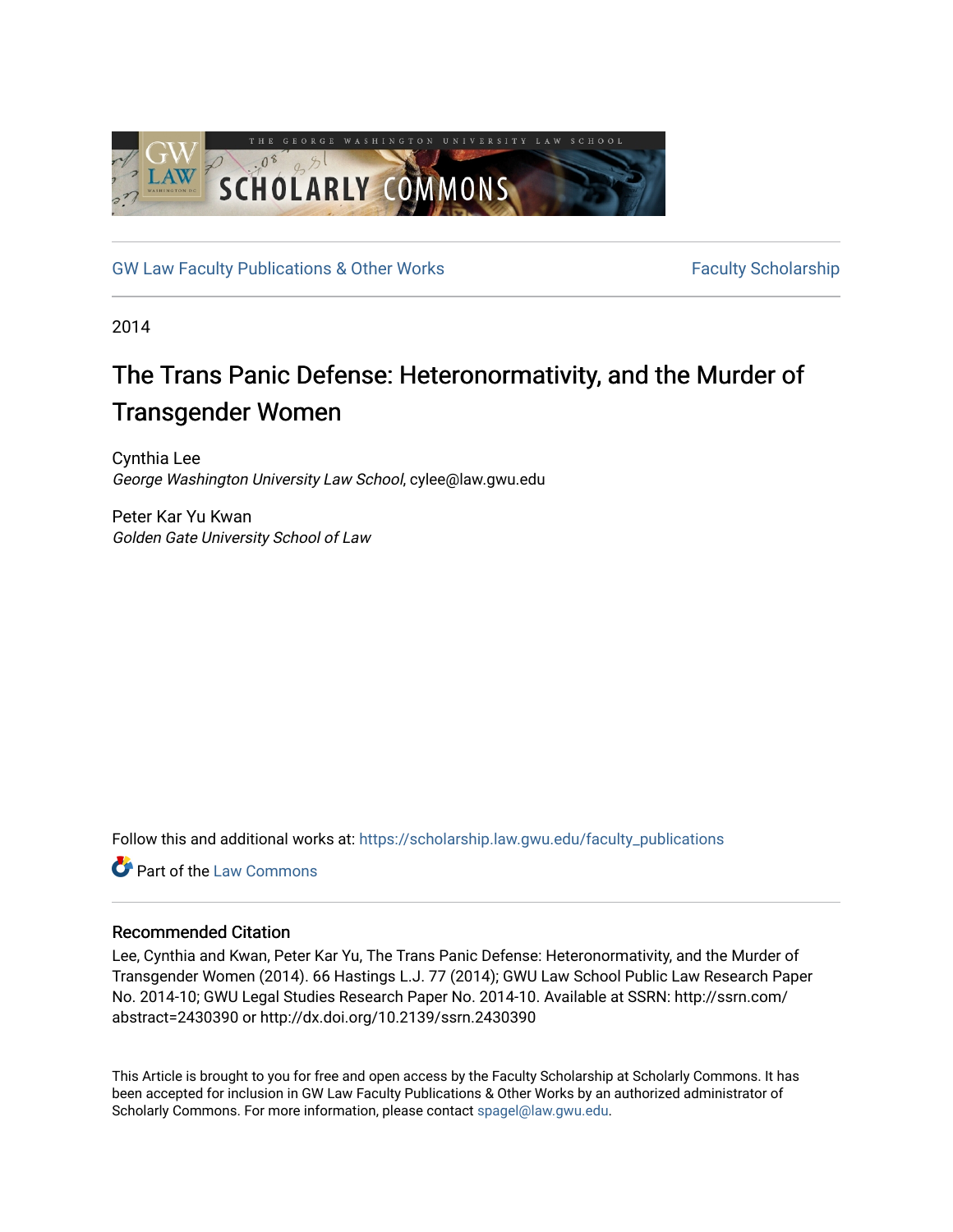## The Trans Panic Defense: Masculinity, Heteronormativity, and the Murder of Transgender Women

Cynthia Lee\* and Peter Kwan\*\*

When a heterosexual man is charged with murdering a transgender woman with whom he has been sexually intimate, one defense strategy is to assert what has been called the trans panic defense. The defendant claiming this defense will say that the discovery that the victim was biologically male provoked him into a heat of passion causing him to lose self-control. If the jury finds that the defendant was actually and reasonably provoked, it can acquit him of murder and find him guilty of the lesser offense of voluntary manslaughter. The trans panic defense strategy is troubling because it appeals to stereotypes about transgender individuals as sexually deviant and abnormal.

In this article, we examine the cultural structures of masculinity that may lead a man to kill a transgender woman with whom he has been sexually intimate. Building on Professor Angela Harris' important work on male-on-male violence, we argue that

 <sup>\*</sup> Charles Kennedy Poe Research Professor of Law, The George Washington University Law School. Cynthia Lee thanks Omar Clarke, a transgender male co-worker at The George Washington University Law School, for sharing his insights about transgender people and the process of transitioning. Cynthia Lee thanks Carrie James, Erin Mick, Prerna Lal, Andrew Basham, and Matthew Halldorson for research assistance on this paper. Cynthia Lee also thanks Nicholas Stark for his expertise and assistance in finding difficult-to-locate resources.

 <sup>\*\*</sup> B.A., University of Sydney (with Honors); LL.M., University of Sydney (with Honors); LL.M., Columbia University.

The Authors thank I. Bennett Capers, Joshua Dressler, Arnold Loewy, Kevin McGunigal, Steve Morrison, Michael Rich, and Susan Rozelle for helpful suggestions when Cynthia Lee presented this paper at Texas Tech School of Law's Annual Criminal Law Symposium on April 4, 2014. We also thank Gabriel Jack Chin, Chris Elmendorf, Angela Harris, Courtney Joslin, Miguel Mendez, former California Supreme Court Justice Cruz Reynoso, and students in Angela Harris's Spring 2014 Criminal Law class for helpful comments and feedback when Cynthia Lee presented the paper at UC Davis School of Law in March 2014. We would also like to thank Robert Chang, Anupam Chander, Susan Kuo, Andrea Freeman, Leah Grinvald, and Miye Goishi, who provided more helpful feedback when Cynthia Lee presented this paper at CAPALF at UC Hastings College of the Law in San Francisco, California in February 2013. We also thank Stephen Galoub, Melissa Hamilton, Carissa Hessick, Anna Roberts, Danielle Tyson, and others for their comments and suggestions for improvement when Cynthia Lee presented a very early draft of this paper at Law and Society in June 2012. Additional thanks go to Josephine Ross and Kelly Strader for their helpful comments.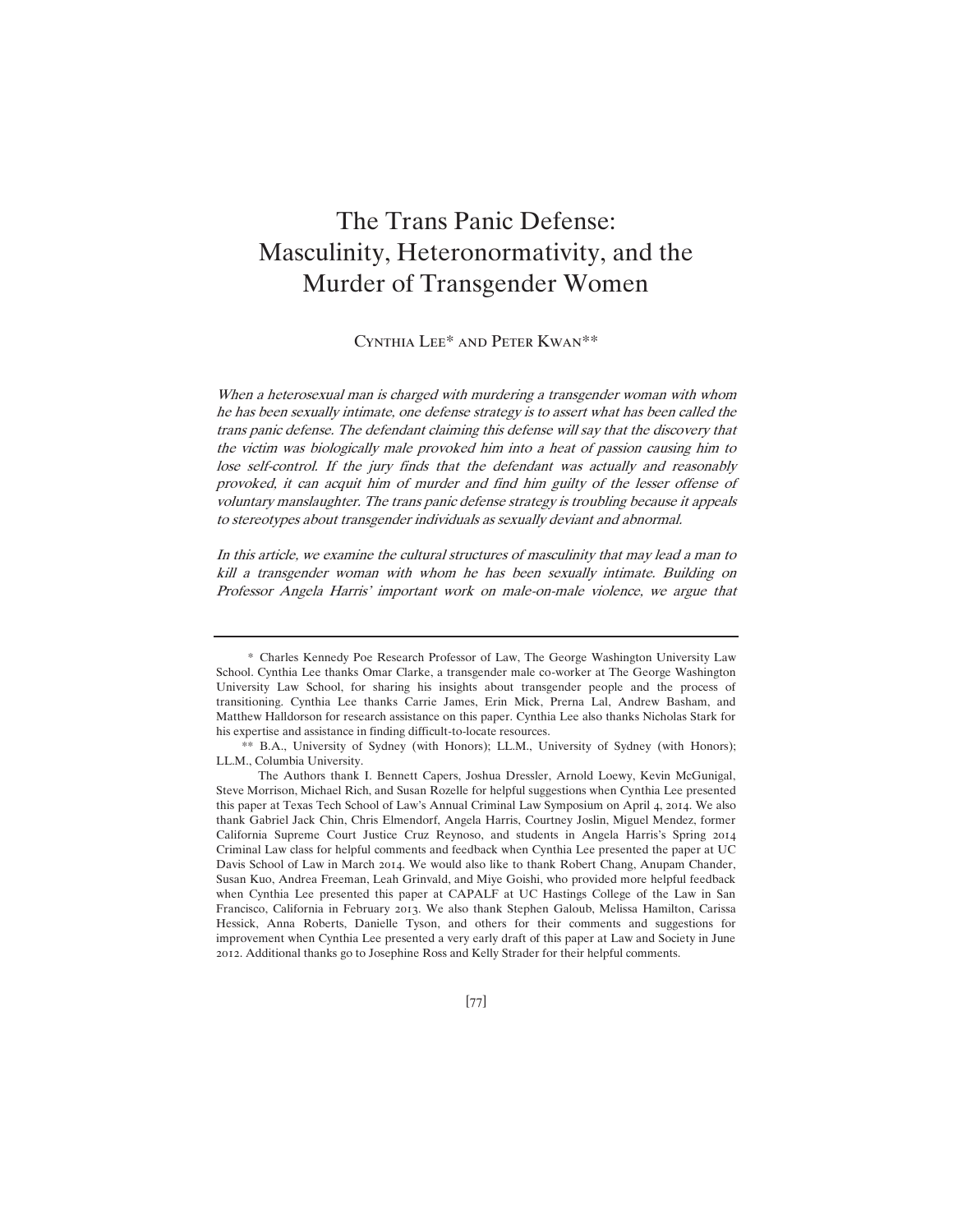violence by men against transgender women is a variant of gender violence that has not received the attention it deserves. We examine how masculinities theories can unmask the motivations behind the trans panic defense and discuss ways in which structures of masculinity can encourage juries to find that the defendant who claims trans panic was reasonably provoked.

Most critics of the trans panic defense strategy have argued that defendants should be banned from making trans panic arguments. Instead of advocating a ban on this defense strategy, we offer a tool kit of strategies for prosecutors to combat claims of trans panic. One of several suggestions we offer is a rephrasing of terminology, replacing the phrase "trans panic" with "trans rage." We also argue that the current understanding of reasonableness in provocation doctrine—reasonableness as that which is typical—is misguided. We suggest reasonableness is better understood as a normative limitation on the provocation defense.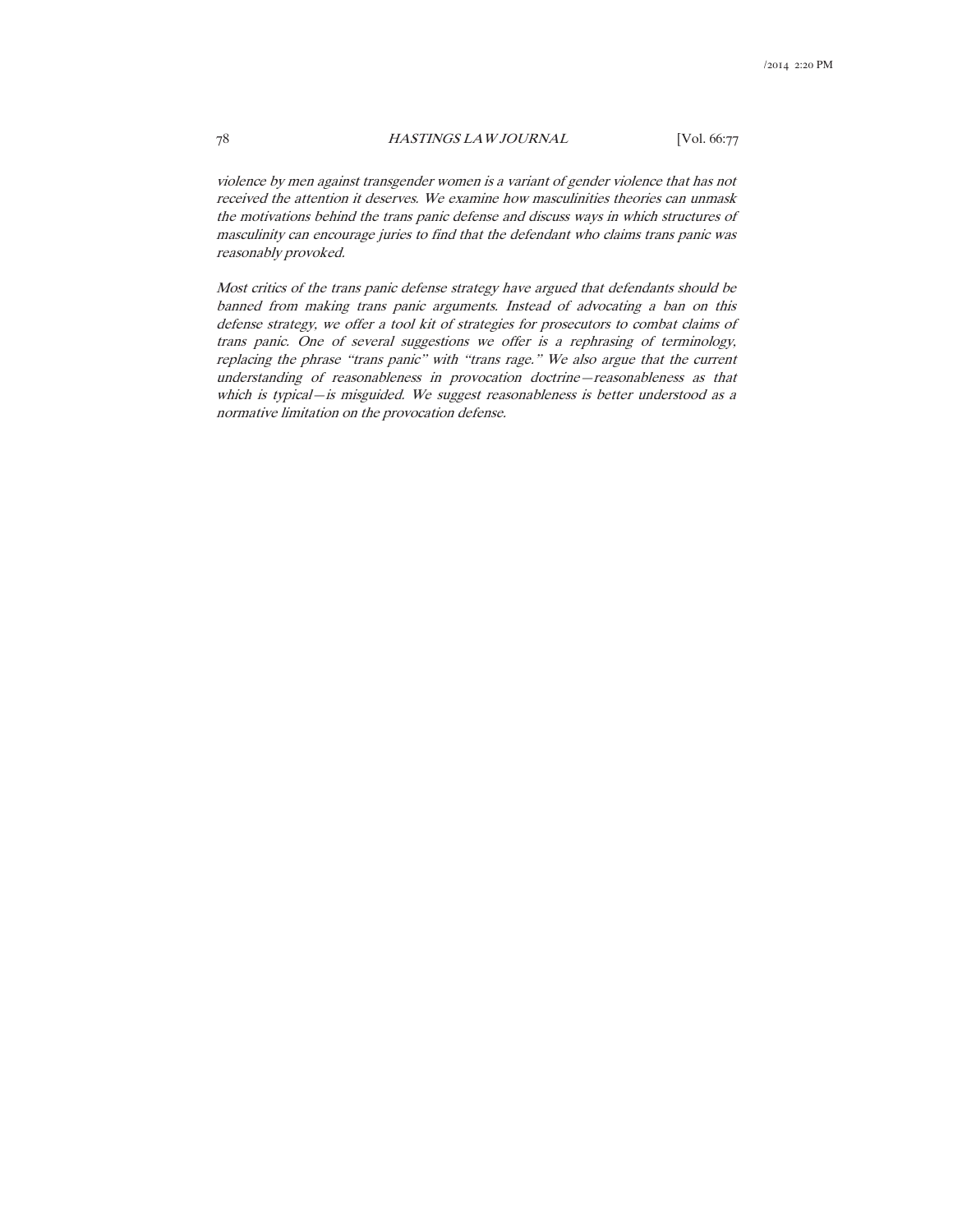#### Table of Contents

|                                                         |  | A. PROTECTION OF THE MASCULINE IDENTITY AND THE FEAR OF  |  |
|---------------------------------------------------------|--|----------------------------------------------------------|--|
|                                                         |  |                                                          |  |
|                                                         |  | <b>B.</b> SEXUAL PREJUDICE AND THE ENFORCEMENT OF GENDER |  |
|                                                         |  |                                                          |  |
|                                                         |  | C. BLAMING THE VICTIM FOR HER ALLEGED DECEIT  113        |  |
| IV. LEGISLATIVE BANS AND OTHER PROPOSALS FOR REFORM 119 |  |                                                          |  |
|                                                         |  |                                                          |  |

#### **INTRODUCTION**

RESOLVED, That the American Bar Association urges federal, tribal, state, local and territorial governments to take legislative action to curtail the availability and effectiveness of the "gay panic" and "trans panic" defenses, which seek to partially or completely excuse crimes such as murder and assault on the grounds that the victim's sexual orientation or gender identity is to blame for the defendant's violent reaction. Such legislative action should include:

(a) Requiring courts in any criminal trial or proceeding, upon the request of a party, to instruct the jury not to let bias, sympathy, prejudice, or public opinion influence its decision about the victims, witnesses, or defendants based upon sexual orientation or gender identity; and

(b) Specifying that neither a non-violent sexual advance, nor the discovery of a person's sex or gender identity, constitutes legally adequate provocation to mitigate the crime of murder to manslaughter, or to mitigate the severity of any non-capital crime.<sup>1</sup>

On August 12, 2013, the House of Delegates of the American Bar Association ("ABA") unanimously passed a resolution aimed at combating the discriminatory effects of gay and trans panic defenses.<sup>2</sup> "Gay panic" and "trans panic" are not officially recognized criminal law

<sup>1</sup>. Am. Bar Ass'n, Res. 113A, at 1 (2013), available at http://lgbtbar.org/wpcontent/uploads/2014/02/Gay-and-Trans-Panic-Defenses-Resolution.pdf.

<sup>2</sup>. Terry Carter, 'Gay Panic' Criminal Defense Strategies Should Be Curtailed by Legislation, ABA House Resolves, A.B.A. J. (Aug. 12, 2013, 9:40 PM), www.abajournal.com/news/article/resolution\_ on\_gay\_panic.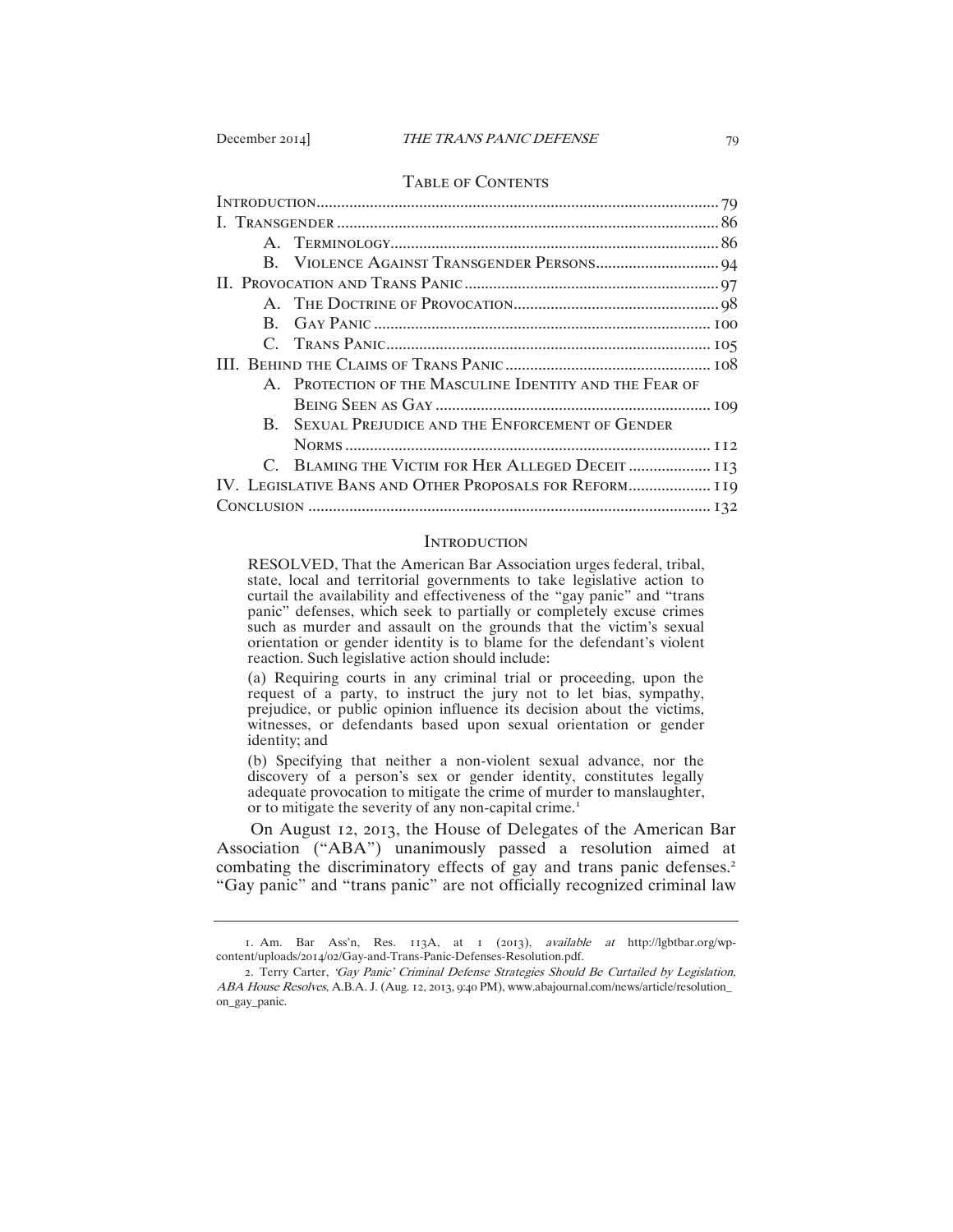defenses, but are defense strategies used to lend support to traditional criminal law defenses like temporary insanity, provocation, or selfdefense. The defendant claiming gay panic will assert that his gay male victim's unwanted homosexual advance provoked him into a heat of passion or caused him to lose his mind, and therefore the jury should find him not guilty of murder.<sup>3</sup> Similarly, the defendant claiming trans panic will argue that the post-intimate discovery that his transgender female victim had male genitalia was so upsetting that it provoked him into a heat of passion.<sup>4</sup> Provocation is a partial defense to murder. When successful, it usually results in the mitigation of an intentional killing that would otherwise be murder to voluntary manslaughter.

The ABA resolution contains two parts. First, the resolution urges legislatures to enact laws requiring judges to give anti-bias jury instructions upon the request of either party.<sup>5</sup> Second, it calls upon legislatures to pass legislation specifying that neither a nonviolent sexual advance nor the discovery of a person's sex or gender identity constitutes legally adequate provocation to mitigate the severity of any noncapital crime.<sup>6</sup>

The ABA should be commended for taking concrete action to try to combat bias against gay men and transgender women.<sup>7</sup> The Authors of this Article share the ABA's concern that gay and trans panic defense strategies promote negative stereotypes about gay men and transgender women as sexual deviants. We fully support laws requiring judges to give anti-bias jury instructions upon request of either party. We question, however, whether a legislative ban is the best way to combat the bias that gay and trans panic defense strategies reflect. While a ban would serve an important expressive function, it might not be sufficient, in and of itself, to eviscerate the underlying structures of masculinity that encourage the use of gay and trans panic strategies.<sup>8</sup> We therefore

<sup>3</sup>. Cynthia Lee, The Gay Panic Defense, 42 U.C. Davis L. Rev. 471, 500 (2008).

<sup>4</sup>. See Victoria L. Steinberg, A Heat of Passion Offense: Emotions and Bias in "Trans Panic" Mitigation Claims, 25 B.C. THIRD WORLD L.J. 499, 500-01 (2005) (reviewing MARTHA C. NUSSBAUM, HIDING FROM HUMANITY (2004)).

<sup>5</sup>. Am. Bar Ass'n, supra note 1, at 1.

<sup>6</sup>. Id.

<sup>7</sup>. While a ban on gay and trans panic arguments could theoretically protect all individuals in the Lesbian, Gay, Bisexual, Transgender, and Questioning ("LGBTQ") community, gay panic is usually asserted by heterosexual male defendants charged with murdering gay men, and trans panic is usually asserted by heterosexual men charged with murdering transgender women.

<sup>8</sup>. We note that many progressive scholars warn against wholehearted support of measures that make it easier for the State to incarcerate individuals, because such reforms often end up disproportionately harming poor people and people of color. See, e.g., Joey L. Mogul ET AL., QUEER (In)Justice: The Criminalization of LGBT People in the United States 144–45 (2011) (noting that many in the LGBT community reject reforms that expand police power because such reforms often end up disproportionately harming poor people and people of color); Aya Gruber, Murder, Minority Victims, and Mercy, 85 Colo. L. Rev. 129, 129-30 (2014) (arguing that limiting the provocation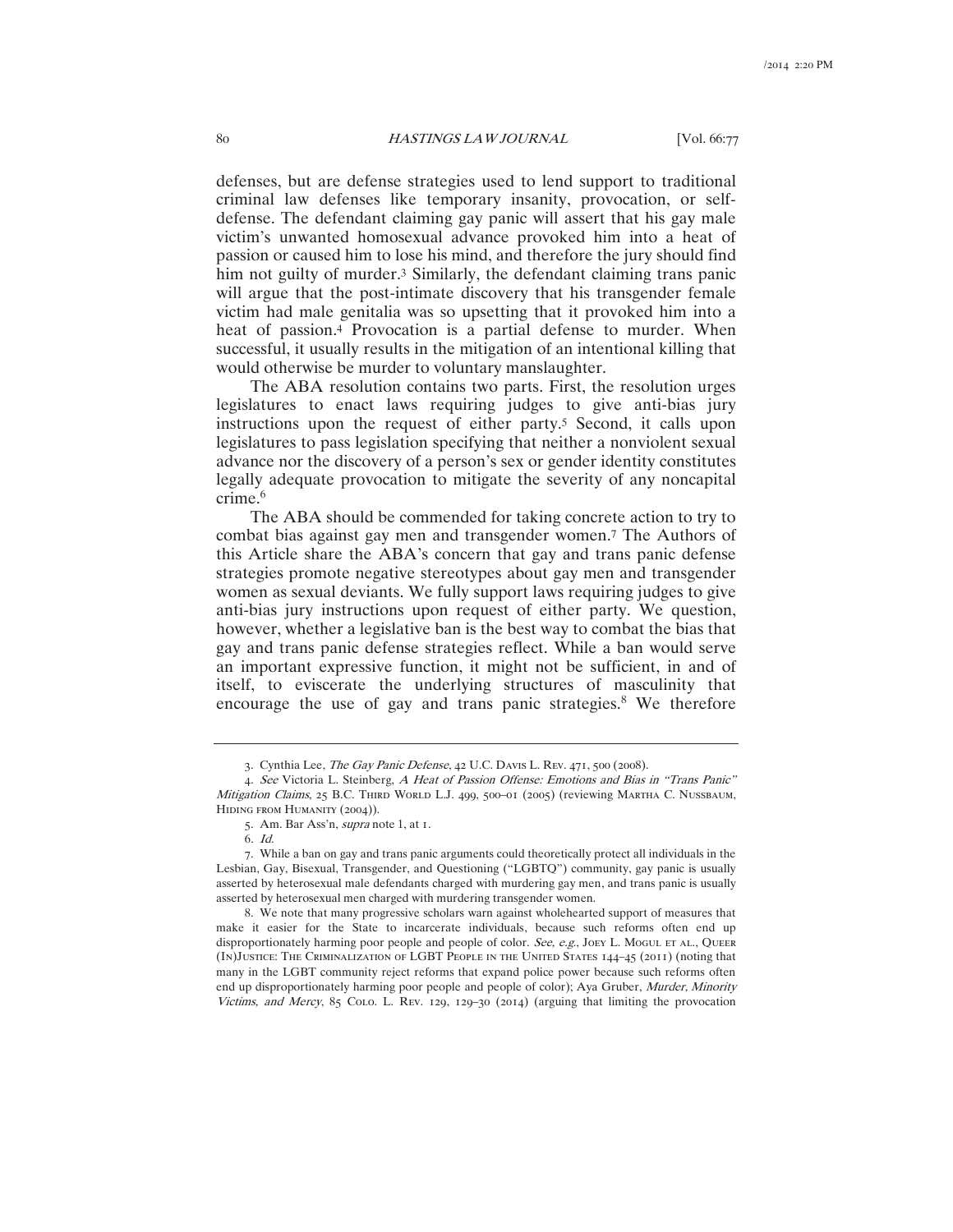suggest alternative ways to undermine the chances that a panic defense strategy will succeed. Our proposals are aimed at raising public awareness of the structures of masculinity that make appeals to gay and trans panic arguments persuasive.

Because the gay panic defense strategy has been discussed at length elsewhere,<sup>9</sup> the primary focus of this Article is the trans panic defense strategy. Only a handful of law review articles have focused on the trans panic defense strategy.<sup>10</sup> None of these articles examine whether the ABA's recent resolution is the best way to address the problem of bias against transgender individuals that lies at the root of why trans panic strategies have traction. We attempt to fill this void by examining the cultural structures of masculinity that may lead a man to kill a

10. See, e.g., Morgan Tilleman, (Trans)forming the Provocation Defense, 100 J. Crim. L. & Criminology 1659 (2010); Steinberg, supra note 4; Bradford Bigler, Sexually Provoked: Recognizing Sexual Misrepresentation as Adequate Provocation, 53 UCLA L. Rev. 783 (2006); Teresa Marie Garmon, The Panic Defense and Model Rules Common Sense: A Practical Solution for a Twenty-First Century Ethical Dilemma, 45 Ga. L. Rev. 621 (2011).

defense would have a disproportionate impact on less privileged men of color); Aya Gruber, The Feminist War on Crime, 92 Iowa L. Rev. 741, 824 (2007) ("Feminists should not be channeling their efforts into helping the government find new, better, and easier ways to incarcerate people (most likely minority people), while remaining relatively silent on the government's and society's maintenance of patriarchy."); Aya Gruber, Rape, Feminism, and the War on Crime, 84 WASH. L. REV. 581, 657 (2009) ("[I]ncreasing the prosecutorial power of the state is an endeavor in which, at this particular moment, feminists should no longer enlist."); Aya Gruber, Neofeminism, 50 Hous. L. Rev. 1325, 1330 (2013) ("State power, like an eager tenant, can and will quickly take up residence in the architecture of progressive legal experiments.").

<sup>9</sup>. See, e.g., Lee, supra note 3, at 481 (arguing that making sexual orientation salient is a better way to deal with problems of anti-gay bias than a judicial or legislative ban); Joshua Dressler, When "Heterosexual" Men Kill "Homosexual" Men: Reflections on Provocation Law, Sexual Advances, and the "Reasonable Man" Standard, 85 J. CRIM. L. & CRIMINOLOGY 726, 726-32 (1995) (critiquing Mison's conception of the reasonable man); Robert B. Mison, Homophobia in Manslaughter: The Homosexual Advance as Insufficient Provocation, 80 CALIF. L. REV. 133, 136 (1992) (arguing that judges should rule, as a matter of law, that a nonviolent homosexual advance is not legally adequate provocation); J. Kelly Strader et al., Gay Panic and the Case for Gay Shield Laws (2014) (unpublished manuscript) (on file with Cynthia Lee) (providing an excellent analysis of the shooting of a 15-year-old gender nonconforming teen named Larry King by his 14-year-old classmate Brandon McInerney and proposing "gay shield" laws modeled after rape shield laws to minimize bias against the gay male or gender nonconforming victim in gay panic cases); *Developments in the Law—Sexual Orientation and the Law*, 102 Harv. L. Rev. 1508, 1542–46 (1989); Gary David Comstock, Dismantling the Homosexual Panic Defense, 2 L. & Sexuality: A Rev. of Lesbian & Gay Legal Issues 81, 81–82 (1992); Martha C. Nussbaum, Secret Sewers of Vice, in The Passions of Law 30, 35-38 (Susan A. Bandes ed., 1999); David Alan Perkiss, A New Strategy for Neutralizing the Gay Panic Defense at Trial: Lessons from the Lawrence King Case, 60 UCLA L. Rev. 778, 784 (2013) (building on Lee's suggestion that prosecutors should make sexual orientation salient rather than ban the gay panic defense); Kara S. Suffredini, Pride and Prejudice: The Homosexual Panic Defense, 21 B.C. THIRD WORLD L.J. 279, 279, 302 (2001); Christina Pei-Lin Chen, Note, Provocation's Privileged Desire: The Provocation Doctrine, "Homosexual Panic," and the Non-Violent Unwanted Sexual Advance Defense, 10 Cornell J.L. & Pub. Pol'y 195, 201–03, 210–13. (2000); Alexis Kent, Comment, A Matter of Law: The Non-Violent Homosexual Advance Defense Is Insufficient Evidence of Provocation, 44 U.S.F. L. Rev. 155 (2009). See also Duncan Osborne, The Homosexual Panic Defense: Are Juries Really Buying It?, LGNY News, Nov. 4, 1999, at 4.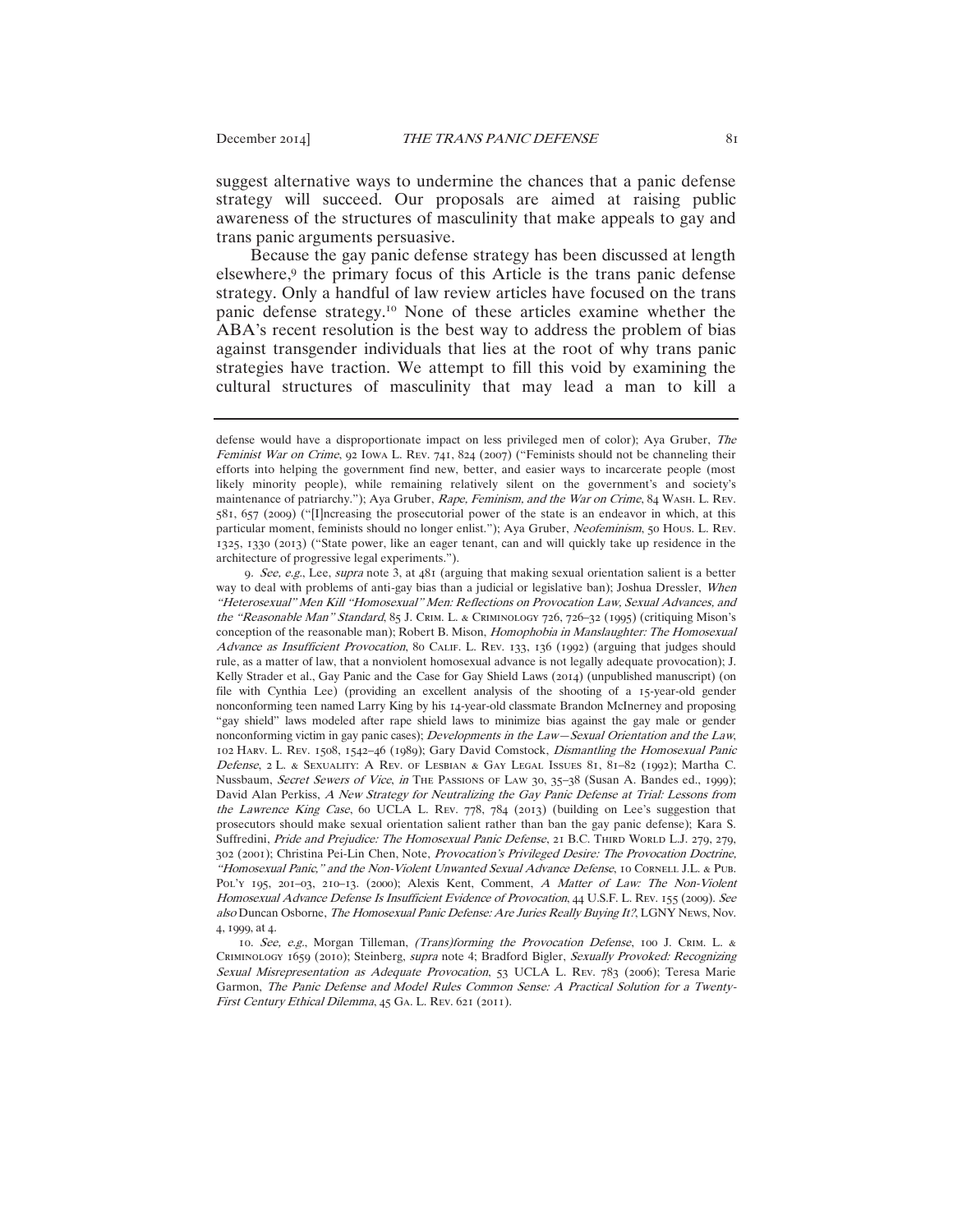transgender woman with whom he has been sexually intimate and make his claim of provocation appear reasonable. Building on Professor Angela Harris' important work on male-on-male violence, $<sup>11</sup>$  we argue</sup> that violence by men against transgender women is a type of "gender violence" that has gone largely unexamined until now. In an attempt to undermine the appeal of trans panic, this Article excavates the structures of heteronormativity<sup>12</sup> that provide invisible support for claims of trans panic.

This Article proceeds in four parts. Part I begins the process of raising awareness—a process critical to our end goal of reducing bias against transgender individuals. It starts by defining terminology. For many, words like "transgender," "transsexual," "intersexual," "transvestite," and "gender identity" are not common and familiar terms. Even the difference between the terms "sex" and "gender" is not selfevident to many people. Part I tries to demystify these terms by explaining their commonly understood meanings.

Part I also provides a broad overview of the problem of violence against transgender persons. One problem with trying to assess the extent of this violence is that, until recently, there was no nationwide mechanism for the collection of statistics on violence against transgender victims. A few private organizations have tried to address this problem by collecting their own data on violence against transgender persons, and we report their findings here. Another problem is that even in states that do include gender identity bias in their hate crime laws, law enforcement officers often do not report hate crimes based on gender identity bias because they do not recognize anti-transgender bias as such. Many police officers think hate crimes against transgender victims are crimes based on sexual orientation, even though they are better understood as crimes based on gender identity, because the officers do not understand what it means to be a transgender individual.<sup>13</sup>

Part II focuses on the doctrinal underpinnings of the trans panic defense strategy. It starts by examining the doctrine of provocation in its

<sup>11</sup>. Angela P. Harris, Gender, Violence, Race, and Criminal Justice, 52 Stan. L. Rev. 777, 780 (2000) (discussing violent acts committed by men against other men as "gender violence").

<sup>12.</sup> Kimberly Kiesewetter, Catfish and the Influences of Heteronormativity, Soc. IN Focus (Mar. 11, 2013), http://www.sociologyinfocus.com/2013/03/11/catfish-and-the-influences-of-heteronormativity (defining heteronormativity as "the belief that heterosexuality is the only acceptable sexual orientation"); Nancy J. Knauer, Heteronormativity and Federal Tax Policy, 101 W. VA. L. REV. 129, 133 (1998) (defining heteronormativity as "the largely unstated assumption that heterosexuality is the essential and elemental ordering principal of society"); Kimberly Kiesewetter, Catfish and the Influences of Heteronormativity, Soc. IN Focus (Mar. 11, 2013), http://www.sociologyinfocus.com/2013/03/11/catfish-and-the-influences-of-heteronormativity (defining heteronormativity as "the belief that heterosexuality is the only acceptable sexual orientation").

<sup>13</sup>. Rebecca L. Stotzer, Violence Against Transgender People: A Review of United States Data, 14 Aggression & Violent Behav. 170, 176 (2009).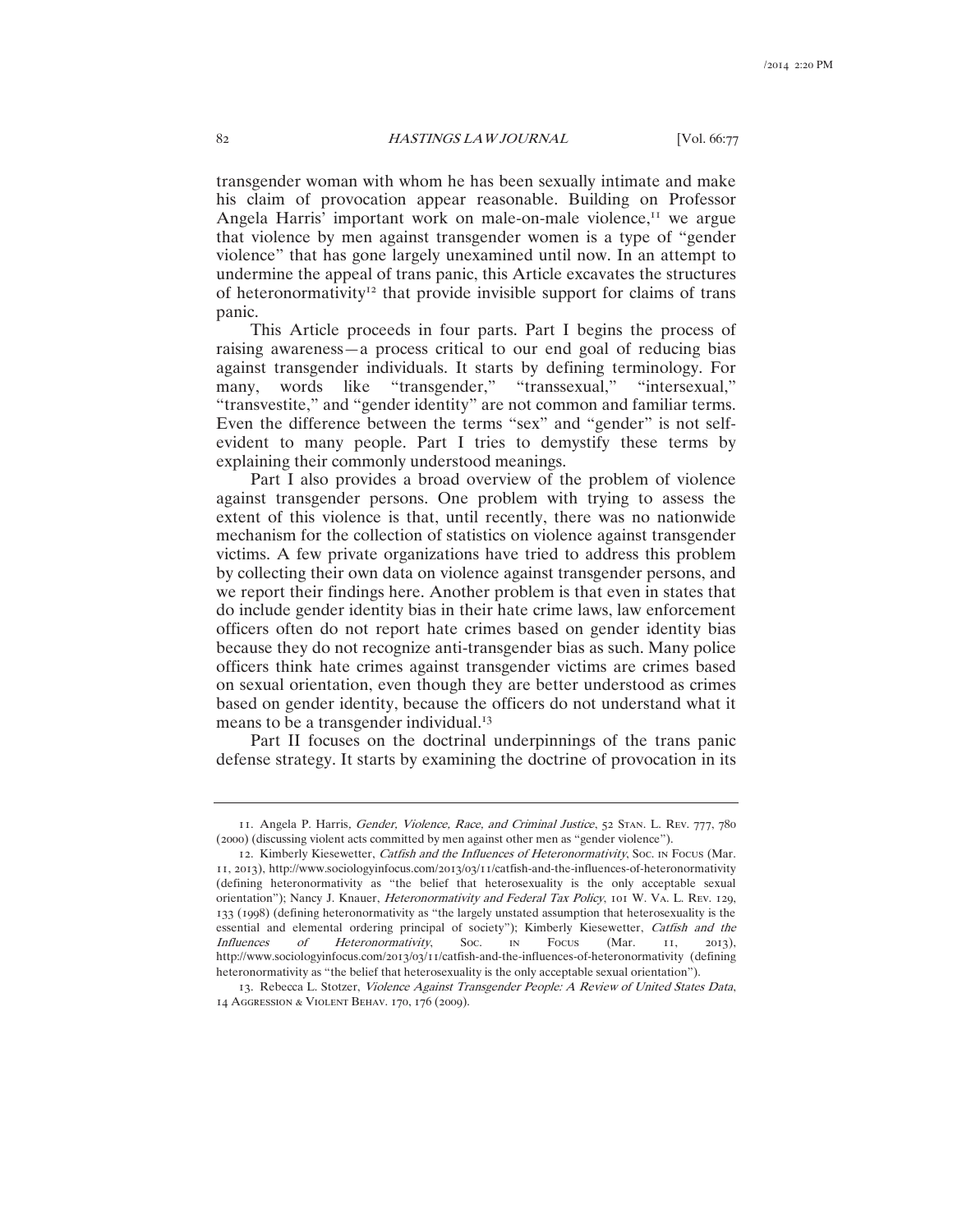various forms, from its early common law roots to its use today in murder cases involving gay and transgender victims. Provocation law generally requires proof that the defendant was actually provoked into a heat of passion and that the provocation was legally adequate.<sup>14</sup> In modern jurisdictions, legally adequate provocation exists if the reasonable person would have been provoked into a heat of passion.<sup>15</sup> Most courts understand reasonableness in the provocation context as a descriptive limitation, equating it with typicality.<sup>16</sup> Under this view, the reasonable person in provocation law is the average, ordinary person.<sup>17</sup> We argue that equating reasonableness with typicality is problematic because it allows the average man's fear of being seen as gay to excuse fatal acts of violence against transgender women.

Part III examines three possible motivations behind the violence in trans panic cases and assesses whether any of these motivations ought to count as legally adequate provocation. First, the defendant's violence may be motivated by his fear of being seen as gay. The male defendant who kills a transgender woman with whom he has been sexually intimate may believe that his attraction to someone he later learns is biologically male reflects his own latent homosexuality. He may be afraid that if others find out that he was sexually intimate with a transgender woman, they will think he is gay.<sup>18</sup> Just as fear of being seen as a coward should not constitute legally adequate provocation, a murder defendant's fear of being seen as gay should not be considered a legitimate reason for losing one's self-control.

Second, the defendant's violence may be motivated by the defendant's extreme discomfort with gender nonconformity. His act of killing reflects a desire to enforce prevailing gender norms that align sex with gender.<sup>19</sup> The common way of thinking about gender sees male and female, masculine and feminine as binary opposites.<sup>20</sup> The transgender woman transgresses gender norms by assuming a female identity when she was born with male anatomy. The defendant punishes her act of transgression by killing her. The law, however, generally disapproves of acts of violence that are motivated by a desire to enforce gender norms.

 <sup>14.</sup> Joshua Dressler, Understanding Criminal Law § 31.07 (6th ed. 2012).

<sup>15</sup>. Id. at § 31.07(B)(2)(b)(i); Joshua Dressler, Rethinking Heat of Passion: A Defense in Search of a Rationale, 73 J. Crim. L. & Criminology 421, 430 (1982).

<sup>16.</sup> DRESSLER, supra note 14, at  $\S 31.07(B)(2)(b)(ii)$ ; see also Dressler, supra note 9, at 753 ("The Reasonable Man in the context of provocation law . . . is more appropriately described as the Ordinary Man (i.e., a person who possesses ordinary human weaknesses).").

<sup>17.</sup> DRESSLER, *supra* note 14, at  $\S 31.07(B)(2)(b)(i)$ .

<sup>18</sup>. The man who kills a male-to-female transgender person believes that the victim's true sex is male and therefore, any sex he had with the victim was homosexual sex. The trans woman who prefers to date straight men, however, is heterosexual.

<sup>19</sup>. See infra Part I.A.

<sup>20</sup>. See infra Part I.A.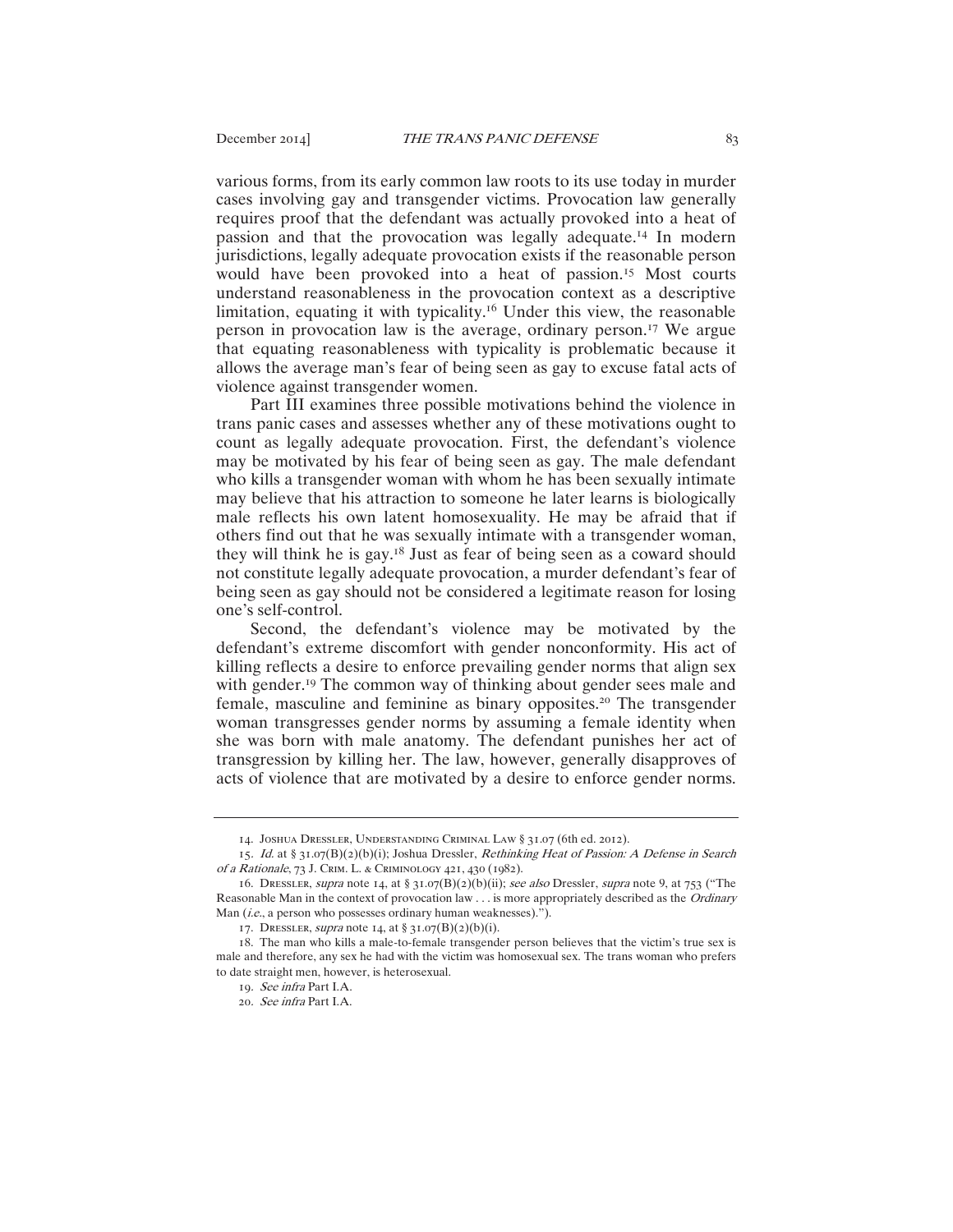Bullying of gay and lesbian youth, for example, is widely condemned. Likewise, the law of provocation should not countenance the use of violence to enforce gender norms in the trans panic context.

Third, the defendant's violence may be motivated by his anger at the victim's alleged deceit or misrepresentation regarding her gender identity. The defendant may feel the victim deceived him by pretending to be a woman when she was, in the defendant's view, actually a man. The defendant claims that the discovery of the victim's "true" gender identity—finding out that the victim was a "he" rather than a "she"—and the feeling of betrayal stemming from the victim's deceit upset him so much that he lost his self-control and was reasonably provoked into a heat of passion. In examining whether the transgender victim's alleged deceit should partially excuse the defendant's fatal loss of self-control, we assess the defendant's claim of deceit against the fraud-in-the-factum and fraud-in-the-inducement distinction found in rape law and conclude that the law of provocation should not permit mitigation on the basis of the defendant's anger at the victim's alleged deceit.

In Part IV, we discuss various ways legal actors involved in the criminal justice system might act to combat the bias against transgender individuals that inheres in trans panic cases. Most of the existing legal literature on this topic, like the ABA resolution, advocates banning gay and trans panic arguments either legislatively or judicially.<sup>21</sup> We acknowledge that a legislative ban can serve a valuable expressive function but caution that unless steps are taken to reduce bias against transgender individuals, a ban is unlikely to ensure murder convictions in all cases in which a defendant argues that he was so upset by the discovery that he was sexually intimate with someone he thought was female but was biologically male that he killed her. Indeed, a ban could have the unintended consequence of more acquittals or hung juries in jurisdictions where the community sees transgender individuals as unnatural and deviant. In such jurisdictions, if jurors are faced with an all or nothing choice, they may opt to acquit the defendant because they have not been given legal permission to find the defendant guilty of manslaughter. An additional concern is that a legislative ban on a defense argument in one arena might open the door to legislative bans on defense arguments in other contexts. When the defense is one that is construed as a case-in-chief defense, as the defense of provocation typically is, this is all the more problematic since the prosecution bears the burden of proving every essential element of the charged offense and disallowing the defense lessens the prosecution's burden of proof.

Instead of a ban, we offer a tool kit to help prosecutors combat the trans panic defense strategy. First, we suggest that prosecutors try to

<sup>21</sup>. Garmon, supra note 10, at 644; Steinberg, supra note 4, at 501–02; Tilleman, supra note 10, at 1685.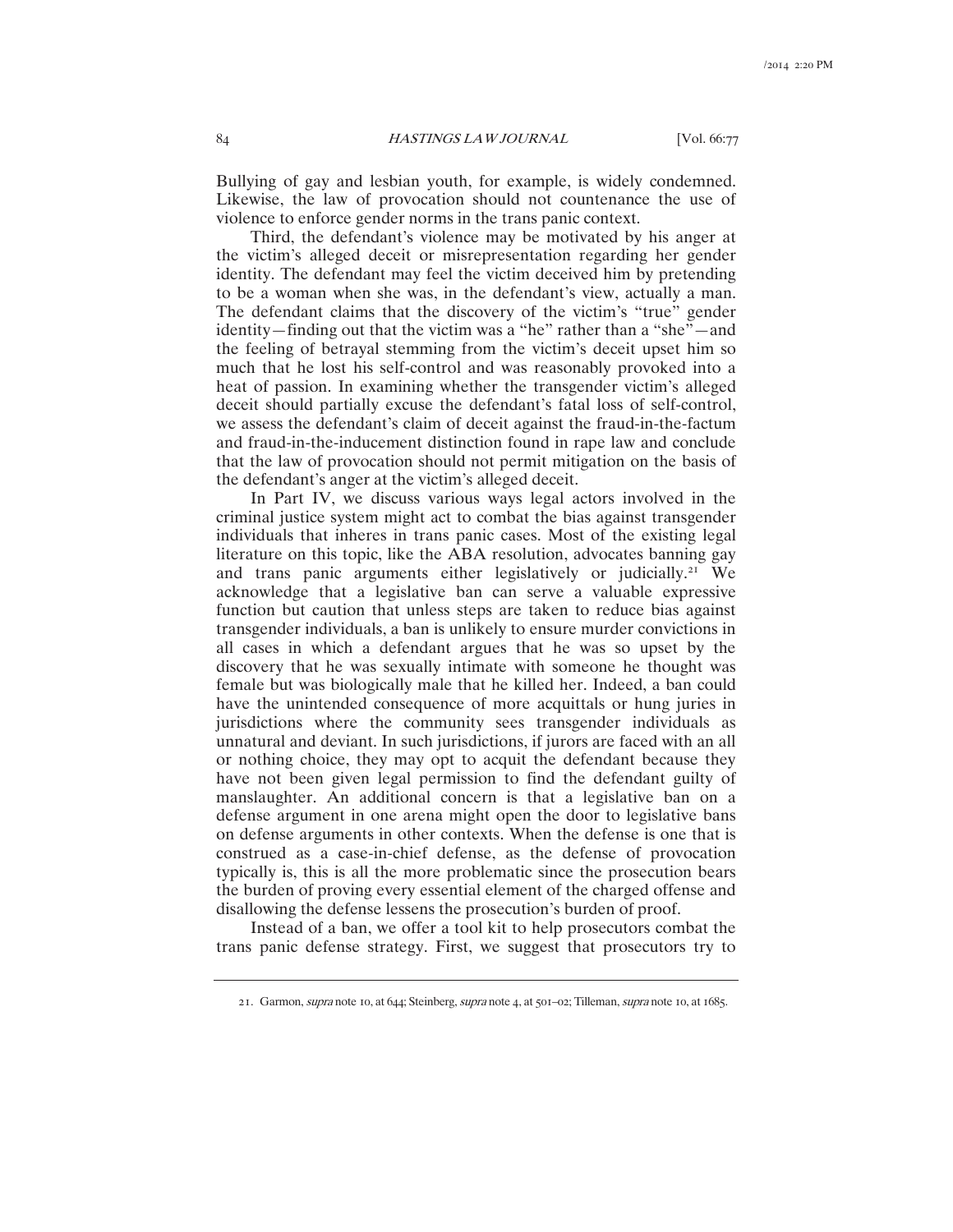humanize the transgender victim so the jury can see the victim as a person worthy of empathy. As is common in other homicide cases, the prosecutor can humanize the victim by bringing in witnesses to talk about the victim. Prosecutors should educate jurors about what it means to be a transgender individual. They should also educate jurors about the cultural structures of masculinity that contribute to violence against transgender individuals in general, and transgender women in particular. Finally, prosecutors can change the tone of the debate by referring to the defense strategy as "trans rage," rather than "trans panic." Parts I and II of this Article are aimed at assisting prosecutors in this project of education.

Prosecutors who attempt to do these things are likely to face objections from the defense on the ground that character evidence regarding the victim is irrelevant. The defense will argue that the only thing the jury should be concerned with is the state of mind of the defendant, not what the victim was experiencing or feeling. Moreover, the defense is likely to argue that if cultural structures of masculinity encourage men in this society to think it is unmanly to be gay, this kind of evidence actually supports the defendant's claim that it was reasonable for him to be provoked into a heat of passion by the discovery that the victim was biologically male. We address both of these objections in Part IV.

Second, we propose that judges clarify to juries that the requirement of "legally adequate provocation" is a normative limitation on the provocation defense. Instead of being told that the defendant can receive the provocation mitigation as long as a reasonable person would have been provoked, the jury should be instructed that a murder defendant is not entitled to receive the provocation mitigation unless his or her loss of self-control was normatively reasonable. In other words, whether the defendant should receive the provocation mitigation should not turn upon whether the ordinary or average person in the defendant's shoes would have been provoked into a heat of passion. The jury should assess whether the nature of the provoking circumstances supports mitigation and whether the motivations underlying the defendant's heat of passion are ones that the criminal law should countenance. A careful dissection of a defendant's claim of trans panic should lead the jury, in most trans panic cases, to conclude that the basis for the defendant's loss of selfcontrol is not legally adequate. Neither homophobic fear of being seen as gay, a desire to police gender norms, nor anger at the victim's alleged deceit about her biological sex should be considered legitimate bases for mitigation under the provocation defense.

Our proposals for reform may not be as direct a form of moral condemnation as a legislative ban on panic strategies, but are preferable because they leave the question as to what constitutes legally adequate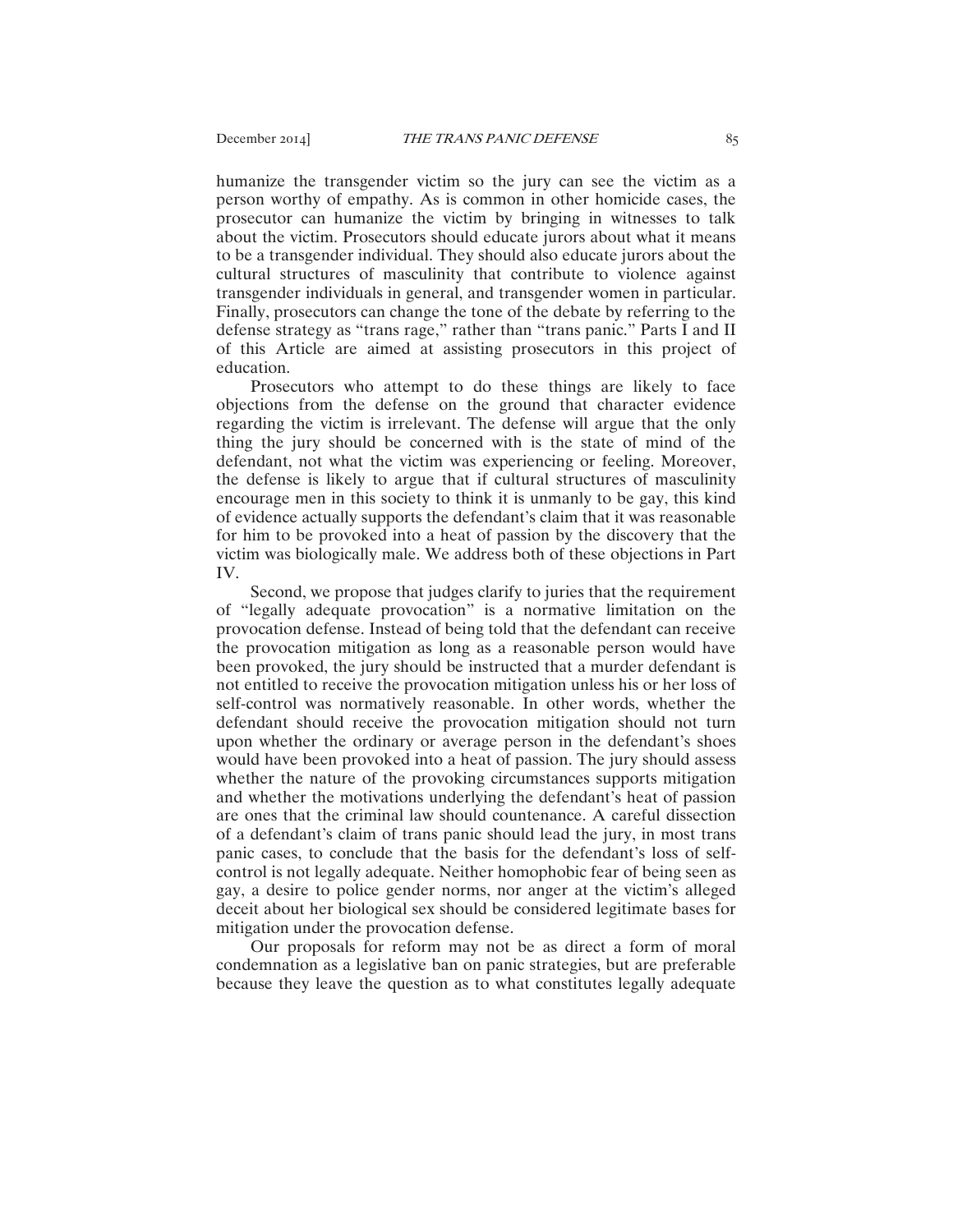provocation—a question that involves consideration of the facts of the case and community values—in the hands of the jury. The jury is not a perfect institution, but because it has more contextual information about the individual case before it, it is better suited than the legislature to deal with questions of culpability and whether punishment is deserved. Moreover, our proposals for reform are preferable to a legislative ban because they are aimed at raising awareness of the structures of masculinity that can lead to violence against transgender individuals.<sup>22</sup> We seek to attack the root structures of masculinity and heteronormativity in order to combat the trans panic defense strategy in a more lasting way.

### I. Transgender

[A] lot of people have absolutely no idea what a transgender person is or what it means.

 $-Elizabeth Riley<sup>23</sup>$ 

#### A. Terminology

"Transgender" is an adjective used to describe individuals whose biological sex is different from the gender identity they ascribe to themselves.<sup>24</sup> Terry Kogan explains that transgender individuals are

<sup>22</sup>. While a legislative ban would send an important message about society's condemnation of the killing of gay men and trans women, it may do little to actually deter such violence. Giovanna Shay and J. Kelly Strader make a similar point about hate crime law, writing that "hate crime statutes may send an important message, but have done little to deter violence against LGBTQ people." Giovanna Shay & J. Kelly Strader, Queer (In)Justice: Mapping New Gay (Scholarly) Agendas, 102 J. CRIM. L. & Criminology 171, 174 (2012) (reviewing Victoria L. Steinberg, A Heat of Passion Offense: Emotions and Bias in "Trans Panic" Mitigation Claims, 25 B.C. THIRD WORLD L.J. 499 (2005)).

<sup>23</sup>. Leslie J. Moran & Andrew N. Sharpe, Violence, Identity and Policing: The Case of Violence Against Transgender People, 4 Crim. Justice 395, 403 (2004) (quoting Elizabeth Riley, coordinator of the Sydney Gender Centre).

24. Transgender Law Ctr., 10 Tips for Working with Transgender Patients 1 (2011), available at http://transgenderlawcenter.org/issues/health/10tips ("The term 'transgender' is used to describe people whose gender identity does not correspond to their birth-assigned sex and/or the stereotypes associated with that sex."); Mary Kristen Kelly, (Trans)forming Traditional Interpretations of Title VII: "Because of Sex" and the Transgender Dilemma, 17 DUKE J. GENDER L. & Pol'y 219, 221 (2010) (citing Human Rights Campaign Found., Transgender Inclusion in the WORKPLACE 2 (2008), *available at* http://www.hrc.org/files/assets/resources/HRC\_Foundation\_-\_Transgender\_Inclusion\_in\_the\_

Workplace\_2nd\_Edition\_-\_2008.pdf) ("[T]ransgender means that a person's physiological sex is different from his or her psychological perception or expression of his or her sex."). See Dylan Vade, Expanding Gender and Expanding the Law: Toward a Social and Legal Conceptualization of Gender That Is More Inclusive of Transgender People, 11 MICH. J. GENDER & L. 253, 312 (2005) ("[T]ransgender people are people who have a different gender identity than the one assigned at birth and/or different gender expression then the one that is stereotypically associated with the gender assigned at birth."). Vade strongly disagrees with the conceptualization of transgender as one whose sex and gender do not match. Id. at 278. Vade prefers a definition of transgender that does not rely on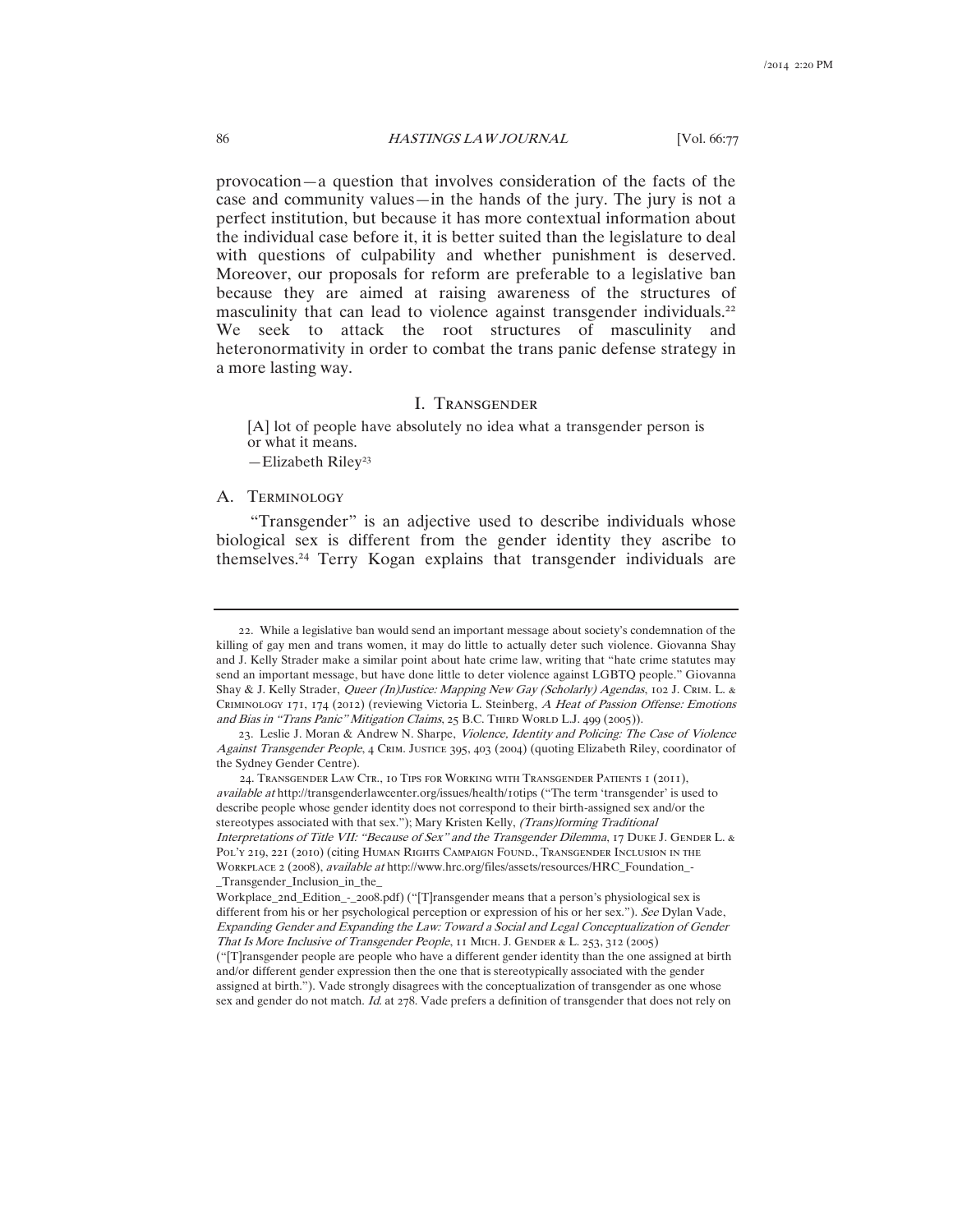people who feel they are trapped or imprisoned in a body that does not reflect their true gender identity.<sup>25</sup> A transgender woman, for example, considers herself a female, even though her body is anatomically male.<sup>26</sup>

Patience Crozier notes, "American society assumes that there are two sexes, male and female, and flowing from those two sexes are two genders, masculine and feminine, and that all people fall into one of those two closely linked categories."<sup>27</sup> This, however, is not a completely accurate picture. As Frank Valdes explains, "[t]he first common misunderstanding . . . is the equation of sex, as a physical or biological trait, with 'penis' or 'vagina.'"<sup>28</sup>

Sex is the term used to refer to one's physical or biological attributes.<sup>29</sup> In today's society, a person with a penis is presumed to be male; a person with breasts and a vagina is presumed to be female. Transgender men, however, are born with vaginas and transgender women are born with penises and testicles.

Gender, in contrast, is the term used to refer to the way a person presents himself or herself to the world.<sup>30</sup> One can present as either feminine or masculine.<sup>31</sup> Often there is congruence between one's sex and one's gender, with men presenting as masculine and women presenting as feminine, but not always. Some men are more feminine than other men in the way they act and some women are more masculine than other women in the way they dress and carry themselves. As Dylan Vade notes, "there are feminine women, masculine women, androgynous women, feminine men, androgynous men, [and] masculine men, to name just a few."<sup>32</sup>

what he calls the sex-gender distinction and would define transgender people as "people whose birthassigned gender does not completely describe the person's self-identified gender." Id. at 311–12.

<sup>25</sup>. Terry S. Kogan, Transsexuals and Critical Gender Theory: The Possibility of a Restroom Labeled "Other", 48 Hastings L.J. 1223, 1225 (1997).

<sup>26</sup>. Id.

<sup>27.</sup> Patience W. Crozier, Book Note, Forcing Boys To Be Boys: The Persecution of Gender Non-Conforming Youth, 21 B.C. THIRD WORLD L.J. 123, 125 (2001) (reviewing CHRISTINA HOFF SOMMERS, THE WAR AGAINST BOYS: HOW MISGUIDED FEMINISM IS HARMING OUR YOUNG MEN (2000)). See also Kim D. Felsenthal, Socio-Spatial Experiences of Transgender Individuals, in 4 THE PSYCHOLOGY OF PREJUDICE and Discrimination 204 (Jean Lau Chin ed., 2004) (noting that our society has constructed "a gender system that consists only of males and females, not allowing for a third, fourth, or nth gender").

<sup>28</sup>. Francisco Valdes, Queers, Sissies, Dykes, and Tomboys: Deconstructing the Conflation of "Sex," "Gender," and "Sexual Orientation" in Euro-American Law and Society, 83 CALIF. L. REV. 1, 20 (1995).

<sup>29</sup>. Felsenthal, supra note 27, at 201–02.

<sup>30</sup>. Gender is often viewed as a social construction while sex is perceived as real. Id. at 204.

<sup>31</sup>. Valdes notes that "sex denotes bio-physical aspects of personhood associated with 'man' and 'woman,' while gender denotes the social constructions understood as 'male' and 'female' or 'masculine' and 'feminine.'" Valdes, *supra* note 28, at 21. See also Vade, supra note 24, at 262 (arguing that the sex-gender distinction is harmful to transgender people because it suggests that one's biological sex is one's true or real identity).

<sup>32</sup>. Vade, supra note 24, at 265.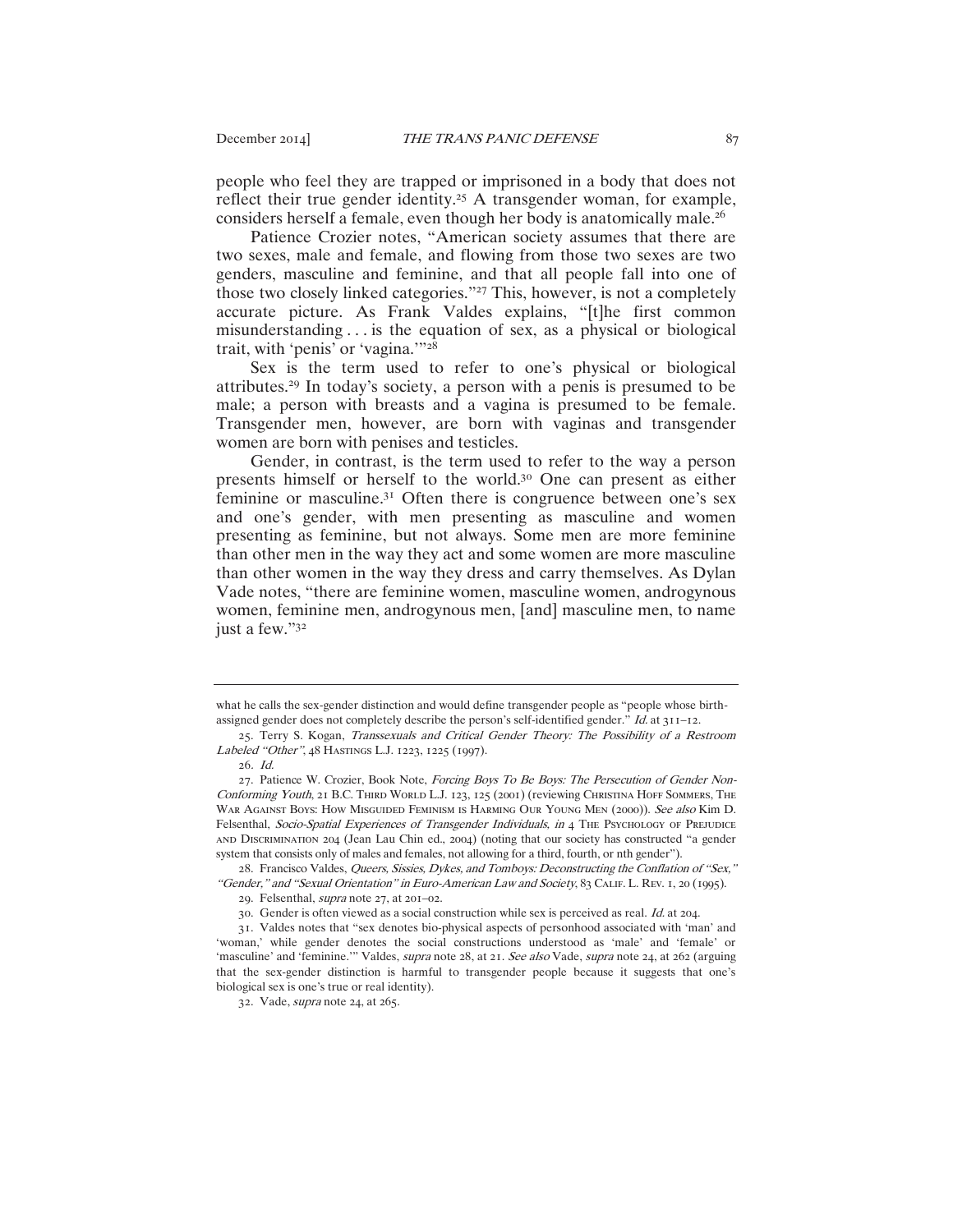Transgender men and women are not simply individuals who present their gender identity in a way that does not conform to their biological sex. A gay man, for example, may walk or talk in a feminine manner and may even wear effeminate clothing but still view himself as a man. A transgender woman, however, is a person born with male anatomy who self-identifies as female. Like the effeminate gay man, she may walk, talk, and dress in a feminine manner. Unlike the gay man, who sees himself as a man who is sexually attracted to other men, the transgender woman sees herself as a woman, a woman born into a man's body.

Gender identity should not be confused with sexual orientation. The transgender woman may be heterosexual (attracted to men) or lesbian (attracted to women).<sup>33</sup> Likewise, the transgender man may be gay (attracted to men) or heterosexual (attracted to women).<sup>34</sup> Many people assume that an individual with male anatomy who is sexually attracted to men must be gay, but a transgender woman—a female born with male anatomy—who likes men is heterosexual. Janet Mock, a transgender woman who has written about her transition, explains why a transgender girl may call herself gay for a short time:

As a tween, I was living in the murkiness of sexuality and gender. I knew I was viewed as a boy. I knew I liked boys. I knew I felt like a girl. Like many young trans people, I hadn't learned terms like *trans*, transgender, or transsexual—definitions that would have offered me clarity about my gender identity. For example, a trans girl who is assigned male at birth and attracted to boys may call herself gay for a short time—a transitional identity on her road to self-discovery. In actuality, though, since her gender identity is that of the girl, and she is attracted to boys, then her sexual orientation mirrors that of a heterosexual girl, not a gay man.<sup>35</sup>

The words "transgender" and "transsexual" are often used interchangeably to describe individuals whose gender identity does not match the gender assigned to them at birth.<sup>36</sup> It is increasingly common, however, for the term "transgender" to be used as an umbrella term<sup>37</sup>

 <sup>33.</sup> Janet Mock, Redefining Realness: My Path to Womanhood, Identity, Love & So Much More 50 (2014) ("A trans person can be straight, gay, bisexual, etc. . . . .").

<sup>34</sup>. When transgender men and lesbian women date, their relationships do not fall neatly into either of the two standard categories of heterosexual or homosexual.

 <sup>35.</sup> Mock, supra note 33, at 80.

<sup>36</sup>. Noa Ben-Asher, The Necessity of Sex Change: A Struggle for Intersex and Transex Liberties, 29 HARV. J.L. & GENDER 51, 51 n.1 (2006) (noting that "frequently medical and psychological discourses read [transgender] as synonymous to 'transsexual'").

<sup>37</sup>. See Paisley Currah, Gender Pluralisms Under the Transgender Umbrella, in Transgender Rights 3, 4 (Paisley Currah et al. eds., 2006) (noting that the meaning of transgender has changed over time from "signifying a subject position between cross-dresser and transsexual," to being an umbrella term for "all persons whose perceived gender and anatomic sex may conflict with [their] gender expression"); Paisley Currah & Shannon Minter, Nat'l Ctr. for Lesbian Rights, Transgender EQUALITY: A HANDBOOK FOR ACTIVISTS AND POLICYMAKERS 3 (2000), available at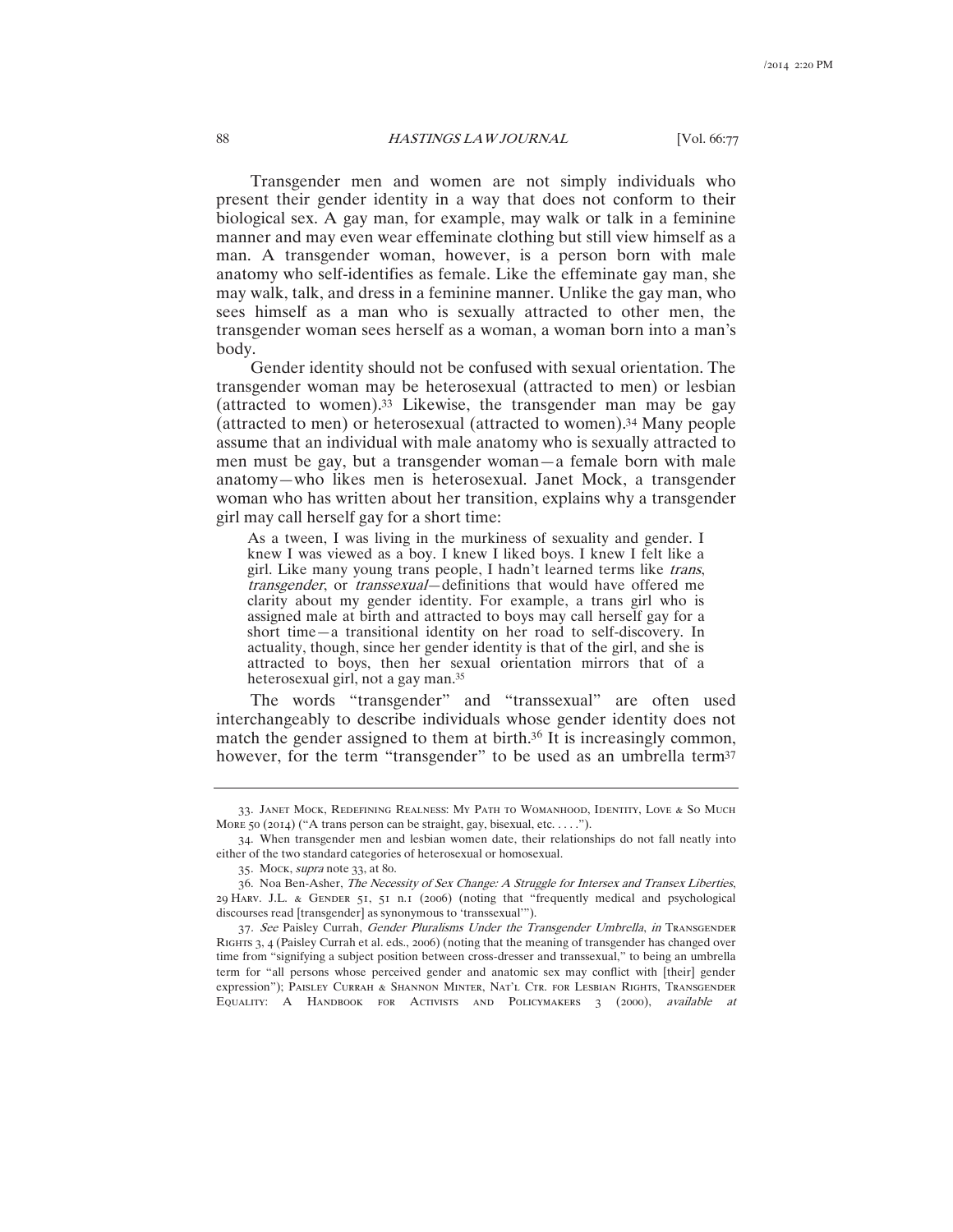that encompasses a wide range of gender nonconforming individuals, including transvestites (men who like to wear women's clothing for erotic pleasure),<sup>38</sup> cross-dressers (men and women who dress in clothing usually worn by the opposite gender),<sup>39</sup> and transsexuals (individuals who undergo or seek to undergo sex reassignment surgery to align their bodies with their gender identity).<sup>40</sup> As Dean Spade—possibly the first openly transgender tenure-track law professor<sup>41</sup> explains, "[t]ransgender and trans are both political terms that have emerged in recent years to indicate a wide variety of people whose gender identity or expression transgress the rules of binary gender."<sup>42</sup> Many in the

http://www.thetaskforce.org/downloads/reports/reports/TransgenderEquality.pdf. (noting that "transgender has become an 'umbrella' term that is used to describe a wide range of identities and experiences, including but not limited to: pre-operative, post-operative, and non-operative transsexual people; male and female cross-dressers (sometimes referred to as 'transvestites,' 'drag queens' or 'drag kings'), intersexed individuals, and men and women, regardless of sexual orientation, whose appearance or characteristics are perceived to be gender atypical"); NAT'L CTR. FOR TRANSGENDER EQUAL., TRANSGENDER TERMINOLOGY (Jan. 2014), available at http://transequality.org/Resources/ NCTE\_TransTerminology.pdf (noting that "transgender" is "[a] term for people whose gender identity, expression or behavior is different from those typically associated with their assigned sex at birth"). See also Kogan, supra note 25, at 1225 n.6 (noting that the term "transgender" is increasingly being used to describe both transvestites, men who like to cross-dress but have no desire to change their biological sex, and transsexuals, individuals whose internal sense of gender identity is the opposite of their physical body); Vade, supra note 24, at 255 n.2 ("I use the word transgender very broadly to refer to people whose gender identity and/or expression does or is perceived to not match stereotypical gender norms associated with their birth-assigned gender.").

<sup>38</sup>. The word "transvestites" refers to "males who have an episodic, compelling desire to wear women's clothes," often for erotic pleasure. Hasan Shafiqullah, Shape-Shifters, Masqueraders, & Subversives: An Argument for the Liberation of Transgendered Individuals, 8 Hastings Women's L.J. 195, 196 (1997) (citing Richard Green, Spelling "Relief" for Transsexuals: Employment Discrimination and the Criteria of Sex, 4 YALE L. & POL'Y REV. 125, 127 (1985) (noting that unlike transsexuals, transvestites are not discontent with being male, and unlike gay men, transvestites are sexually attracted to women)).

<sup>39</sup>. "Cross-dressers" are either men who dress in traditionally female clothing or women who dress in traditionally male clothing, not necessarily for the purpose of sexual arousal. Shafiqullah, supra note 38, at 196.

<sup>40</sup>. Susan Etta Keller, Operations of Legal Rhetoric: Examining Transsexual and Judicial Identity, 34 Harv. C.R.-C.L. L. Rev. 329, 329 (1999) ("A transsexual is someone who undergoes or contemplates undergoing anatomical and hormonal modifications in order to live in and be recognized as a different gender than the one attributed at birth."). See NAT'L CTR. FOR TRANSGENDER EQUAL., Transgender Terminology (Jan. 2014), available at http://transequality.org/Resources/NCTE\_

TransTerminology.pdf (noting that the word "transsexual" is "[a]n older term for people whose gender identity is different from their assigned sex at birth who seek[] to transition from male to female or female to male," and that the term is disliked because it sounds overly clinical).

<sup>41.</sup> Dean Spade, Be Professional!, 33 HARV. J.L. & GENDER 71, 71 (2010).

<sup>42.</sup> Dean Spade, Resisting Medicine, Re/modeling Gender, 18 BERKELEY WOMEN'S L.J. 15, 16 n.2 (2003). While others might include intersex people (individuals whose biological features make it difficult to classify them as either male or female) under the transgender umbrella, we do not do so out of sensitivity to concerns expressed to us by the Chairperson of the Organisation Intersex International ("OII"). E-mail from Hida Viloria, Chairperson, Organisation Intersex International, to Cynthia Lee (Apr. 5, 2013, 8:18 PM) (on file with Cynthia Lee); E-mail from Hida Viloria, Chairperson, Organisation Intersex International, to Cynthia Lee (May 6, 2013, 5:53 PM) (on file with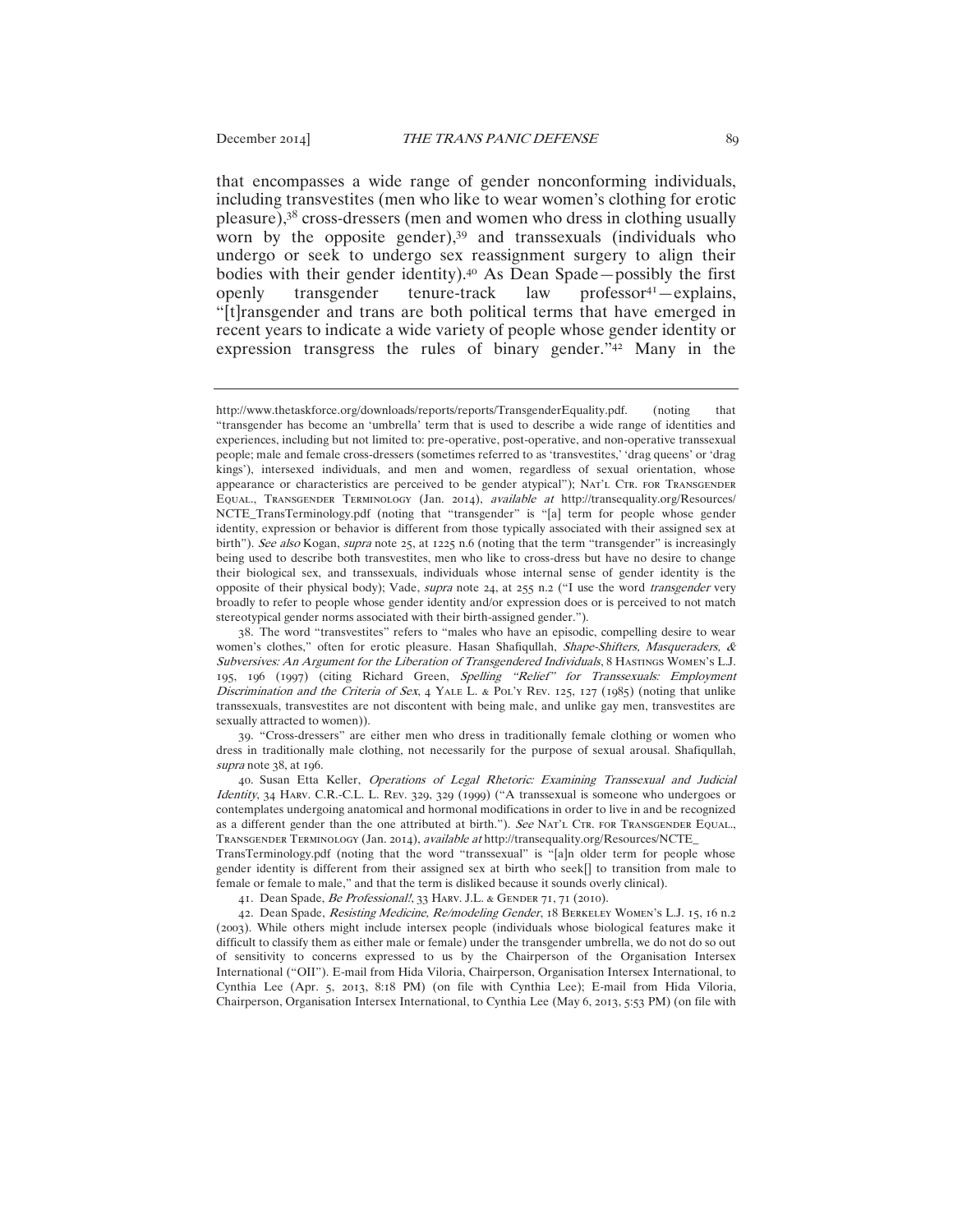transgender community view the word transvestite as an offensive slur.<sup>43</sup> Similarly, many in the transgender community disfavor the term transsexual.44 The term "cisgender" (or "cis" for short) describes nontransgender individuals, that is, persons who "identify with the gender that correlates with the sex they were assigned at birth."<sup>45</sup>

State laws addressing whether a transgender person may change the gender marker on his or her driver's license or birth certificate vary considerably. Many states will permit a change of gender marker on one's driver's license after an individual has undergone sex reassignment surgery.<sup>46</sup> Most states will also allow the name and gender on one's birth certificate to be changed or will issue a new birth certificate if a transgender individual has undergone sex reassignment surgery.<sup>47</sup> Both California and Vermont allow pre-operative transgender individuals to change their birth certificates and driver's licenses upon a physician's determination that an individual has received appropriate individualized treatment for gender transition.<sup>48</sup> Other states, such as Massachusetts, require gender reassignment surgery for birth certificate amendments, but not for amendments to driver's licenses.<sup>49</sup> In June 2014, New York adopted a policy allowing transgender individuals to change the gender marker on their birth certificates without first undergoing sex reassignment surgery.<sup>50</sup> Also in June 2014, the American Medical Association announced their position that transgender people should not

Cynthia Lee). Intersex people are individuals born with biological features that make it difficult to clearly categorize them as either male or female. Crozier, supra note 27, at 126-27. Intersex individuals may have both male and female physical characteristics. Shafiqullah, *supra* note 38. For example, an intersex individual may be born with ovaries and male genitalia. Crozier, supra note 27, at 126. According to the OII, no research has yet been conducted that would dispute the research of Dr. Anne Fausto-Sterling that at least 1.9% of live births are intersex births. On the Prevalence of Intersex and the Various Numbers Quoted for It, OII Intersex Network (Jan. 22, 2012), http://oiiusa.org/259/prevalence-intersex-numbers-quoted (noting that a minimum of 1.9 percent of all live births are intersex births and the actual number of intersex births is likely to be substantially higher).

<sup>43</sup>. See Resources for Journalists and Media Covering Chaz Bono and Transgender Issues, GLAAD, http://www.glaad.org/publications/resources-journalists-and-media-covering-chaz-bono-andtransgender-issues (last visited Dec. 14, 2014).

<sup>44.</sup> NAT'L CTR. FOR TRANSGENDER EQUAL., SUPRA note 40.

 <sup>45.</sup> Mock, supra note 33, at 23.

<sup>46.</sup> Driver's License Policies by State, NAT'L CTR. FOR TRANSGENDER EQUAL., http://transequality.org/

Resources/DL/DL\_policies.html (last updated Jan. 4, 2013).

<sup>47.</sup> Changing Birth Certificate Sex Designations: State-by-State Guidelines, LAMBDA LEGAL, http://www.lambdalegal.org/publications/sources-of-authority-to-amend (last updated Jul. 14, 2014).

 <sup>48.</sup> Cal. Health & Safety Code § 103425 (West 2014); Vt. Stat. Ann. tit. 18, § 5112 (2014).

<sup>49.</sup> CHANGE OF GENDER, MASS. REGISTRY OF MOTOR VEHICLES, https://secure.rmv.state.ma.us/ PolicyBrowserPublic/PB/default.htm?turl=WordDocuments%2FTransactions%2Fchangeofgender44.htm (last visited Dec. 14, 2014).

<sup>50</sup>. Jonathan Allen, New York Drops Surgery Rule for Changing Sex on Birth Certificate, Reuters, June 5, 2014, available at http://www.huffingtonpost.com/2014/06/06/new-york-dropssurgery-rule\_n\_5454005.html.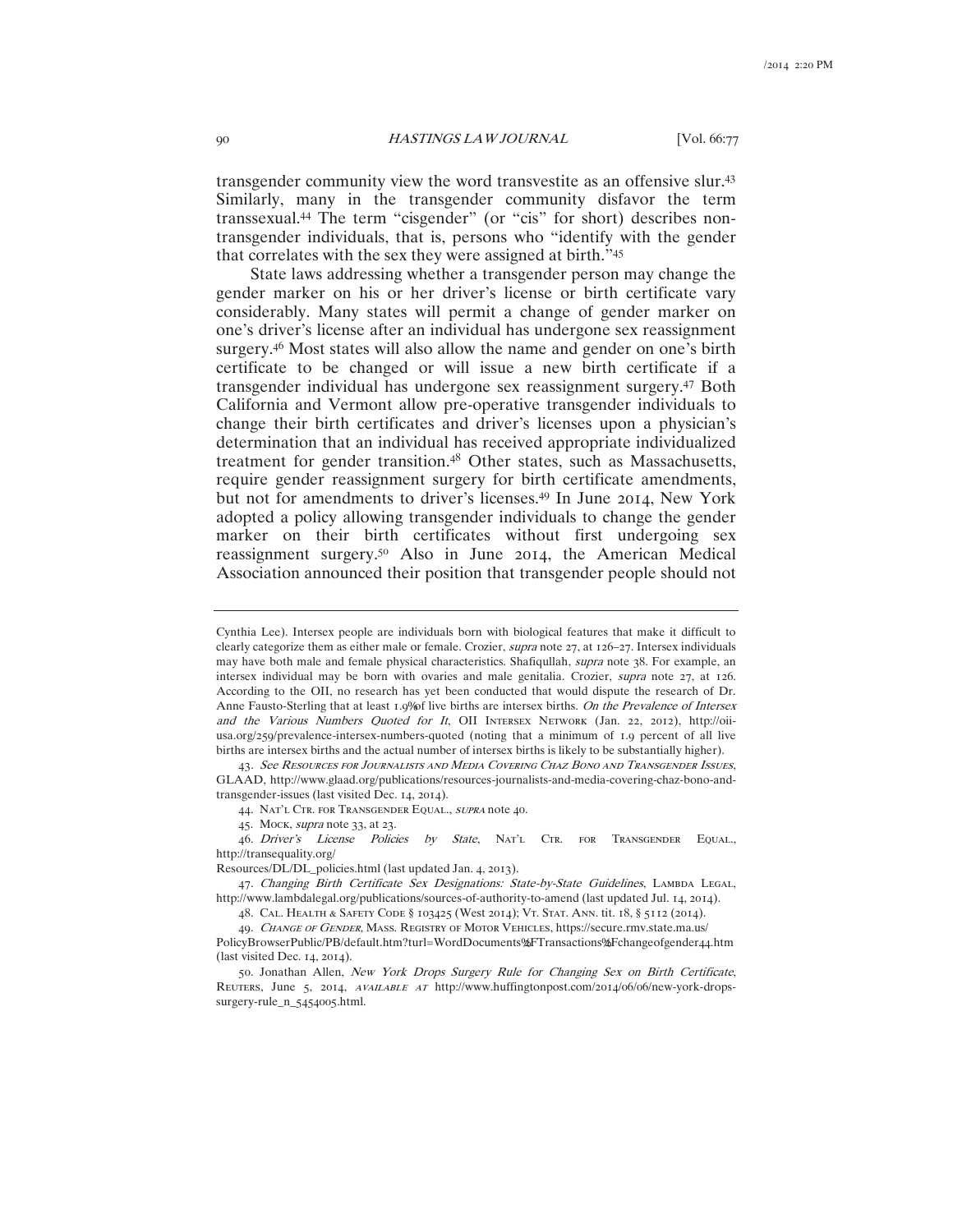have to undergo sex reassignment surgery to change the gender marker on their birth certificates.<sup>51</sup>

Many transgender individuals report that their sense of gender misidentification began early in childhood.<sup>52</sup> According to Patrick Kelly, a psychiatrist with the Division of Child and Adolescent Psychiatry at Johns Hopkins Children's Center, gender solidifies between the ages of three and six.<sup>53</sup> Typically, it is around this age when a child "whose gender orientation is at odds with his or her biology begins expressing that disconnect."<sup>54</sup> Transgender children "may shower with their clothes on, so they don't have to see themselves."<sup>55</sup> In extreme cases, transgender girls have tried to cut off their penises.<sup>56</sup>

The psychological literature pathologizes individuals who transgress socially accepted gender roles by calling a transgender person's discomfort with his or her biological body "gender dysphoria."<sup>57</sup> Until recently, the American Psychiatric Association suggested in its Diagnostic and Statistical Manual of Mental Disorders that transgender individuals suffer from "Gender Identity Disorder" ("GID").<sup>58</sup> As described by the World Health Organization, an individual with gender identity disorder will experience "a persistent and intense distress about assigned sex, together with a desire to be (or insistence that one is) of the

<sup>51</sup>. Bruce Japsen, AMA Says Transgender Patients Don't Need Surgery to Change Birth Certificate, Forbes.com (June 9, 2014, 3:19 PM), http://www.forbes.com/sites/brucejapsen/2014/06/09/ ama-says-transgender-patients-dont-need-surgery-to-change-birth-certificate.

<sup>52</sup>. Kogan, supra note 25, at 1225–26.

<sup>53.</sup> Petula Dvorak, Transgender at Five, WASH. Post, May 20, 2012, at A1 (quoting Patrick Kelly).

<sup>54</sup>. Id.

<sup>55</sup>. Id.

<sup>56</sup>. Id.

<sup>57</sup>. Kogan, supra note 25, at 1226.

<sup>58</sup>. Crozier, supra note 27, at 134 (noting that the term "gender identity disorder" was added to the Diagnostic and Statistical Manual of Mental Disorders in 1980); Shafiqullah, supra note 38, at 199. The addition of Gender Identity Disorder ("GID") to the Diagnostic and Statistical Manual of Mental Disorders in 1980 was "highly controversial because of assertions positing that GID was created to prevent possible behavioral manifestations of homosexuality." Felsenthal, supra note 27, at 205. As Felsenthal explains, "cross-dressing or atypical gender behavior in children, some assume, leads to homosexual adults; therefore, if a child is diagnosed with GID, then these behaviors can be 'fixed' through therapeutic intervention." Id. Trying to "fix" the sexual orientation of individuals attracted to the others of the same sex remains deeply controversial. When California passed legislation prohibiting licensed psychotherapists from trying to change the sexual orientation of gay minors in 2012, the law was met with fierce opposition from opponents. Lisa Leff, Calif. Gay Therapy Ban Sparks Competing Rulings, SEATTLE TIMES (Dec. 4, 2012), http://seattletimes.com/html/nationworld/2019825547\_apusgaytherapy.html (noting that "[t]wo federal judges in California have arrived at opposite conclusions on whether the state's first-of-its-kind law prohibiting licensed psychotherapists from trying to change the sexual orientation of gay minors violates the Constitution"). In 2013, the Ninth Circuit Court of Appeals held that the law was constitutional and the Supreme Court denied certiorari. Pickup v. Brown, 740 F.3d 1208 (9th Cir. 2013) (en banc), cert. denied, 134 S. Ct. 2871 (2014).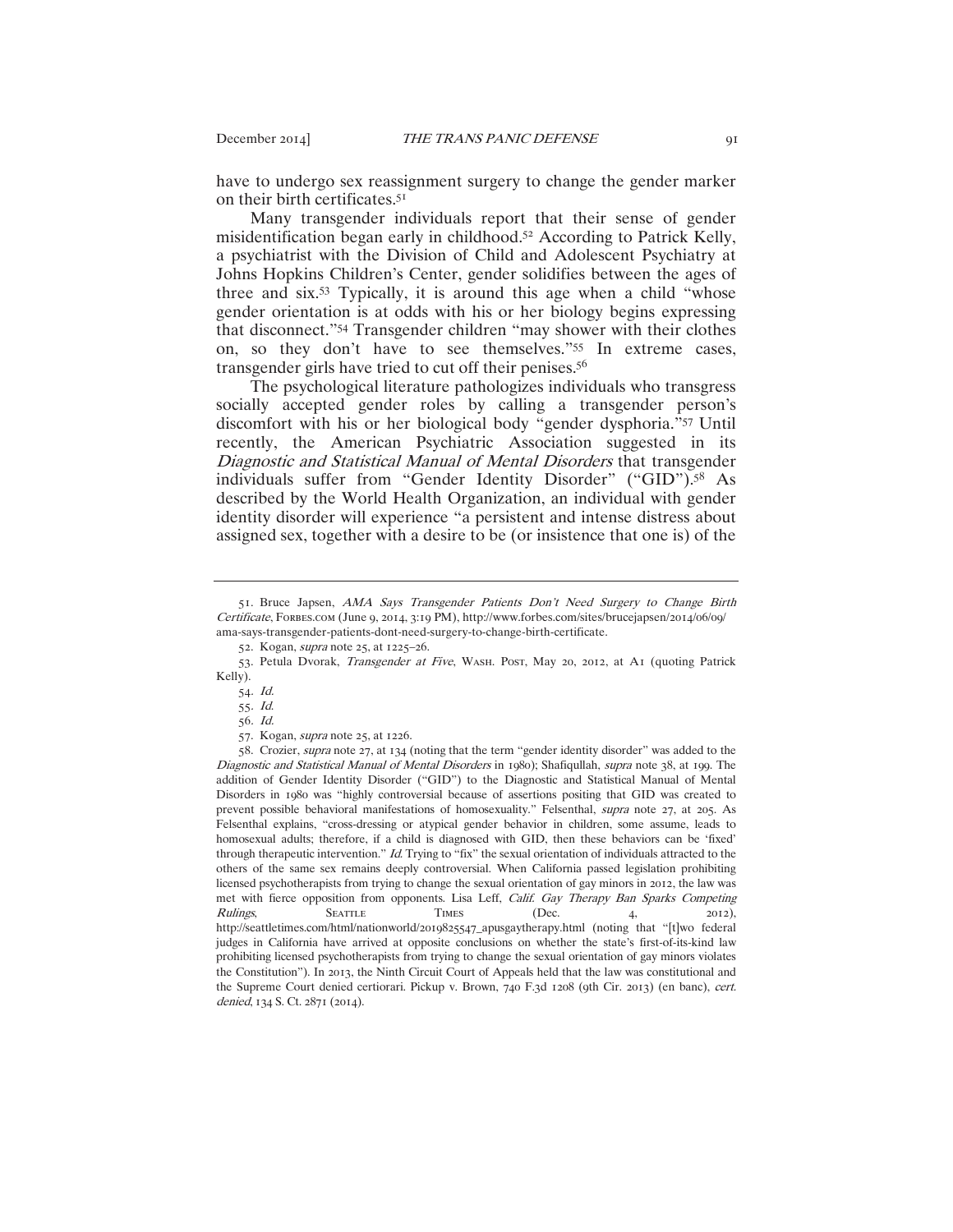other sex."<sup>59</sup> Similarly, the 1994 edition of the Diagnostic and Statistical Manual of Mental Disorders provided that a person may be diagnosed as having gender identity disorder upon: (1) "evidence of a strong and persistent cross-gender identification, which is the desire to be, or the insistence that one is, of the other sex," and (2) "evidence of persistent discomfort about one's assigned sex or a sense of inappropriateness in the gender role of that sex."<sup>60</sup> In 2013, the American Psychiatric Association eliminated the term "gender identity disorder" from the Diagnostic and Statistical Manual of Mental Disorders and replaced that term with "gender dysphoria."<sup>61</sup>

Regardless of which term is used, "gender identity disorder" or "gender dysphoria," the fact that the condition of discomfort with one's assigned sex is in the Diagnostic and Statistical Manual of Mental Disorders suggests that transgender people are not normal and that a transgender individual suffers from a mental disorder. As Dean Spade observes, by establishing gender nonconformity as a basis for mental illness, the American Psychiatric Association has invented a category of deviation with transgender persons as the ones who are deviant:

The diagnostic criteria for GID produces a fiction of natural gender in which normal, non-transsexual people grow up with minimal to no gender trouble or exploration, do not cross-dress as children, do not play with the wrong-gendered kids, and do not like the wrong kinds of toys or characters. This story is not believable. Yet, it survives because medicine produces it not through a description of the norm, but through a generalized account of the norm's transgression by gender deviants.<sup>62</sup>

It is difficult to assess the number of transgender men and women in the United States. "Transgender" is not a category found on the census form. Even if it were, it is unlikely that all of the individuals who consider themselves transgender would openly admit to this on a government form given the social stigma suffered by transgender individuals.<sup>63</sup> Estimates of the size of the transgender population in the United States

 <sup>59.</sup> World Health Org., The ICD-10 Classification of Behavioural Disorders § F64.0.2 (2010), available at http://apps.who.int/classifications/icd10/browse/2010/en#/F64.

 <sup>60.</sup> Am. Psychiatric Ass'n, Diagnostic and Statistical Manual of Mental Disorders 532–33  $(4th$  ed.  $1994)$ .

<sup>61</sup>. Lindsey Tanner, U.S. Psychiatrists Approve Revisions to Diagnosis Manual, Wash. Post, Dec. 2, 2012, at A5.

<sup>62</sup>. Spade, supra note 42, at 25.

<sup>63</sup>. Tarynn M. Witten & A. Evan Eyler, Hate Crimes and Violence Against the Transgendered, 11 Peace Rev. 461, 462 (1999) ("[M]any members of the U.S. transgender community prefer to remain undetected, due to fear of adverse consequences from either the healthcare professions or society at large."); Sam Winter & Lynn Conway, How Many Trans\* People Are There? A 2011 Update Incorporating New Data, Transgender Asia (2011), http://web.hku.hk/~sjwinter/TransgenderASIA/ paper-how-many-trans-people-are-there.htm (last visited Dec. 14, 2014) (noting that "many transpeople try to keep their trans status private").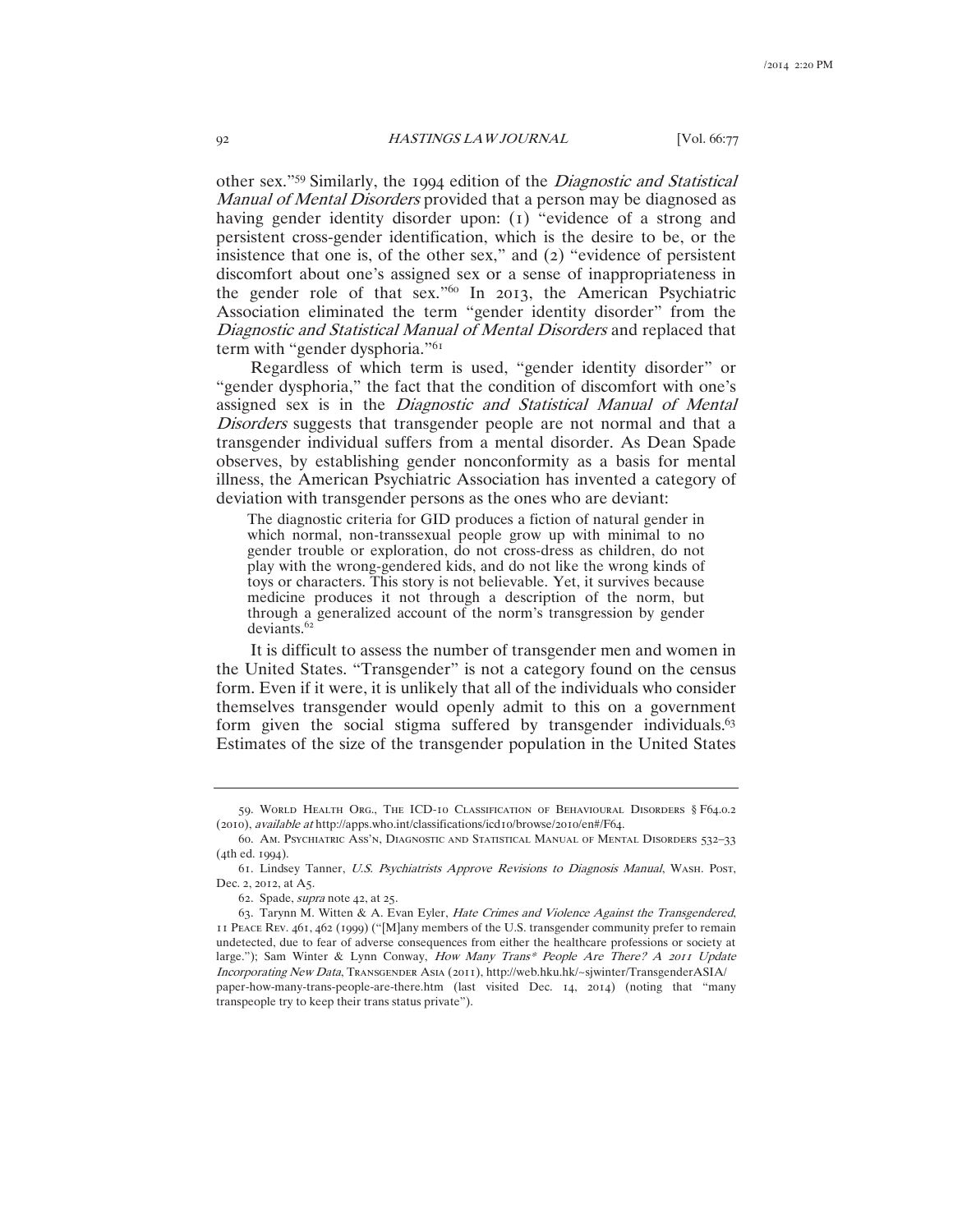are likely to be low because they are usually based on data regarding individuals who have undergone or are seeking sex reassignment procedures and do not include all the individuals who fall under the transgender umbrella.<sup>64</sup> Nonetheless, the Williams Institute estimates that nearly  $700,000$  individuals in the United States, or  $0.3\%$  f all adults, are transgender men and women.<sup>65</sup> The National Center for Transgender Equality estimates that transgender men and women constitute between 0.25 and  $\frac{1}{6}$  f the total population in the United States.<sup>66</sup>

Transgender persons are often grouped with gays and lesbians under the umbrella term "LGBT" (lesbian, gay, bisexual, and transgender).<sup>67</sup> The grouping of transgender persons with gays, lesbians, and bisexuals may explain why many people mistakenly assume that violence against a transgender person is related to bias based on sexual orientation.<sup>68</sup> The LGBT label also masks the fact that transgender individuals sometimes face hostility from within the gay and lesbian community. For example, some lesbians are hostile to transgender women because they view trans women as repressed gay men who are sexually attracted to other men but cannot accept their sexual orientation.<sup>69</sup> These lesbians believe trans women falsely assert a female gender identity in order to achieve their goal of being with men.<sup>70</sup> This view of transgender women, like the traditional understanding of sex and gender, aligns gender identity with biological sex.

<sup>64</sup>. Esther N. Tebbe & Bonnie Moradi, Anti-Transgender Prejudice: A Structural Equation Model of Associated Constructs, 59 J. Counseling Psychol. 251, 251 (2012).

<sup>65</sup>. Gary J. Gates, Williams Inst., How Many People Are Lesbian, Gay, Bisexual, and Transgender? 6 (Apr. 2011), available at http://williamsinstitute.law.ucla.edu/wp-content/uploads/ Gates-How-Many-People-LGBT-Apr-2011.pdf. In 2003, the transgender population in the District of Columbia alone was about 4,000 persons. Jessica Xavier, Fact Sheet for Anti-Transgender Violence in the District of Columbia (Aug. 22, 2003), available at http://www.glaa.org/archive/2003/ Fact%20Sheet%20for%20Anti-TG%20Violence%200822.pdf.

<sup>66</sup>. Nat'l Ctr. for Transgender Equal., Understanding Transgender: Frequently Asked Questions About Transgender People 1 (May 2009), available at http://transequality.org/Resources/ NCTE\_UnderstandingTrans.pdf.

<sup>67</sup>. For commentary on why adding the "T" to "LGB" makes sense, see Matt Kailey, Does T Belong with LGB?, MATT KAILEY'S TRANIFESTO (Sept. 14, 2009), http://tranifesto.com/2009/09/14/doest-belong-with-glb. But see John Aravosis, How Did the T Get in LGBT?, SALON (Oct. 8, 2007, 4:10) AM), http://www.salon.com/2007/10/08/lgbt (raising concerns and questions about whether adding the "T" to "LGB" makes sense); Brynn Tannehill, Why 'LGB' and 'T' Belong Together, The Huffington Post (Feb. 25, 2013, 10:52 AM), http://www.huffingtonpost.com/brynn-tannehill/why-lgb-and-t-belongtogether\_b\_2746616.html.

<sup>68</sup>. There is evidence that police officers often mischaracterize acts of violence against transgender people as hate crimes based on sexual orientation rather than gender identity. Moran & Sharpe, supra note 23, at 409; Stotzer, supra note 13, at 176.

<sup>69</sup>. Kogan, supra note 25, at 1230.

<sup>70</sup>. Id.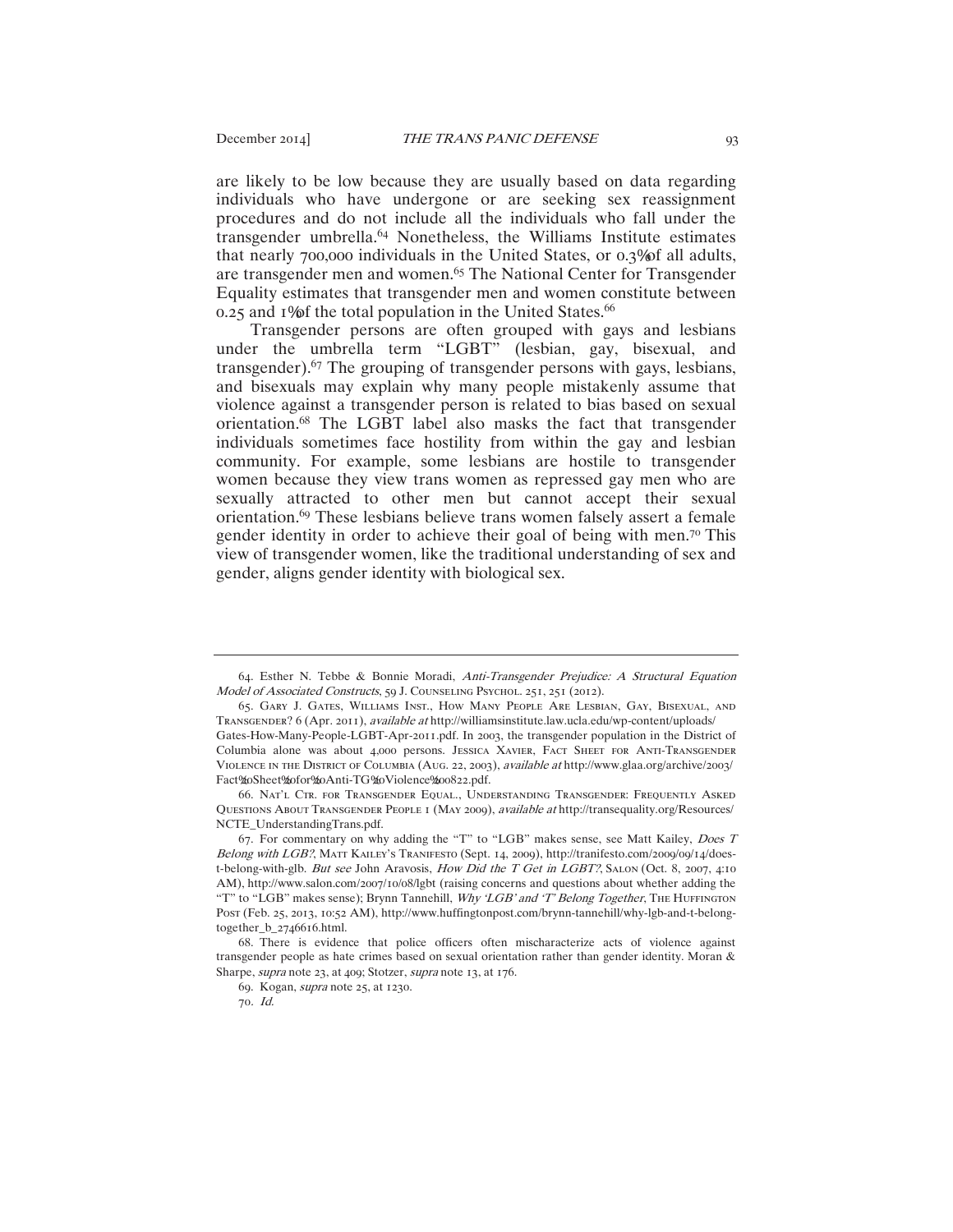It is important to recognize the multidimensional identities held by transgender persons.<sup>71</sup> Transgender men and women can be heterosexual, gay or lesbian, or bisexual. They may be wealthy, middleclass, working class, or at the bottom of the socio-economic ladder.<sup>72</sup> They may be White<sup>73</sup> or belong to a racial or ethnic minority group.

B. Violence Against Transgender Persons

The moment of forced disclosure is a hostile one to experience, one in which many trans women, even those who have the conditional privilege of 'passing' that I have, can be victim to violence and exiling. —Janet Mock<sup>74</sup>

Transgender men and women are harassed, assaulted, and killed at alarming rates.<sup>75</sup> Assessing the true extent of violence against transgender people is difficult because, until recently, there was no nationwide effort to collect statistics on crimes motivated by gender identity bias. Numerous attempts to add gender and gender identity to the list of bias categories protected under the Hate Crimes Statistics Act

<sup>71</sup>. As Leslie Morgan and Andrew Sharpe note, "it is necessary for interventions to recognise [sic] the many differences between transgender people, differences that run along axes of race, ethnicity, class, age and sexuality, as well as differences between transgender women and transgender men ...." Leslie J. Moran & Andrew N. Sharpe, Policing the Transgender/Violence Relation, 13 CURRENT ISSUES CRIM. JUSTICE 269, 281 (2002). See Darren Lenard Hutchinson, Identity Crisis: "Intersectionality," "Multidimensionality," and the Development of an Adequate Theory of Subordination, 6 Mich. J. Race & L. 285, 314 (2001) (arguing for a multidimensional equality theory that would be more responsive to the needs of transgender people); Peter Kwan, Jeffrey Dahmer and the Cosynthesis of Categories, 48 Hastings L.J. 1257, 1264 (1997) (developing a theory of "cosynthesis" that replaces current conceptualizations of race, gender, and sexual orientation as separate categories with a theory that allows their simultaneous implication).

<sup>72</sup>. Many transgender persons are unemployed because of discrimination they suffered when they transitioned or became open about their gender identity. Jaime M. Grant et al., Nat'l Ctr. for Transgender Equal. & Nat'l Gay and Lesbian Task Force, Injustice at Every Turn: A Report of the National Transgender Discrimination Survey 51 (2011), available at http://www.thetaskforce.org/downloads/reports/reports/ntds\_full.pdf (noting that "[f]orty-seven percent (47%) [of those surveyed] said they had experienced an adverse job outcome, such as being fired, not hired or denied a promotion because of being transgender/gender non-conforming; 26% of respondents said that they had lost a job due to being transgender or gender non-conforming").

<sup>73</sup>. I purposely capitalize the word White to emphasize the fact that Whiteness is a socially constructed racial category. See, e.g., Angela Onwuachi-Willig, Celebrating Critical Race Theory at <sup>20</sup>, 94 Iowa L. Rev. 1497, 1500 n.11 (2009) (explaining author's choice to capitalize Black and White when used as nouns to describe racial groups, but not when used as adjectives). See also Cheryl I. Harris, Whiteness as Property, 106 HARV. L. REV. 1707, 1716-18 (1993) (arguing that whiteness was in part a social construct designed to differentiate free whites from enslaved blacks); Martha R. Mahoney, Segregation, Whiteness, and Transformation, 143 U. PA. L. REV. 1659, 1660 (1995) (arguing "race is a social construction in which whiteness is a distinct, socially constructed identity").

<sup>74.</sup> Mock, supra note 33, at 247. By "passing," Mock means being able to pass as an individual who was born with female anatomy, not having her female gender identity questioned.

<sup>75</sup>. Spade, supra note 41, at 78 n.12.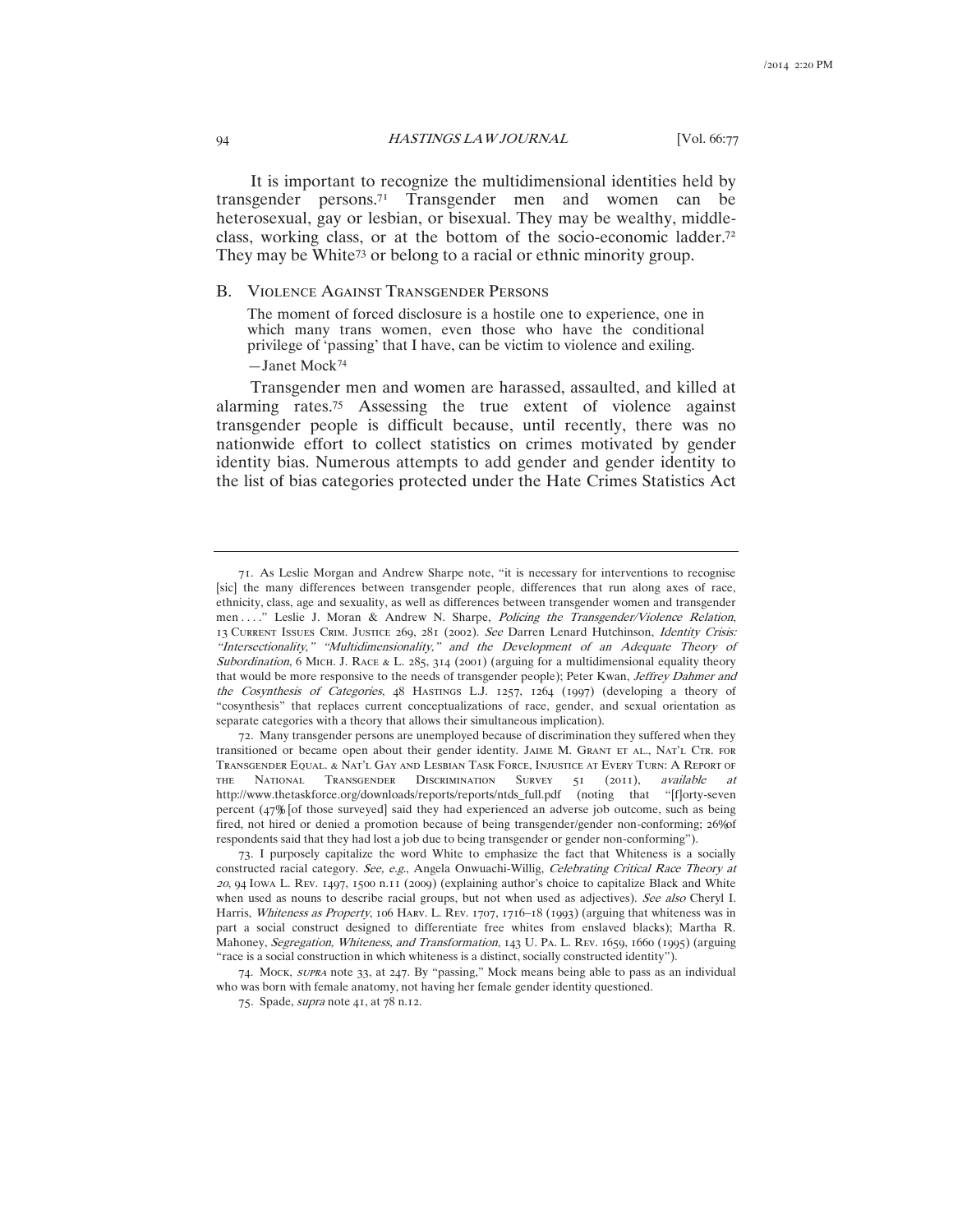were unsuccessful until recently.<sup>76</sup> In 2012, Congress finally passed the Matthew Shepard and James Byrd, Jr., Hate Crimes Prevention Act of 2009, which amended the Hate Crimes Statistics Act to include bias based on gender and gender identity.<sup>77</sup> No federal government statistics on hate crimes based on gender identity, however, were available at the time this Article was written.<sup>78</sup> While twelve states and the District of Columbia prohibit hate crimes based on actual or perceived gender identity,<sup>79</sup> hate crimes against transgender individuals may be significantly underreported because gender identity bias is often mischaracterized as bias on the basis of sexual orientation.<sup>80</sup>

While government data on violence against transgender persons is limited, a few private organizations have begun collecting data on antitransgender violence. For example, the International Transgender Day of Remembrance Project, sponsored by Gender Education and Advocacy and authored by Gwendolyn Ann Smith, reported in November 2011 that over 330 transgender murders had occurred in the United States since  $1970$ .<sup>81</sup> This comes to an average of six or seven murders involving trans victims each year, or one murder every two months, over the last four decades. Reports from the National Coalition of Anti-Violence Programs ("NCAVP") suggest that the number of transgender victims of murder has increased significantly in the last few years. According to the NCAVP, thirteen transgender individuals, all transgender women of color, were murdered in  $20I2$ ,<sup>82</sup> twelve

<sup>76</sup>. See Stotzer, supra note 13, at 177 (noting that "in 2007 both the House and Senate passed versions of a hate crime law, called the Matthew Shepard Act, that would have mandated the FBI to count transgender hate crimes in the United States as they counted those based on race, ethnicity, sexual orientation, religion, and disability" but both House and Senate versions of the bill were unsuccessful).

<sup>77</sup>. 28 U.S.C. § 534 (2014).

<sup>78</sup>. The FBI is implementing mechanisms to collect data on crimes motivated by gender and gender identity bias. HATE CRIMES REMAIN STEADY: 2010 FBI REPORT RELEASED, FED. BUREAU OF Investigation (Nov. 14, 2011), http://www.fbi.gov/news/stories/2011/november/hatecrimes\_111411.

 <sup>79.</sup> Cal. Penal Code §§ 422.55, 422.56 (West 2014); Colo. Rev. Stat. § 18-9-121 (2014); Conn. Gen. Stat. § 53a-181j (2014); D.C. Code §§ 22-3701, 22-3702 (2014); Haw. Rev. Stat. § 846-51 (2014); MD. Code Ann., Educ. § 7-424 (LexisNexis 2014); Minn. Stat. §§ 363A.03(44), 609.2231(4), 609.595(1a), 611A.79 (2014); Mo. Rev. Stat. § 557.035 (2014); N.J. Stat. Ann. § 2C:16-1 (West 2014); N.M. Stat. Ann. § 31-18B-3 (2014); Or. Rev. Stat. §§ 166.155, 166.165 (2014); Vt. Stat. Ann. tit. 13, §§ 1455, 1458 (2014); WASH. REV. CODE § 9A.36.080 (2014). See Jim O'Hara, Dwight DeLee Gets the Maximum in Transgender Slaying, Syracuse.com (Aug. 18, 2009, 12:00 PM), http://www.syracuse.com/news/index.ssf/2009/08/dwight\_delee\_to\_be\_sentenced\_i.html; Jim Spellman, Transgender Murder, Hate Crime Conviction a First, CNN (Apr. 23, 2009), http://www.cnn.com/2009/ CRIME/04/22/transgender.slaying.trial/index.html.

<sup>80</sup>. Moran & Sharpe, supra note 23, at 409 ("the tendency to translate a trans incident to one of homophobia [might be attributed to a] lack of understanding"); Stotzer, supra note 13, at 176.

<sup>81</sup>. All Years to 2011, Int'l Transgender Day of Remembrance, http://tdor.info/?attachment\_ id=2216 (last updated Nov. 10, 2011).

 <sup>82.</sup> Nat'l Coal. of Anti-Violence Programs, Lesbian, Gay, Bisexual, Transgender, Queer and HIV-Affected Hate Violence in 2012, at 8 (2013), available at http://www.avp.org/storage/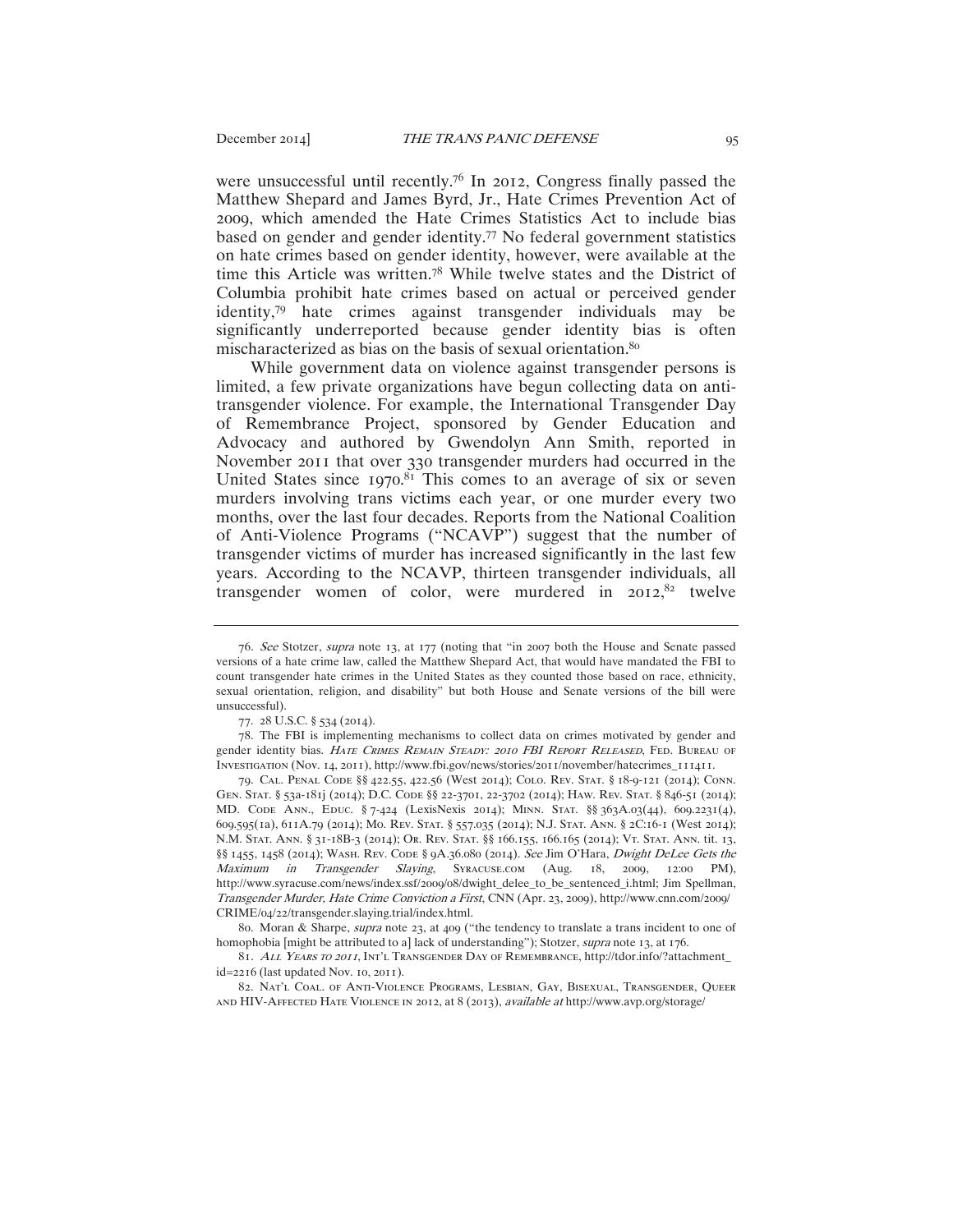transgender persons were murdered in  $201I<sub>1</sub><sup>83</sup>$  twelve transgender persons were murdered in 2010, <sup>84</sup> and eleven transgender persons were murdered in 2009. These statistics indicate that an average of one transgender murder occurs each month.<sup>85</sup> Professor Spade estimates that the murder rate of transgender persons is 17 times higher than the murder rate of non-transgender individuals.<sup>86</sup> The Human Rights Campaign estimates that one out of every 1,000 homicides in the United States is an anti-transgender hate crime.<sup>87</sup>

In addition to facing the threat of being killed because of their gender identity, transgender persons are assaulted at alarming rates. In an in-depth study of types of violence experienced by a sample of 402 transgender persons across the United States, Emilia Lombardi and others found that close to half of the sample population (forty-seven percent) had been assaulted because of their transgender status at some point during their lives.<sup>88</sup> In other words, one out of every two transgender individuals is likely to be physically attacked at some point in his or her lifetime because of his or her transgender status.

In its most recent reports, the NCAVP found that approximately 431 transgender persons were the victims of hate violence in 2010<sup>89</sup> and approximately 371 transgender persons were the targets of hate violence in 2009. <sup>90</sup> These statistics suggest that each month, between thirty to

 85. Nat'l Coal. of Anti-Violence Programs, Hate Violence Against the Lesbian, Gay, Bisexual, Transgender, and Queer Communities in the United States in 2009, at 32 (2010), available at http://www.avp.org/storage/documents/Reports/2009\_NCAVP\_HV\_Report.pdf (noting that transgender women accounted for fifty percent of the twenty-two hate murder cases).

86. Spade, supra note 41, at 78 n.12.

87. How Do Transgender People Suffer from Discrimination?, HUMAN RIGHTS CAMPAIGN, available at http://web.archive.org/web/20110710192512/http://www.hrc.org/issues/1508.htm (last visited Dec. 14, 2014).

88. Emilia L. Lombardi et al., Gender Violence: Transgender Experiences with Violence and Discrimination, 42 J. HOMOSEXUALITY 89, 95 (2001).

89. Transgender, gender nonconforming (self-identified, genderqueer, and questioning), and intersex persons represented a combined 17.2% of all reports of anti-LGBTQH hate violence in 2010. NAT'L COAL. OF ANTI-VIOLENCE PROGRAMS, supra note 84, at 25. NCAVP gathered information on 2,503 LGBTQH survivors and victims in 2010. Id. at 17. This percentage amounts to approximately 431—the number of transgender and non-gender conforming victims of hate violence in 2010.

90. NCAVP found that 2,181 LGBTQH persons were the victims of hate violence in 2009. Nat'l Coal. of Anti-Violence Programs, supra note 85, at 16. Transgender and gender nonconforming

documents/ncavp\_2012\_hvreport\_final.pdf (noting that transgender women accounted for fifty percent of the twenty-five lesbian, gay, bisexual, transgender, queer, and HIV-affected ("LGBTQH") murder cases).

 <sup>83.</sup> Nat'l Coal. of Anti-Violence Programs, Hate Violence Against Lesbian, Gay, Bisexual, Transgender, Queer, and HIV-Affected Communities in the United States in 2011, at 45 (2012), available at http://www.avp.org/storage/documents/Reports/2012\_NCAVP\_2011\_HV\_Report.pdf (noting that transgender women accounted for forty of the thirty LGBTQH murder cases).

 <sup>84.</sup> Nat'l Coal. of Anti-Violence Programs, Hate Violence Against Lesbian, Gay, Bisexual, Transgender, Queer, and HIV-Affected Communities in the United States in 2010, at 7 (2011), available at http://www.avp.org/storage/documents/Reports/2011\_NCAVP\_HV\_Reports.pdf (noting that transgender women accounted for forty-four percent of the twenty-seven LGBTQH murder cases).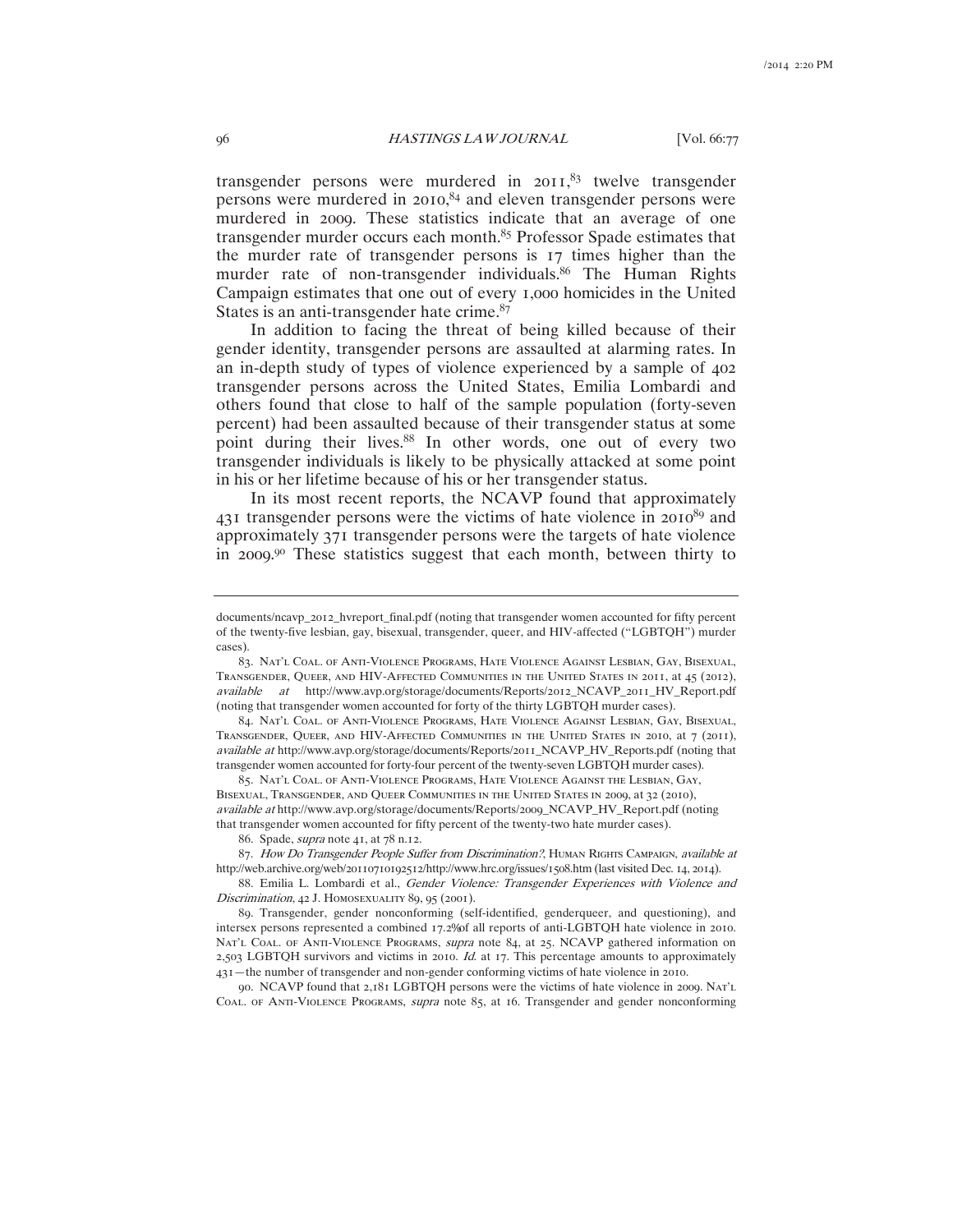thirty-six transgender persons are the victims of hate violence in the United States. In other words, each day, somewhere in the United States, a transgender person is subjected to a violent attack because of his or her gender nonconformity.

Race and class often interact with gender identity in ways that mark low-income transgender persons of color as the ones most at risk of becoming victims of an assault. In one study of violence against transgender individuals in Los Angeles County from 2002 to 2006, Rebecca Stotzer found that transgender persons were rarely attacked "solely because of their gender identity; a host of other dimensions, including race, came into play as well."<sup>91</sup> Stotzer's study revealed that transgender victims of hate violence were disproportionately African American<sup>92</sup> and that "[t]ransgender people at the bottom of the socioeconomic ladder [were] more likely to be victims of violence."<sup>93</sup> Stotzer concluded that transgender persons may be targets of violence because they are stereotyped as easy targets.<sup>94</sup> Reports from the NCAVP, which began collecting data on attacks against transgender people in 1998, echo Stotzer's findings.<sup>95</sup> The NCAVP found that, of all the victims of anti-LGBTQ violence, transgender persons and people of color were the most likely to be the victims of hate violence.<sup>96</sup>

#### II. Provocation and Trans Panic

What I think is a problem is that these transgenders lie and say they're women to get with some man, and then he's got to beat them up.  $-$ Anonymous<sup>97</sup>

individuals constituted seventeen percent of the total number of LGBTQH persons who were the victims of hate violence in 2009. Id. at 17 (noting that transgender women accounted for approximately eleven percent of those reporting and transgender men, those with intersex conditions, and people identifying as self-identified or other, genderqueer, or questioning, accounted for six percent of reports in 2009). Seventeen percent of 2,181 is 371.

<sup>91</sup>. Rebecca L. Stotzer, Gender Identity and Hate Crimes: Violence Against Transgender People in Los Angeles County, 5 Sexuality Res. & Soc. Pol'y 43, 50 (2008).

<sup>92</sup>. Id. at 46.

<sup>93</sup>. Id. at 50; Shay & Strader, supra note 22, at 180 (noting that the media pays less attention to victims that are economically underprivileged, transgender, or people of color).

<sup>94</sup>. Stotzer, supra note 91, at 47.

 <sup>95.</sup> Nat'l Coal. of Anti-Violence Programs, Anti-Lesbian, Gay, Bisexual and Transgender Violence in 1998, at 19 (1999), available at http://www.avp.org/storage/documents/Reports/1998\_NCAVP\_ Bias\_Report.pdf (reporting 148 cases of violence against transgender women and 13 cases of violence against transgender men for a total of 161 cases of hate violence against transgender victims).

<sup>96.</sup> NAT'L COAL. OF ANTI-VIOLENCE PROGRAMS, supra note 85, at 7.

<sup>97</sup>. Interview by Professor Gabriel Arkles with Anonymous Training Attendee, Transgender Awareness for Service Providers, in L.A., Cal. (Feb. 8, 2013).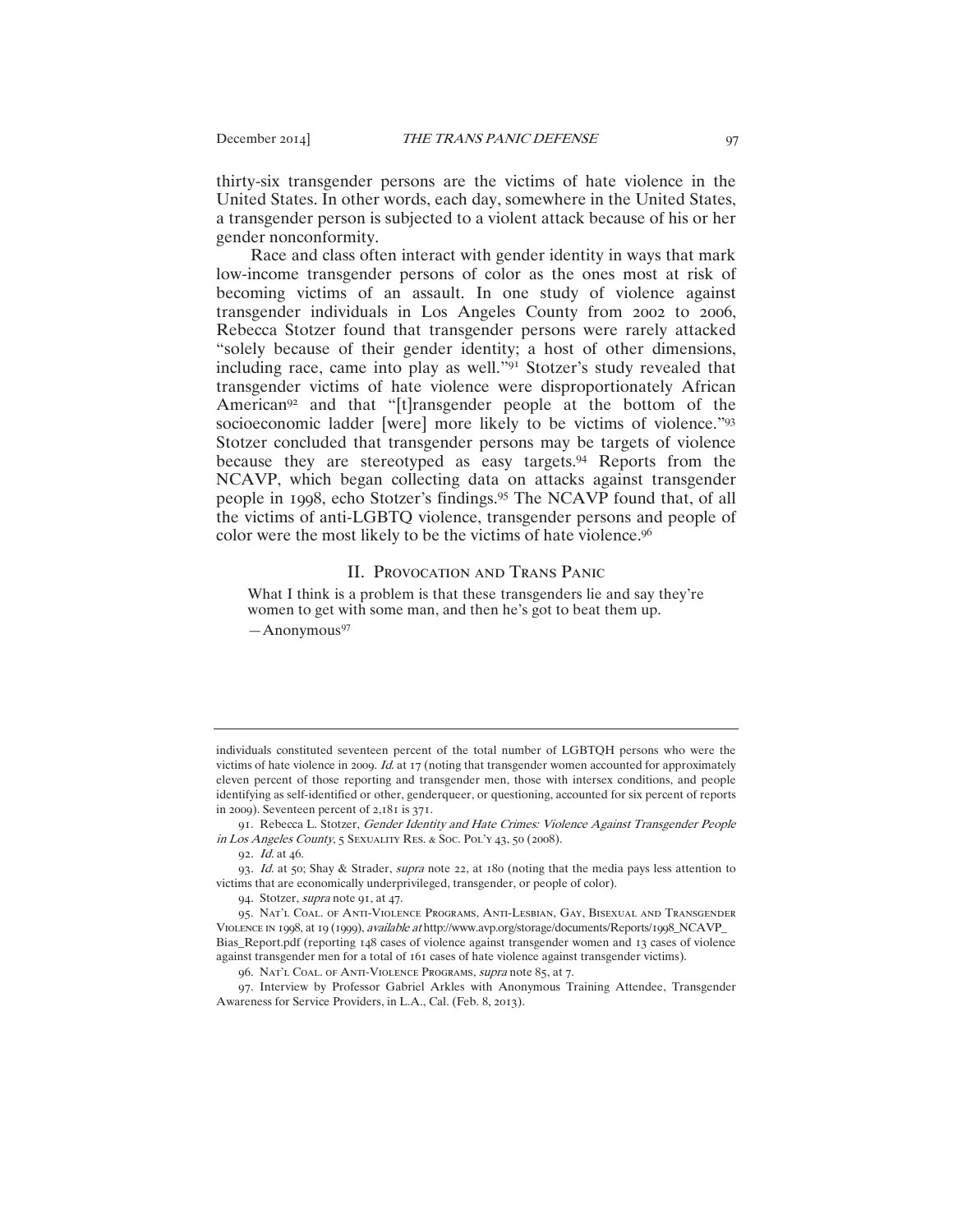#### A. The Doctrine of Provocation

The defense of provocation, also known as the heat of passion defense, is a partial defense to murder.<sup>98</sup> If the jury finds that the defendant was provoked into a heat of passion by legally adequate provocation, it may find the defendant not guilty of murder, the charged offense, and instead find the defendant guilty of voluntary manslaughter, a less serious form of homicide.<sup>99</sup> Alternatively, the jury may mitigate in favor of the defendant by rejecting a charge of first-degree murder, finding the defendant guilty of only second-degree murder.<sup>100</sup>

At early common law, not all forms of provocation had this mitigating legal effect. Courts recognized only limited categories of legally adequate provocation. A murder defendant could claim provocation only if he had:  $(1)$  suffered an extreme assault or battery,  $(2)$ been engaged in mutual combat with the victim, (3) observed the victim committing a serious felony against a close relative, (4) been illegally arrested, or  $(5)$  caught his wife in the act of adultery.<sup>101</sup> These five categories were the only ways a defendant could mitigate a murder charge down to manslaughter, and reflected what constituted legally adequate provocation at early common law.<sup>102</sup> The early common law approach was problematic because it was very rigid. A defendant could not claim the provocation mitigation unless he fell strictly within one of the categories of legally adequate provocation. The early common law approach was woefully insensitive to context.

Eventually, the early common law approach was abandoned in favor of a more flexible, context driven approach. Today, most jurisdictions utilize a "reasonable person" approach to provocation.<sup>103</sup> Under the

101. Dressler, supra note 14, at § 31.07(B)(2)(a).

<sup>98</sup>. Provocation is a partial defense, not a complete defense, because the defendant who successfully argues provocation is not fully absolved of criminal liability. The defendant is merely acquitted of the charged offense but convicted of a lesser offense. See DRESSLER, SUPRA note 14, at  $§ 31.07(A).$ 

<sup>99.</sup> See id.; see also, DEL. CODE ANN. tit. 11, § 632 (2014) ("A person is guilty of manslaughter when . . . [t]he person intentionally causes the death of another person . . . under the influence of extreme emotional disturbance."); TENN. CODE ANN. § 39-13-211(a) (2014) ("Voluntary manslaughter is the intentional or knowing killing of another in a state of passion produced by adequate provocation sufficient to lead a reasonable person to act in an irrational manner.").

<sup>100</sup>. See, e.g., 720 Ill. Comp. Stat. 5/9-2 (2014) ("A person commits the offense of second-degree murder when he or she commits the offense of first-degree murder . . . [and] at the time of the killing he or she is acting under a sudden and intense passion resulting from serious provocation by the individual killed . . . ."); Wis. Stat. § 939.44(2) (2014) ("Adequate provocation is an affirmative defense only to firstdegree intentional homicide and mitigates that offense to 2nd-degree intentional homicide.").

 <sup>102.</sup> Cynthia Lee, Murder and the Reasonable Man: Passion and Fear in the Criminal Courtroom 19 (2003).

<sup>103</sup>. Id. at 25. Some jurisdictions have adopted the Model Penal Code's extreme emotional disturbance defense, which allows a defendant who kills while suffering from an extreme mental or emotional disturbance for which there is a reasonable explanation or excuse to be convicted of manslaughter rather than murder. MODEL PENAL CODE § 210.3(1)(b) (2001). Under the Model Penal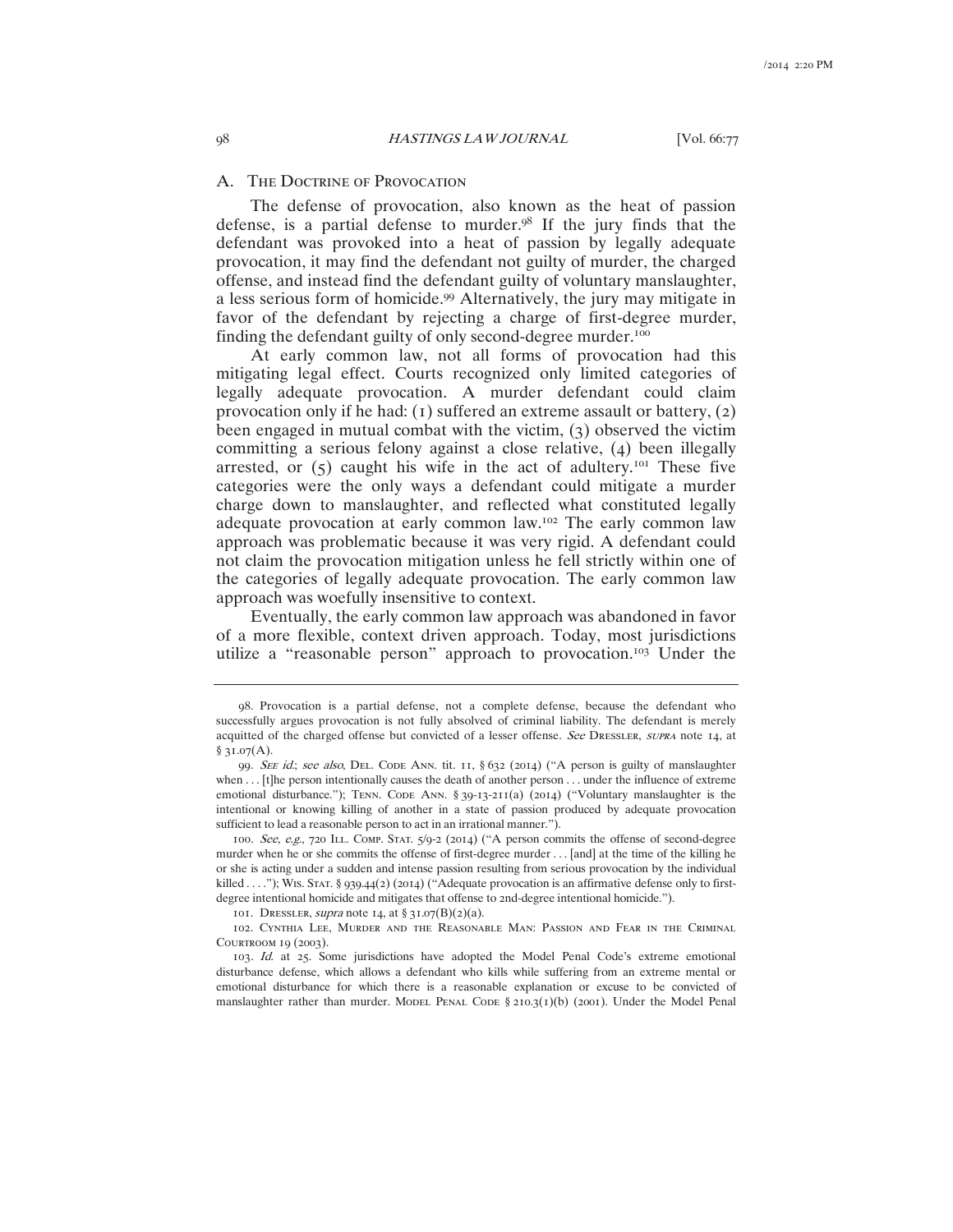modern test for provocation, the jury may find a defendant charged with murder guilty of the lesser included offense of voluntary manslaughter if it finds that: (1) the defendant was actually provoked into a heat of passion, (2) the reasonable person in the defendant's shoes would have been provoked, (3) the defendant did not have time to cool off, and (4) the reasonable person would not have cooled.<sup>104</sup>

The provocation defense is based on the idea that certain extreme circumstances might cause the average person to lose his or her selfcontrol and react in a fatally violent way.<sup>105</sup> If the provoked killer's loss of self-control is something that an ordinary person in the same situation might experience, the provoked killer is considered less culpable than the average intentional killer, and therefore deserving of some mitigation.<sup>106</sup> The difficult question is usually thought to be which characteristics of the defendant ought to be incorporated into the reasonable person standard to ensure a fair assessment of the defendant's culpability. This is the wrong question to ask. As Peter Westen argues, the key question in provocation cases is not to what extent the idealized reasonable person should be individualized with the defendant's traits, but rather whether the defendant's "inadvertence or extreme emotional agitation . . . manifests appropriate respect on his part for the interests of others."<sup>107</sup> Similarly, Kyron Huigens observes that provocation is less a question regarding the capacity of the defendant to conform his conduct to the law and more a question of whether the defendant has lived up to normative expectations.<sup>108</sup> Accordingly, the question jurors should be asking when evaluating whether a defendant's claim of provocation should be accepted is whether the defendant's loss of self-control was normatively appropriate, not whether the average person in the defendant's shoes would have lost his self-control.

The provocation doctrine is usually viewed as a partial excuse rather than a partial justification.<sup>109</sup> The law mitigates not because society

Code's test, the reasonableness of the explanation or excuse is to be viewed from the defendant's perspective, not the perspective of an ordinary or typical person. Id.; see also Paul H. Robinson, Murder Mitigation in the Fifty-Two American Jurisdictions: A Case Study in Doctrinal Interrelation Analysis, 47 Tex. Tech L. Rev. (forthcoming 2014) (noting that 40 states currently use the modern test for provocation and only twelve states have adopted the Model Penal Code's extreme emotional disturbance defense).

 <sup>104.</sup> Dressler, supra note 14, at § 31.07(A); Lee, supra note 102, at 25.

<sup>105.</sup> DRESSLER, supra note 14, at §  $31.07(B)(2)(b)(i)$ .

<sup>106</sup>. Id.

<sup>107.</sup> Peter Westen, Individualizing the Reasonable Person in Criminal Law, 2 CRIM. LAW & PHIL. 137, 140 (2008).

<sup>108</sup>. Kyron Huigens, Provocation at Face Value, 95 Marq. L. Rev. 409, 440–42 (2011) (arguing that provocation should be looked at in terms of normative expectations).

<sup>109.</sup> SEE DRESSLER, supra note 14, at § 31.07(C)(1)–(2). In the criminal law context, a justification defense suggests the defendant did the right thing or acted the way society would have wanted him to act. Id. at § 23.04(B). An excuse, in contrast, implies that the defendant did not do the right thing, but is not morally blameworthy or at least less morally blameworthy because of some excusing condition like a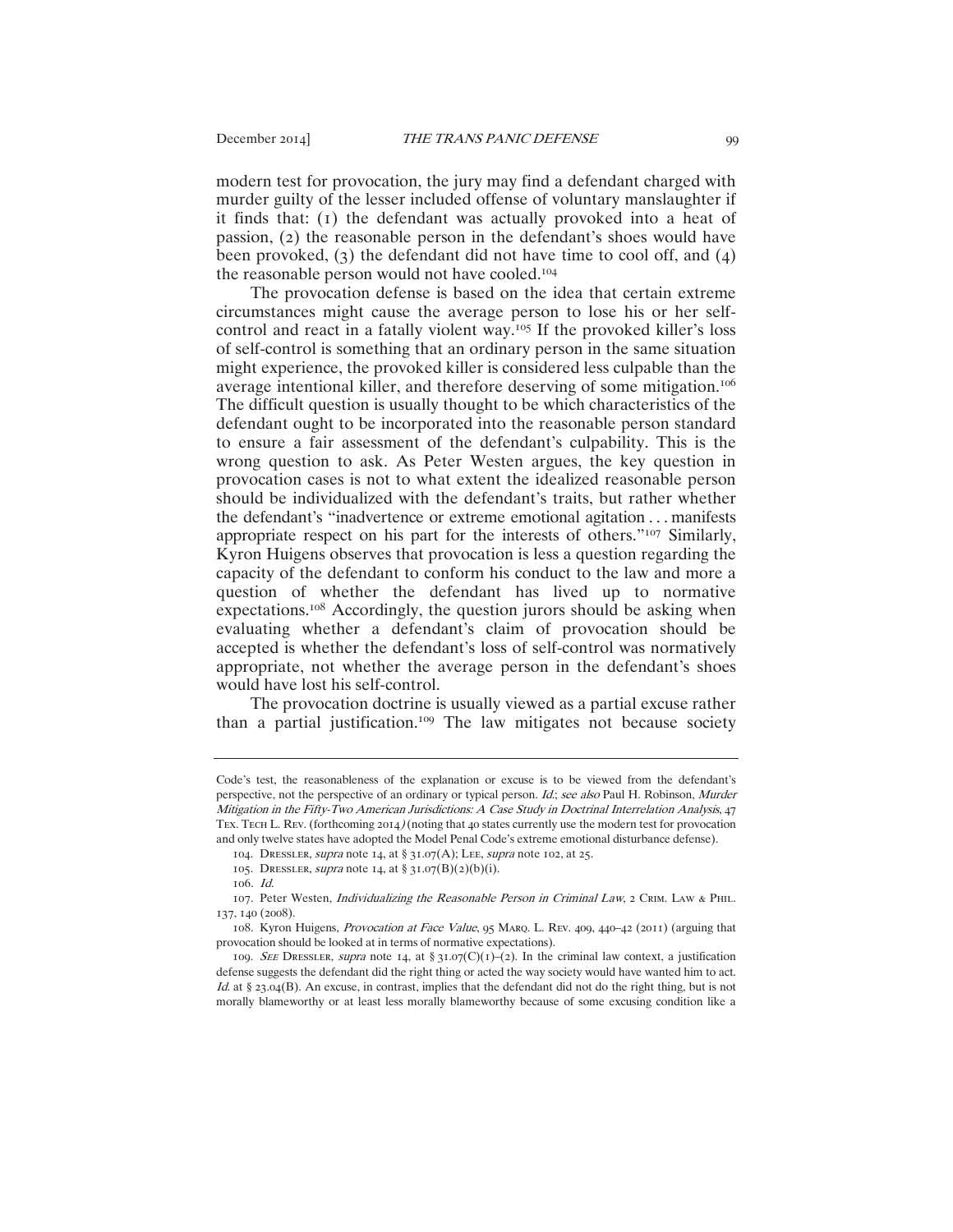considers the provoked killer as having done the right thing, but because it sees the defendant as less guilty than an unprovoked killer.<sup>110</sup> The defense is better viewed as one that includes features of both excuse and justification.<sup>111</sup> To the extent the doctrine mitigates culpability due to the defendant's loss of self-control, it functions as an excuse. The doctrine recognizes that the defendant who cannot control his actions is less morally blameworthy than the defendant who kills intentionally. But this explanation is not wholly satisfactory. Many killers who claim they were provoked fully intended to kill their victims.<sup>112</sup> To say that they are less morally blameworthy than the defendant who kills intentionally does not seem adequate as an explanation for the mitigation they receive. The provoked killer will often claim that the victim did something that provoked him into killing, suggesting that the victim was at least partially at fault for her own demise.<sup>113</sup> In this sense, the provocation defense operates as a partial justification because its success turns on the extent to which the fact finder agrees with the defendant that the victim was partially responsible for the circumstances leading to her death.<sup>114</sup> Our recognition of the justificatory aspects of the provocation defense should not be interpreted as support for viewing provocation as a partial justification. We do not think it is right for a defendant claiming provocation to blame the victim. Nonetheless, this is a fairly common feature of provocation cases, suggesting that in its application, the provocation defense operates as a partial justification and partial excuse.

#### B. Gay Panic

In the late 1960s, male defendants charged with murdering gay men began using gay panic defense strategies.<sup>115</sup> The defendant claiming gay panic would argue either that the victim's unwanted sexual advance provoked him into a heat of passion or that it caused him to go

mental disease or defect. Id.; Reid Griffith Fontaine, Adequate (Non)provocation and Heat of Passion as Excuse, 43 U. Mich. J.L. Reform 27, 42 (2009) (arguing that the heat of passion defense "must be understood as a partial excuse"). But see Susan D. Rozelle, Controlling Passion: Adultery and the Provocation Defense, 37 RUTGERS L.J. 197, 217 (2005) ("If the provocation doctrine is to remain in our criminal law jurisprudence in any form, it must find its home as a justification, rather than as an excuse.").

<sup>110.</sup> DRESSLER, supra note 14, at  $\S 31.07(C)(2)(b)$ .

 <sup>111.</sup> Lee, supra note 102, at 227–29 (discussing the justificatory nature of the provocation defense).

<sup>112</sup>. For example, the man who finds his wife in bed with another man and kills the lover may fully intend to end the man's life. By invoking the provocation defense, the defendant is arguing not that he lacked the intention to kill, but that what he did was understandable.

<sup>113</sup>. For example, a male defendant who argues provocation after killing a gay man suggests that his victim was to blame for unwisely making an unwanted sexual advance upon a heterosexual man.

<sup>114</sup>. Lee, supra note 102, at 229 ("Underlying many provocation claims is the idea that the victim got what he or she deserved.").

<sup>115</sup>. See People v. Rodriguez, 64 Cal. Rptr. 253, 255 (Cal. Ct. App. 1967); see also Lee, supra note 3, at 491.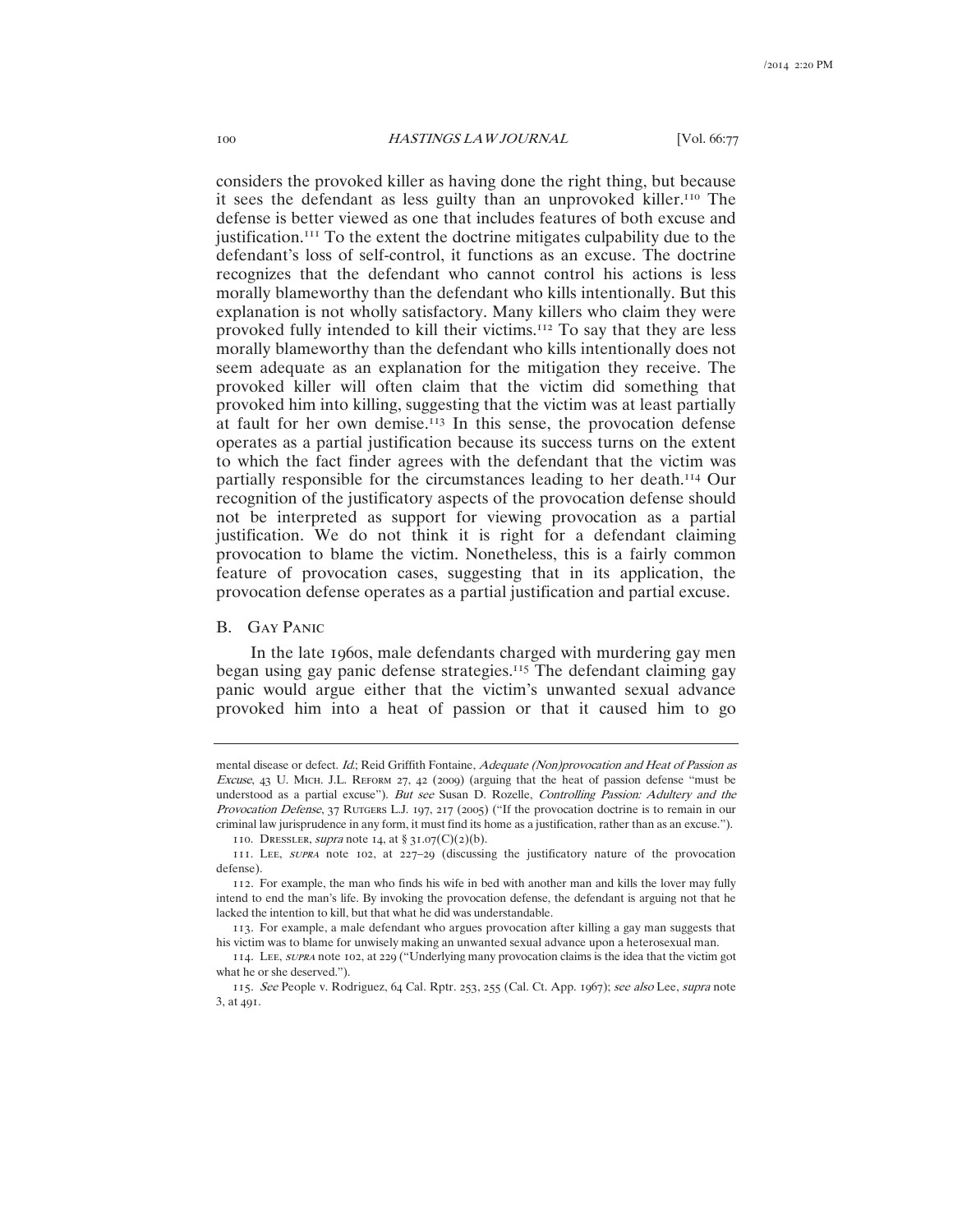temporarily insane.<sup>116</sup> There are no precise statistics on how often gay panic has been asserted as a defense, but some estimate that defendants claimed gay panic in approximately 200 cases between 1996 and 2006.<sup>117</sup>

One of the earliest uses of gay panic came in a case famous not because the defendant used a gay panic defense, but because the case reinforced the well-established principle that the prosecution bears the burden of proving every element of the charged offense beyond a reasonable doubt.<sup>118</sup> In *Mullaney v. Wilbur*, the defendant who was charged with murdering Claude Hebert in Hebert's hotel room claimed he "attacked Hebert in a frenzy provoked by Hebert's homosexual advance."<sup>119</sup> The defense argued that the jury should find Wilbur not guilty of murder because he lacked criminal intent or that, at most, he should be found guilty of manslaughter since the killing occurred in the heat of passion and he was provoked by the victim's homosexual assault.<sup>120</sup> Under Maine law, a defendant arguing provocation bore the burden of proving by a preponderance of the evidence that he acted in a heat of passion.<sup>121</sup> The Supreme Court held that placing the burden of proving heat of passion on the defendant violated the due process requirement that the government bears the burden of proving beyond a reasonable doubt every fact necessary to constitute the crime charged.<sup>122</sup> As a result, the Court concluded that the State could not shift this burden to the defendant by requiring him to prove he was provoked into a heat of passion.

Gay panic continued to be used as a defense strategy from time to time in cases throughout the 1970s and 1980s. The defense gained national prominence when it was asserted in the Matthew Shepard case in 1999. <sup>123</sup> Shepard, an openly gay undergraduate student at the University of Wyoming, was brutally beaten to death and tied to a wooden fence by Aaron McKinney and Russell Henderson in October 1998. <sup>124</sup> The case received a great deal of media attention, with gay rights groups denouncing the brutal killing as the murder of an innocent gay

<sup>116</sup>. Dressler, supra note 9, at 758; Lee, supra note 3, at 491, 500; Mison, supra note 9, at 160.

<sup>117</sup>. Yomi S. Wronge, Bill Aims to Block 'Panic Defense'—Proposal Is Named for Transgender Teen, S.J. MERCURY NEWS, Jan. 16, 2006, at A2 ("There are no solid statistics on how many defendants use the panic defense, but opponents estimate there have been about 200 cases in the past decade.").

<sup>118</sup>. Mullaney v. Wilbur, 421 U.S. 684, 704 (1975).

<sup>119</sup>. Id. at 685.

<sup>120</sup>. Id.

<sup>121</sup>. Id. at 703.

<sup>122</sup>. The Supreme Court's jurisprudence on the question of which party bears the burden of proof has not been consistent. In Patterson v. New York, 432 U.S. 197 (1977), just two years after Mullaney v. Wilbur, 421 U.S. 684, the Court upheld a statute placing the burden of proving extreme emotional disturbance—the Model Penal Code's version of the provocation defense—on the defendant.

<sup>123</sup>. Lee, supra note 3, at 523.

<sup>124</sup>. Id. Henderson pled guilty to murder to avoid the death penalty. Jim Hughes, Plea Self-Serving, Lawyer Says Shepard Assailant Stays Off Death Row, DENV. Post, Apr. 7, 1999, at B-01.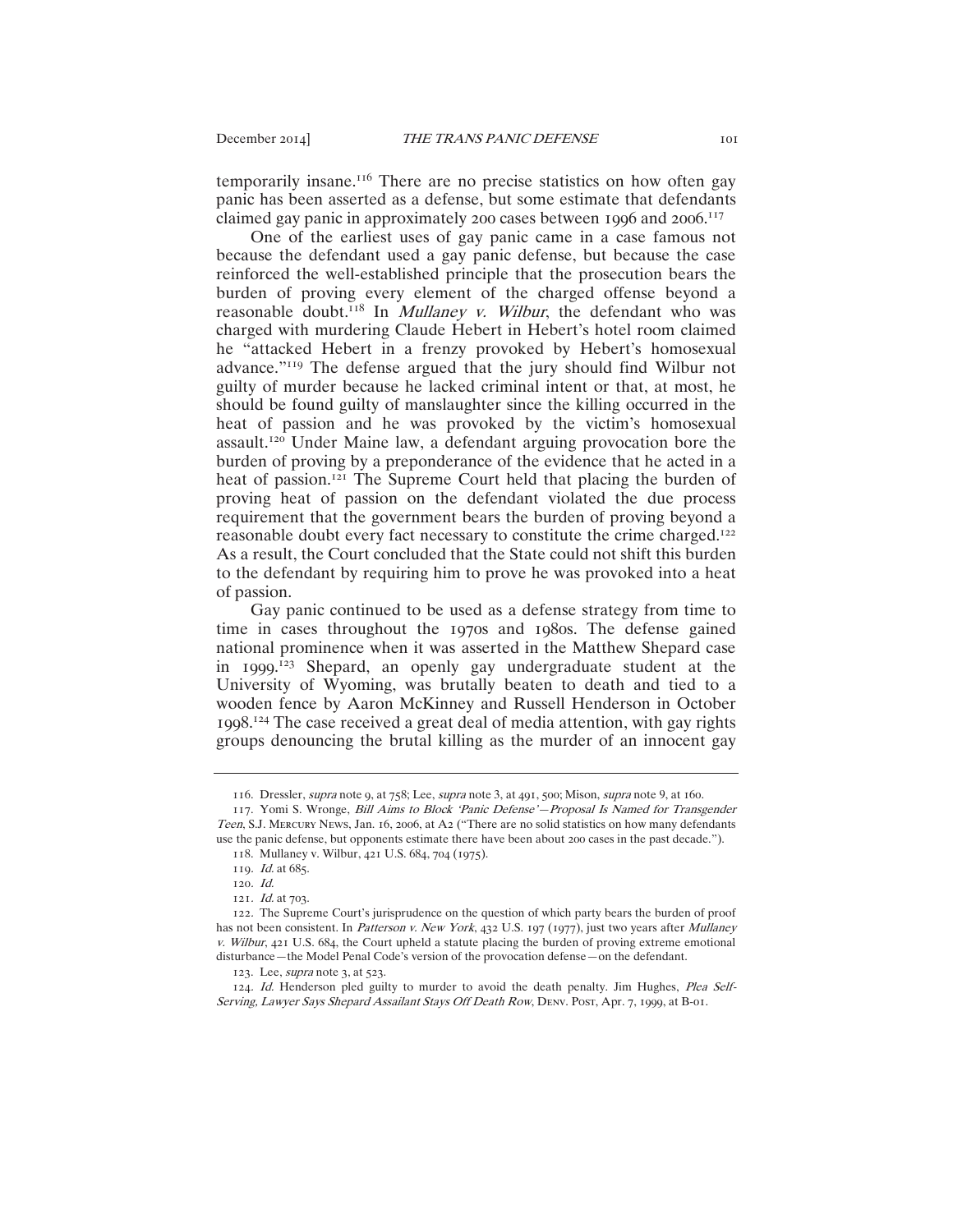man. At McKinney's trial, his attorneys argued that Shepard was at fault for provoking McKinney into a heat of passion because Shepard grabbed McKinney's crotch and tried to lick McKinney's ear while in McKinney's pickup truck.<sup>125</sup> The jury, however, rejected the defense's attempt to mitigate the murder charge to manslaughter, finding McKinney guilty of felony murder.<sup>126</sup>

Five years after he was convicted, McKinney admitted, in a jailhouse interview with 20/20's Elizabeth Vargas, that he lied when he claimed Shepard made these sexual advances.<sup>127</sup> 20/20's investigation into the murder revealed other facts that called McKinney's claim of gay panic into question. For example, in a recently published book about the killing of Matthew Shepard, Stephen Jimenez, the investigative journalist who worked with Elizabeth Vargas on the 20/20 investigation, reported that McKinney was a frequent visitor of gay bars and engaged in sex with other men long before he killed Shepard.<sup>128</sup> If true, this would undermine McKinney's claim that he found Shepard's alleged sexual advance upsetting because it came from a man.

The gay panic defense strategy was again utilized in a case out of Oxnard, California, in which fourteen-year-old Brandon McInerney shot and killed his fifteen-year-old classmate Larry King on February 12, 2008. <sup>129</sup> King was a gender-nonconforming student at E.O. Green Junior High,<sup>130</sup> who, in January 2008, began going to school wearing lipstick and high heels.<sup>131</sup> In media reports about the case, King was described as an openly gay teen.<sup>132</sup> The fact that King liked to wear makeup and high

<sup>125</sup>. Lee, supra note 3, at 523–24; see Patrick O'Driscoll, Lawyer: Panic Drove Defendant, USA Today, Oct. 26, 1999, at A6 (noting that McKinney's lawyer claimed McKinney blacked out with rage after Shepard grabbed his crotch and licked his ear as they headed out of town).

<sup>126</sup>. Tom Kenworthy, 2nd Man Is Convicted of Killing Gay Student; Wyo. Jury Weighs McKinney's Fate, WASH. Post, Nov. 4, 1999, at A1 (noting that the jury of seven men and five women found McKinney guilty of felony murder, kidnapping and aggravated robbery).

<sup>127</sup>. 20/20: The Matthew Shepard Story: Secrets of a Murder (ABC television broadcast Nov. 26, 2004) (McKinney admitted that the gay panic argument was something he and his lawyers made up because they thought it would be the best way to prove McKinney did not intend to kill Shepard).

 <sup>128.</sup> Stephen Jimenez, The Book of Matt: Hidden Truths About the Murder of Matthew SHEPARD 29 (2013).

<sup>129</sup>. Catherine Saillant, Mistrial in Killing of Gay Student, L.A. Times, Sept. 2, 2011, at AA1 [hereinafter Saillant, Mistrial in Killing]; Catherine Saillant, Trial in Killing of Gay Teen Will Test New Law, L.A. TIMES, July 21, 2011, at AA1 [hereinafter Saillant, Trial in Killing of Gay Teen]. For an excellent analysis of this case, see Strader et al., supra note 9.

<sup>130</sup>. Ramin Setoodeh et al., Young, Gay and Murdered, Newsweek, July 28, 2008, at 41. Just before he was shot, King told a female classmate that he was planning to change his name from Larry to Leticia. Steve Chawkins, Gay Student Shooting: 'I Wanted To Kill Him,' Accused Told Expert, L.A. Times Blog (Aug. 15, 2011, 1:58 PM), http://latimesblogs.latimes.com/lanow/2011/08/gay-studentshooting-i-wanted-to-kill-him-accused-told-expert.html.

<sup>131</sup>. Setoodeh et al., supra note 130, at 43.

<sup>132</sup>. Catherine Saillant & Richard Winton, Retrial in Gay Youth's Shooting to Omit Hate Allegation, L.A. TIMES, Oct. 6, 2011, at A1.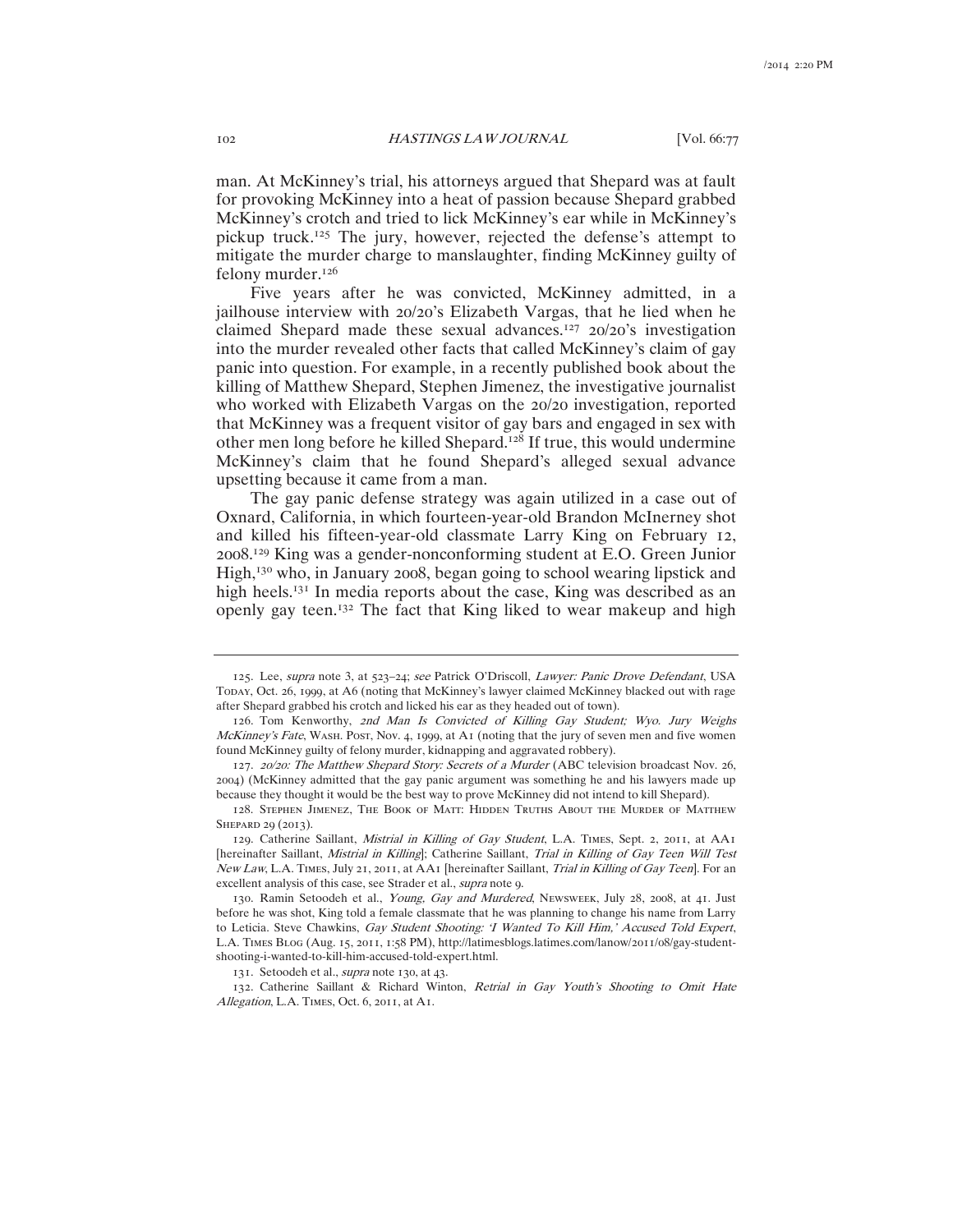heels and was planning to change his name from Larry to Leticia, however, suggests that King was actually a transgender female, not a gay male. $133$ 

According to the defense, a few days before the shooting, King was playing a game with a group of friends in which each participant had to approach someone and ask them to be their Valentine.<sup>134</sup> King allegedly walked up to McInerney, who was playing basketball nearby, and asked McInerney, in front of McInerney's friends, to be his Valentine.<sup>135</sup> McInerney's friends started teasing McInerney, saying McInerney and King were going to make "gay babies" together.<sup>136</sup>

The day before the fatal shooting, while passing McInerney in the hall, King allegedly blew a kiss at him and said something like, "What's up, baby?"<sup>137</sup> Later that day, McInerney told one of King's friends to say goodbye to King because she would never see him again.<sup>138</sup> The next day, McInerney brought a .22 caliber handgun to school.<sup>139</sup> Upon hearing King tell a female classmate that he had changed his name from Larry to Leticia, McInerney took out the gun, which he had hidden in his backpack, and shot King twice in the back of his head.<sup>140</sup>

At McInerney's murder trial, his attorneys argued that King's repeated sexual taunts provoked him into a heat of passion and, therefore, he should be found guilty of voluntary manslaughter, not murder.<sup>141</sup> The government asserted that McInerney shot King in cold blood and should be found guilty of first-degree murder.<sup>142</sup> Jurors at McInerney's trial could not come to an agreement, with seven in favor of voluntary manslaughter and five favoring murder.<sup>143</sup> As is common when a jury hangs, the judge declared a mistrial. Before he could be retried,

<sup>133</sup>. In "Valentine Road," a documentary about the case, one of King's friends says Larry was a transgender teen.Valentine Road (Bunim-Murray Productions & Eddie Schmidt Productions 2013).

<sup>134</sup>. Strader et al., supra note 9, at 11 (noting that forensic psychologist Donald Hoagland testified McInerney told him King came onto the basketball court, interrupted the game, and asked to be McInerney's valentine); Setoodeh et al., supra note 130, at 45.

<sup>135</sup>. Setoodeh et al., supra note 130, at 45.

<sup>136</sup>. Id. No witnesses at McInerney's trial, however, testified that they actually saw this exchange between King and McInerney. Strader et al., *supra* note 9, at 11.

<sup>137</sup>. Setoodeh et al., supra note 130, at 45–46.

<sup>138</sup>. Id.

<sup>139</sup>. Id.

<sup>140</sup>. Id.

<sup>141</sup>. Id.

<sup>142</sup>. Strader et al., supra note 9, at 35 ("Brandon McInerney was charged with first-degree murder, which required the jury to find that McInerney acted willfully (intentionally) with premeditation and deliberation.").

<sup>143</sup>. Catherine Saillant, Gay Teen's Killer Takes 21-Year Deal, L.A. Times, Nov. 22, 2011, at AA1 ("McInerney's first trial ended in a hung jury in early September, with jurors torn between murder and manslaughter."); Mistrial Declared in Killing of Gay California Student, CNN (Sept. 8, 2011, 5:44 AM), http://www.cnn.com/2011/CRIME/09/01/california.gay.student.murder/index.html ("[T]he ninewoman, three-man jury panel said its last vote resulted in seven in favor of finding the defendant guilty of voluntary manslaughter.").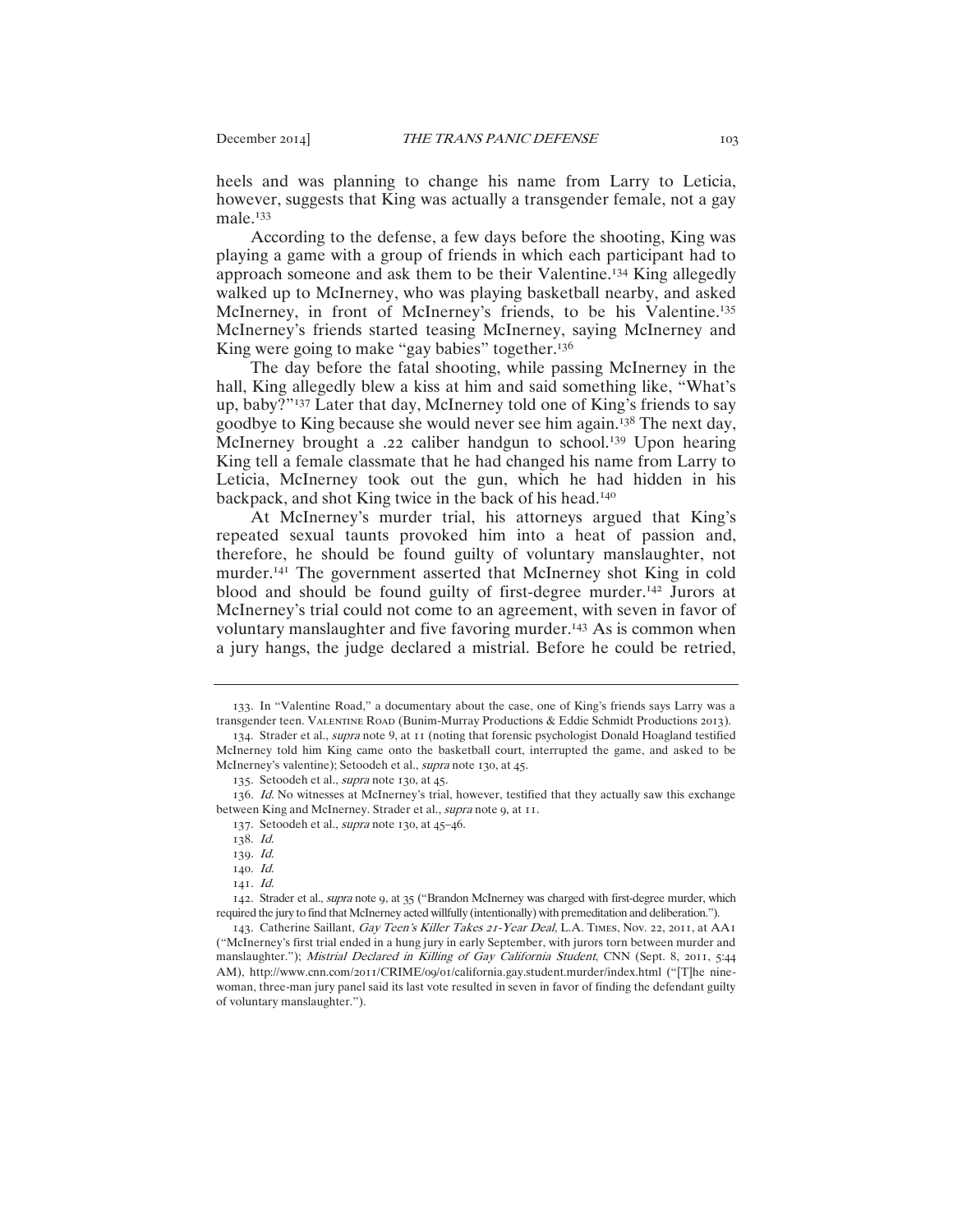McInerney pled guilty to second-degree murder and voluntary manslaughter and agreed to serve twenty-one years in prison, in addition to the approximately four years he had already served prior to the plea bargain.<sup>144</sup>

McInerney's assertion of the gay panic defense resonated with seven of the twelve jurors who felt McInerney did not deserve to be convicted of murder.<sup>145</sup> The fact that a majority of the jurors sympathized with McInerney's claim was surprising given the strong evidence of premeditation and deliberation. McInerney admitted to the psychiatrist who interviewed him after his arrest that he thought about killing King in advance.<sup>146</sup> McInerney told the psychiatrist that King's comments bothered him so much that he decided to kill King.<sup>147</sup> McInerney brought a loaded gun to school and concealed it in his backpack.<sup>148</sup> Moreover, as Kelly Strader notes, McInerney lied to his teacher about being finished with his assignment in order to be moved to the chair near the drinking fountain, which was directly behind King.<sup>149</sup> McInerney stared at the back of King's head for twenty minutes before he fired the first shot.<sup>150</sup> He shot King not once, but twice, in the back of the head and fired the second shot after the teacher in the room heard the first shot, looked at McInerney, and asked him "what the hell he was doing."<sup>151</sup> All of these acts suggest that McInerney thought about killing King before he pulled the trigger, and that he did so with calm, cool reflection and deliberation.<sup>152</sup>

146. Steve Chawkins, Psychologist Says Teen 'Snapped' and Fatally Shot Student, L.A. Times, Aug. 16, 2011, at AA1. The jurors may have also sympathized with McInerney given his age—he was 14 years old when he shot King.

147. Chawkins, supra note 130.

148. Calif. Teen Brandon McInerney Sentenced to 21 Years for Point-Blank Murder of Gay Classmate, CBS News (Dec. 19, 2011, 10:17 PM), http://www.cbsnews.com/news/calif-teen-brandonmcinerney-sentenced-to-21-years-for-point-blank-murder-of-gay-classmate.

151. Yomi S. Wronge, Two Found Guilty in Slaying of Teen—Mistrial Declared for Other Defendant in Transgender Case, S.J. Mercury News, Sept. 13, 2005, at A1.

152. Strader et al., supra note 9 (outlining the numerous facts that point to premeditation and intent).

<sup>144</sup>. See Conversation between Cynthia Lee and Maeve Fox, Senior Deputy Dist. Att'y, Ventura Cnty. Dist. Att'y Office (Feb. 10, 2014); see also Saillant, supra note 143. Apparently the plea deal was to ensure that McInerney would have a murder conviction on his record. Conversation between Cynthia Lee and Maeve Fox, supra. In exchange for his plea of guilty, McInerney will be paroled at age  $30.$  Id.

<sup>145</sup>. Saillant, Mistrial in Killing, supra note 129 ("Jurors deadlocked 7 to 5 in favor of voluntary manslaughter in the emotional two-month trial ...."); Saillant, *supra* note 143 ("McInerney's first trial ended in a hung jury in early September, with jurors torn between murder and manslaughter."); *Mistrial* Declared in Killing of Gay California Student, supra note 143 ("[T]he nine-woman, three-man jury panel said its last vote resulted in seven in favor of finding the defendant guilty of voluntary manslaughter.").

<sup>149</sup>. Strader et al., supra note 9, at 13–14 (citing interview with Assistant Principal Joy Epstein, noting that when a student was finished with her assignment that student would be moved to a chair near the drinking fountain so that someone else could use the computer and that the seat by the drinking fountain was the seat directly behind King).

<sup>150</sup>. Id. at 13 (citing interview with Detective Dan Swanson in Valentine Road).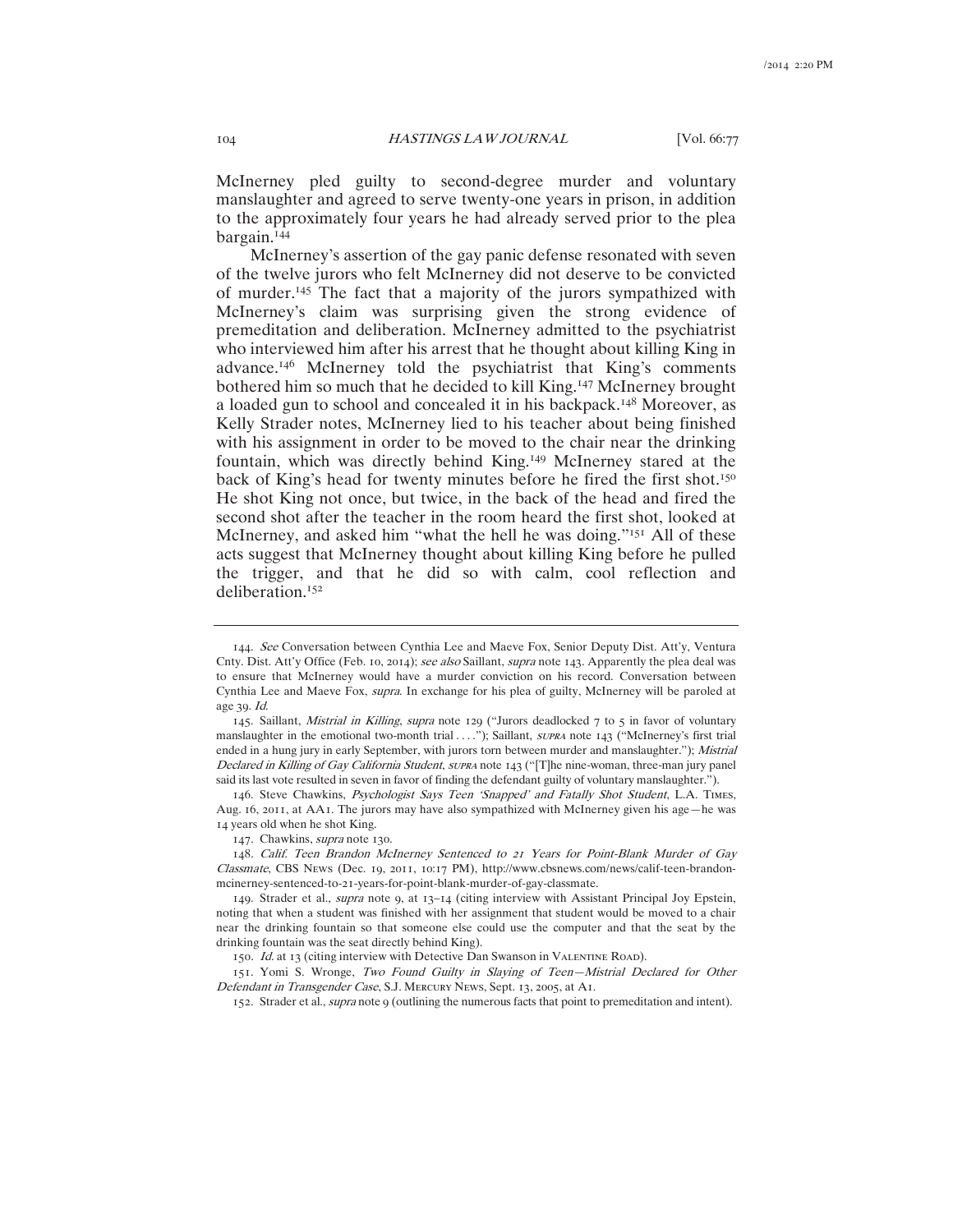The reaction of the majority of the jurors was also surprising given that McInerney seemed to have been largely provoked by King's words. In most jurisdictions, mere words can never constitute legally adequate provocation.<sup>153</sup> This is because it is generally thought that people should keep their emotions in check and not react with physical violence when they are verbally insulted. In California, however, verbal provocation can serve to mitigate a murder charge to voluntary manslaughter if the jury chooses to find that the defendant was reasonably provoked by the victim's words and other actions.<sup>154</sup>

It is also noteworthy that a majority of the jurors were inclined to grant McInerney the provocation mitigation despite the fact that the jury was instructed not to let bias against the victim's gender identity influence their deliberations.<sup>155</sup> This suggests that the anti-bias jury instructions were not effective. One juror felt so strongly that King was the one at fault that she wrote a letter to the district attorney after the trial was over, saying she felt the prosecution of McInerney was a "propaganda filled witch hunt."<sup>156</sup> That same juror then suggested that King brought on his own death by engaging in "deviant behavior," writing:

You all know this was not a hate crime. You all know the victim had a long history of deviant behavior. Yes, I said deviant. Not his sexual orientation—deviant behavior. . . . After weeks of testimony, it is my firm belief that this young man [Brandon McInerney] reacted to being bullied and being the target of Larry King's sexual harassment. There was provocation.<sup>157</sup>

### C. Trans Panic

Claims of trans panic, a defense strategy modeled after the gay panic defense, have garnered increasing attention in recent years. A murder defendant claiming trans panic alleges that he became upset and lost control of his actions upon discovering that he engaged in sexual relations with someone whom he thought was female, but was biologically male. Essential to the claim of trans panic is the argument that the average heterosexual man would have been provoked into a heat of passion if he had discovered that the person with whom he had

 <sup>153.</sup> Dressler, supra note 14, at § 31.07(B)(2)(a); Wayne R. LaFave, Criminal Law 823–35 (5th ed. 2010).

<sup>154</sup>. People v. Berry, 556 P.2d 777, 780 (Cal. 1976) (en banc).

<sup>155</sup>. Conversation between Cynthia Lee and Maeve Fox, Senior Deputy Dist. Att'y, Ventura Cnty. Dist. Att'y Office (Feb. 6, 2014) (confirming that anti-bias jury instructions were given in the McInerney case); see Saillant, Trial in Killing of Gay Teen, supra note 129.

<sup>156</sup>. Letter from Juror Number 11 to Dist. Att'y Gregory D. Totten (Sept. 28, 2011) (on file with author). The Author thanks Professor Kelly Strader of the Southwestern Law School in Los Angeles, California, for sharing this letter with her.

<sup>157</sup>. Id.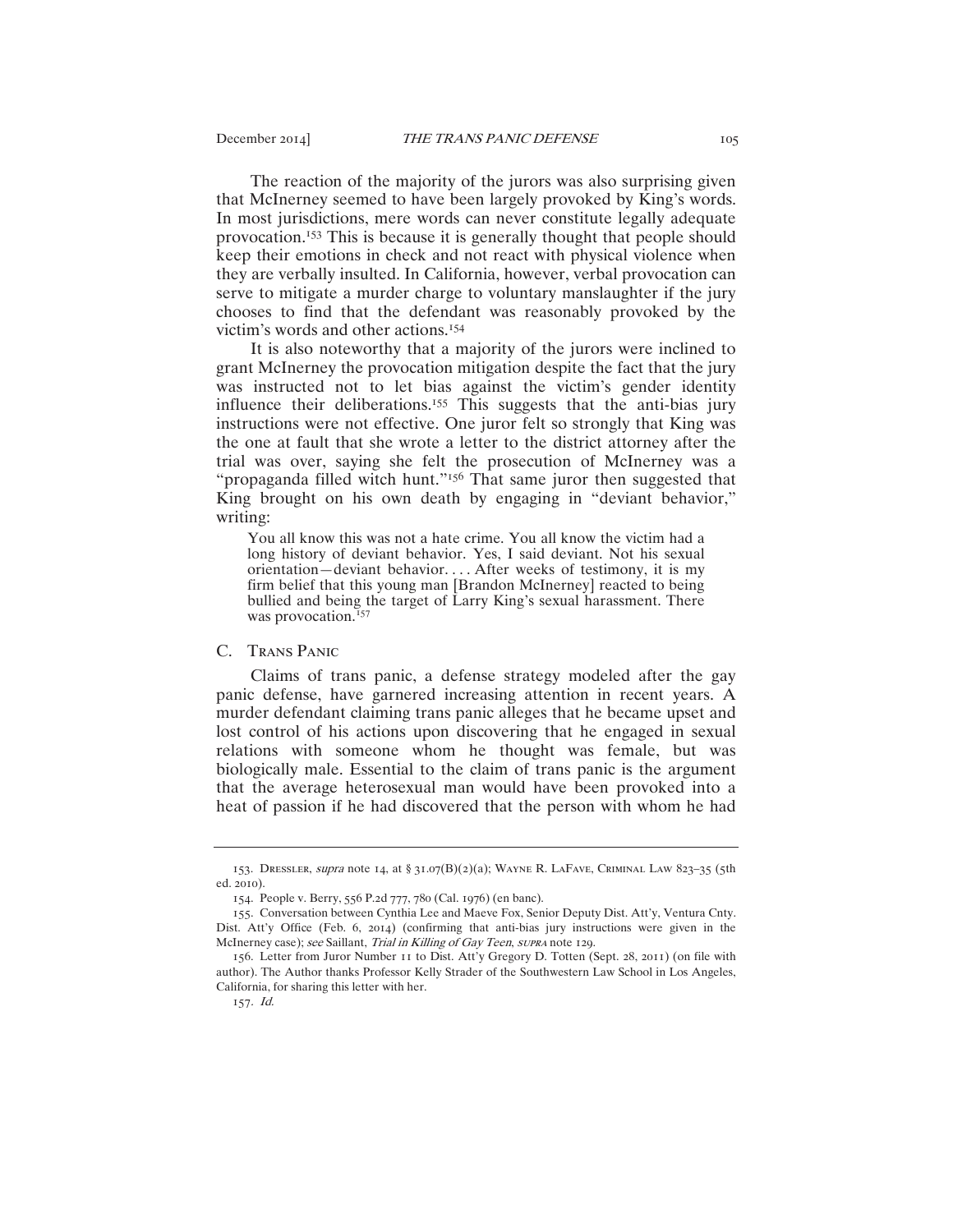been sexually intimate was not a "real" female, but a person with male genitalia pretending to be a woman.

The Gwen Araujo case illustrates the trans panic defense strategy in action. On October 3, 2003, 17-year-old Gwen Araujo was brutally beaten to death by a group of four male teenagers she had considered her friends.<sup>158</sup> Araujo had been sexually intimate with two of the four teens, Jose Merel and Michael Magidson, engaging in oral and anal intercourse with each of them.<sup>159</sup> The teens began to suspect that Araujo was not biologically female after she refused to have vaginal intercourse with Merel and Magidson on separate occasions, claiming each time to be menstruating.<sup>160</sup>

One night, the teens decided to stop speculating and find out definitely whether Araujo had male or female genitalia.<sup>161</sup> After Araujo was forced into a bathroom where Nicole Brown, the girlfriend of one of the teens, pulled down Araujo's pants, several of the male teenagers beat Araujo to death.<sup>162</sup> Three of the teens, Merel, Magidson, and Jason Cazares, were arrested and charged with murder.<sup>163</sup> The prosecution argued that the defendants should be found guilty of first-degree murder.<sup>164</sup> Merel and Magidson admitted to having killed Araujo, but asked the jury for a voluntary manslaughter conviction.<sup>165</sup> Their attorneys argued that the discovery that Araujo was anatomically male was so upsetting that it provoked their clients into a heat of passion.<sup>166</sup>

The jury agreed that Merel and Magidson should be found guilty of murder, but could not come to a consensus on the degree of murder.<sup>167</sup>

<sup>158</sup>. People v. Merel, No. A113056, 2009 WL 1314822, at \*6–8 (Cal. Ct. App. May 12, 2009). 159. Id. at \*1.

<sup>160</sup>. Id. (indicating the teens were suspicious because Araujo had told one of the teens she was menstruating just two weeks after she had told the other she was menstruating, and a period usually lasts less than seven days).

<sup>161</sup>. Id. at \*2–3.

<sup>162</sup>. Magidson started by putting his arm around Araujo's throat and choking her repeatedly. Id. at \*3. Merel followed by using a can of food to hit Araujo on top of her head so hard that the force dented the can. Id. Merel left the room and came back with a frying pan, which he used to hit Araujo on the crown of her head. Id. Next, Magidson punched Araujo twice in the face with a closed fist, and after she dropped to the floor, kneed her twice in the face. Id. at  $*_{4}$ . The prosecution argued that Jason Cazares and Jason Nabors encouraged the beating. Id. at \*16.

<sup>163.</sup> Id. at  $*9$ . "The information included allegations that the defendants had committed a hate crime in concert." Id.

<sup>164</sup>. Yomi S. Wronge, Trial Ordered in Teen's Killing; Judge Rules Three Defendants Should Face Charges in October Killing of Transgender Newark Resident, S.F. Chron., Mar. 19, 2003, at B1.

<sup>165</sup>. Yomi S. Wronge, Mistrial in Killing of Transgender Teen; Jury Deadlocks on Issue of Premeditation, S.J. Mercury News, June 23, 2004, at A1.

<sup>166</sup>. Id. Cazares claimed he initially stepped in to stop Magidson from harming Araujo and was outside the house when Araujo was being beaten. Merel, 2009 WL 1314822, at \*5 (noting that Cazares testified at trial that he stopped Magidson, Merel, and Nabors several times from beating Araujo and, after realizing Araujo was not a woman, went outside to smoke, returning only after Araujo was dead).

<sup>167</sup>. Wronge, supra note 165 (noting that in Merel's case, two jurors voted in favor of first-degree murder while ten jurors voted against, and in Magidson's case, seven jurors voted in favor of first-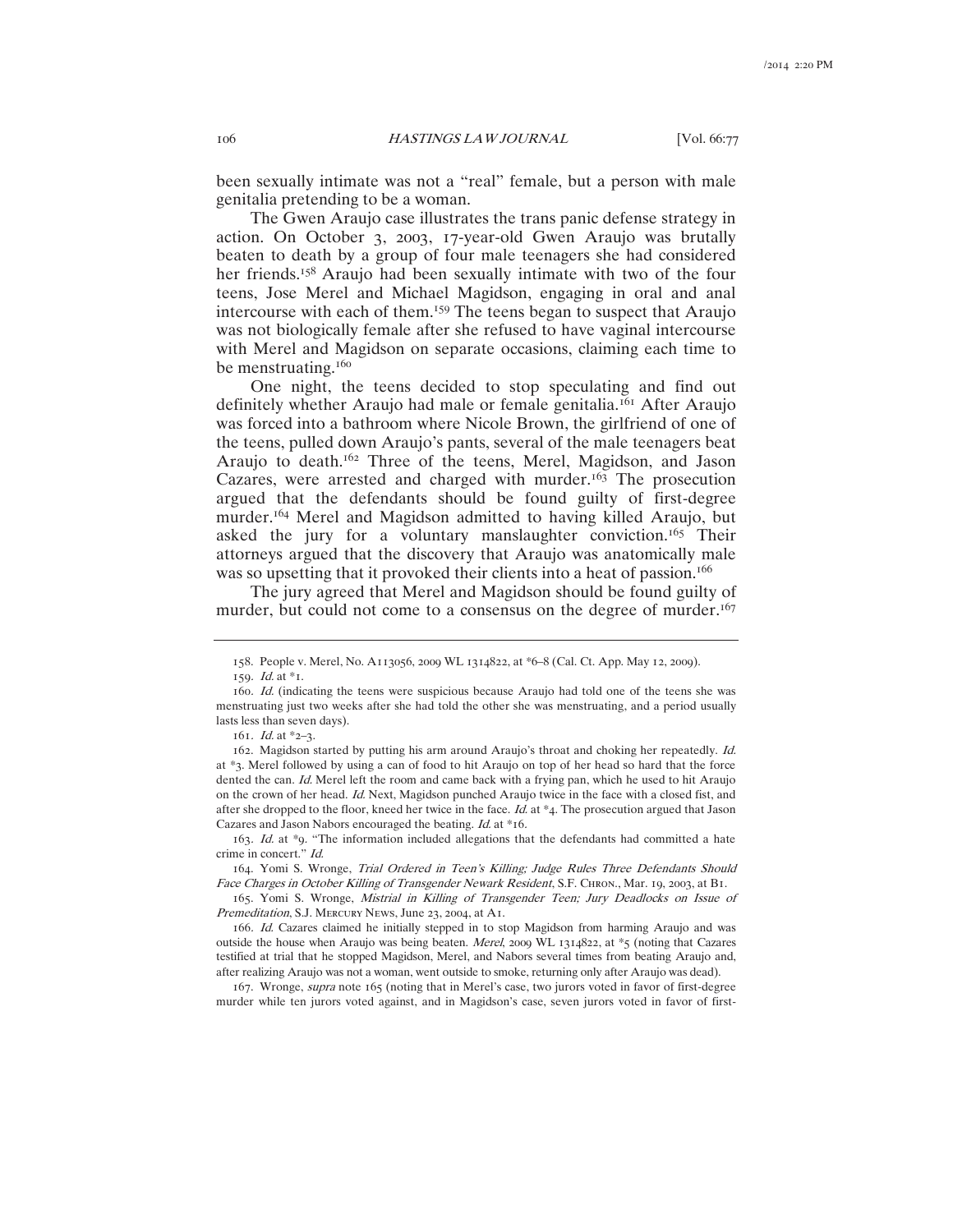Since the jury was unable to reach a unanimous verdict, the court declared a mistrial.<sup>168</sup> The State re-filed murder charges against the defendants, again arguing the defendants should be found guilty of firstdegree murder.<sup>169</sup> After the second trial, a different jury found Merel and Magidson guilty of second-degree murder but did not find them guilty of having committed a hate crime.<sup>170</sup> Merel and Magidson were sentenced to 15 years to life.<sup>171</sup>

While the teens were ultimately found guilty of murder, the fact that it took two trials led many to feel that the law needed to be changed to prevent defendants from successfully arguing trans panic in the future. In 2006, then-Governor Arnold Schwarzenegger signed A.B. 1160, the Gwen Araujo Justice for Victims Act, into law. The Act provides that in any criminal trial or proceeding, upon the request of a party, the court shall instruct the jury as follows:

Do not let bias, sympathy, prejudice, or public opinion influence your decision. Bias includes bias against the victim or victims, witnesses or defendants, based upon his or her disability, gender, nationality, race or ethnicity, religion, gender identity, or sexual orientation.<sup>172</sup>

These anti-bias jury instructions are much like the anti-bias jury instructions in the ABA's August 2013 resolution.<sup>173</sup>

The Gwen Araujo Justice for Victims Act also made legislative findings as follows:

1.It is against public policy for juries to render decisions tainted by bias based upon the victim's actual or perceived disability, gender, nationality, race or ethnicity, religion or sexual orientation, or his or her association with a person or group with one or more of these characteristics.

2."Panic strategies" are those strategies that try to explain a defendant's actions or emotional reactions based upon the knowledge or discovery of the fact that the victim possesses one or more of the characteristics listed above or associates with a person or group with one or more of these characteristics.

degree murder while five voted against). The jury also deadlocked on Cazares. Ivan Delventhal, Deliberations Hung Up on Degree of Charges, Inside Bay Area News (June 23, 2004, 7:55 AM), http://www.insidebayarea.com/news/ci\_2357241 (noting that the jury was 10 to 2 in favor of acquitting both Merel and Cazares of first-degree murder and 7 to 5 in favor of convicting Magidson of firstdegree murder).

<sup>168</sup>. Merel, 2009 WL 1314822, at \*9.

<sup>169</sup>. Yomi S. Wronge, Opening Arguments in Murder Case Retrial, S.J. Mercury News, Jun. 2, 2005, at B1.

<sup>170</sup>. Merel, 2009 WL 1314822, at \*9; Wronge, supra note 151. The second jury, like the first, could not reach a verdict on Cazares, so a mistrial was again declared as to Cazares. Merel, 2009 WL 1314822, at \*9.

<sup>171</sup>. Wronge, supra note 151.

<sup>172.</sup> Gwen Araujo Justice for Victims Act, Cal. PENAL CODE § 1127h (West 2014).

<sup>173</sup>. Am. Bar Ass'n., supra note 1.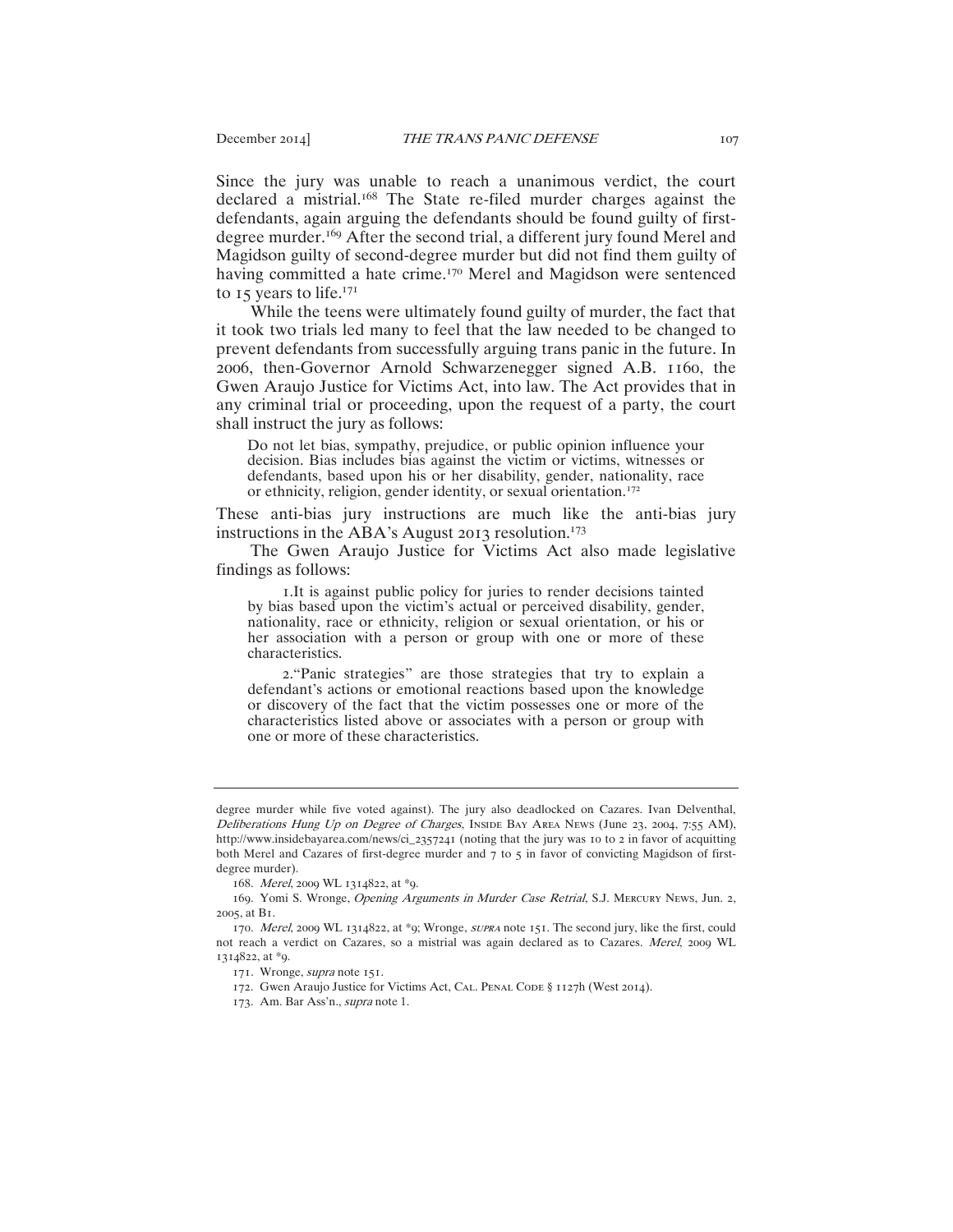3.The Legislature is concerned about the use of societal bias in criminal proceedings and the susceptibility of juries to such bias. The use of so-called "panic strategies" by defendants in criminal trials opens the door for bias against victims based on one or more of the characteristics listed above or an association with a person or group with one or more of those characteristics.

4.It is against public policy for a defendant to be acquitted of a charged offense based upon an appeal to the societal bias that may be possessed by members of a jury.<sup>174</sup>

A separate provision of the bill that would have precluded defendants from making gay or trans panic arguments did not pass.<sup>175</sup> Concerns about the constitutionality of such a provision taking away the ability of a defendant to present a defense may have prompted the rejection of this part of the bill.<sup>176</sup>

 A similar bill recently made its way through the California legislature.<sup>177</sup> In February 2014, Assemblywoman Susan Bonilla introduced A.B. 2501, which California Governor Jerry Brown signed into law in September 2014. <sup>178</sup> The law, which amends Section 192 of the California Penal Code, bars defendants in California from contending that they were provoked into a heat of passion by the discovery of the victim's sexual orientation or gender identity.<sup>179</sup>

#### III. Behind the Claims of Trans Panic

When a heterosexual man kills a transgender woman, his claim of trans panic may evoke feelings of sympathy or empathy, especially in male jurors who themselves may be extremely uncomfortable with the thought of unwanted male sexual contact and may view the transgender female as a man despite her outward appearance and self-identification

<sup>174</sup>. Penal § 1127h.

<sup>175</sup>. See Wronge, supra note 117 (noting that the first version of A.B. 1160 sought to block defendants charged with a hate crime from asserting a heat of passion defense, but was defeated amid opposition from Campaign for California Families, a conservative lobbying group).

<sup>176</sup>. But see Memorandum re: Constitutional Analysis of A.B. 1160: Validity of Due Process Challenges to Legislation Eliminating Gay and Trans Panic Defenses in California from R. Bradley, Williams Project, UCLA School of Law, to Senator Sheila Kuehl (Feb. 2, 2005), AVAILABLE AT http://williamsinstitute.law.ucla.edu/wp-content/uploads/Sears-Kukura-CA-AB1160-Memo-Feb-2005.pdf (concluding that a statute defining legally adequate provocation for a heat of passion defense

to exclude gay and trans panic defenses would not violate a defendant's due process rights).

<sup>177</sup>. Assemb. B. 2501, 2013–14 Leg., Reg. Sess. (Cal. 2014); California: Bill To Curb "Gay Panic" Defense Advances, SDGLN.com (Apr. 30, 2014), http://www.sdgln.com/news/2014/04/30/californiabill-curbing-gay-panic-defense-advances#sthash.tHrUuOPW.dpbs (noting that A.B. 2501 passed the Assembly Public Safety Committee with a vote of 5–1 and moves next to the Assembly Appropriations Committee). The full text of this legislation can be found at http://legiscan.com/CA/text/AB2501/id/1014787.

<sup>178</sup>. Seth Hemmelgarn, Proposal to Ban 'Gay,' 'Trans' Panic Defenses Introduced, EBAR.com (Feb. 26, 2014, 5:43 PM), http://ebar.com/blogs/proposal-to-ban-gay-trans-panic-defenses-introduced.

<sup>179</sup>. 2014 Cal. Legis. Serv. ch. 684 (A.B. 2501) (West).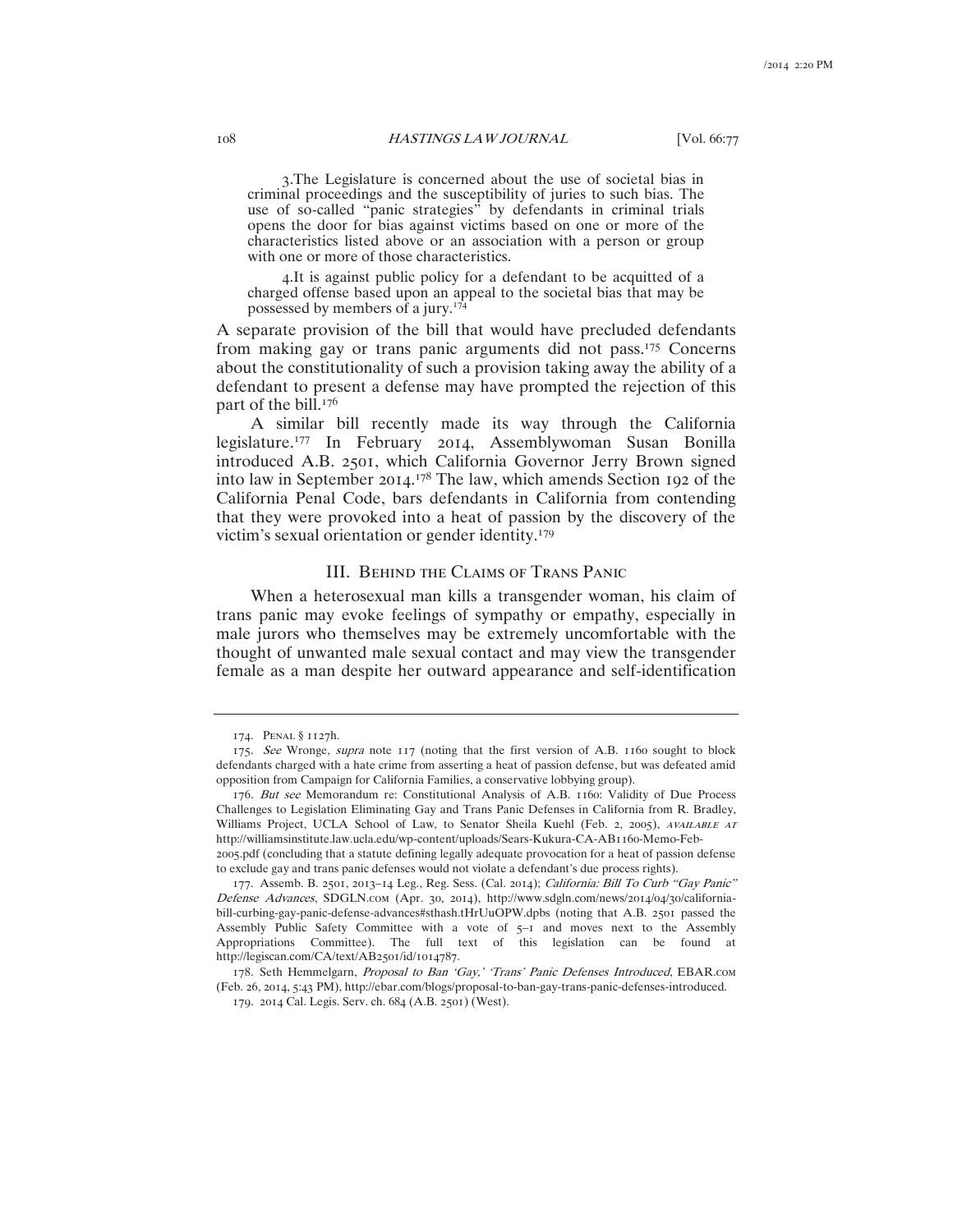as a female. Whether the jury finds that the defendant was reasonably provoked may turn on the defendant's underlying motivation for violence. In this Part, we examine three possible motivations for the defendant's violence: (1) the defendant's fear of being seen as gay if others find out he had sex with a transgender individual, (2) the defendant's desire to enforce gender norms, and (3) the defendant's anger at the victim's alleged deceit. We also address the normative question of whether any of these motivations ought to support the claim that the defendant was reasonably provoked.

### A. Protection of the Masculine Identity and the Fear of Being SEEN AS GAY

First and foremost, the defendant's violence may be motivated by his fear of being seen as gay. The male defendant who kills a transgender woman with whom he has been sexually intimate may believe that his attraction to someone who is biologically male reflects his own latent homosexuality. He may be afraid that if others find out that he was sexually intimate with a transgender woman, they will think he is gay.<sup>180</sup> The heterosexual man who believes in traditional gender roles may also see the fact of his having had sex with a transgender female as a threat to his masculine identity that has to be quashed.

Scholars in the field of masculinities theories observe that in the United States, men are socialized to believe that being a man means not being a woman and not being gay.<sup>181</sup> As Michael Kimmel explains, "being a man means 'not being like women,'" which requires that one not desire other men or at least ensure that "no one could possibly ever

<sup>180</sup>. If the man who kills a male-to-female transgender person believes that the victim's true sex is male, he may believe that any sex he had with the victim was homosexual sex. The trans female who dates straight men, however, does not view herself as homosexual. If she prefers to date men, her sexual orientation is decidedly heterosexual.

<sup>181</sup>. Ann C. McGinley, Work, Caregiving, and Masculinities, 34 Seattle U. L. Rev. 703, 707 (2011) ("For many men, defining oneself as 'masculine,' requires proof of two negatives: that one is not feminine or a girl, and that one is not gay."); Ann C. McGinley, Reproducing Gender on Law School Faculties, 2009 BYU L. Rev. 99, 108 ("Masculinity involves a flight from the feminine and a fear of homosexuality."); Ann C. McGinley, Ricci v. DeStefano: A Masculinities Theory Analysis, 33 Harv. J.L. & GENDER 581, 586 (2010) (noting that White middle class college men who are members of fraternities gain acceptance by proving their masculinity to each other, which often involves mistreating gay men and participating in gang rapes of women); Ann C. McGinley, Harassing 'Girls' at the Hard Rock: Masculinities in Sexualized Environments, 2007 U. Ill. L. Rev. 1229, 1251 ("Difference from girls is an integral component in the construction of dominant masculinity.") (citing Jon Swain, Masculinities in Education, in HANDBOOK OF STUDIES ON MEN & MASCULINITIES 213, 223 (Michael S. Kimmel et al. eds. 2005)); Ann C. McGinley, *Masculinities at Work*, 83 Or. L. REV. 359, 408 (2004) (noting that under hegemonic masculinity, gay men are seen as feminine) (citing Robert W. CONNELL, MASCULINITIES 78 (1995)).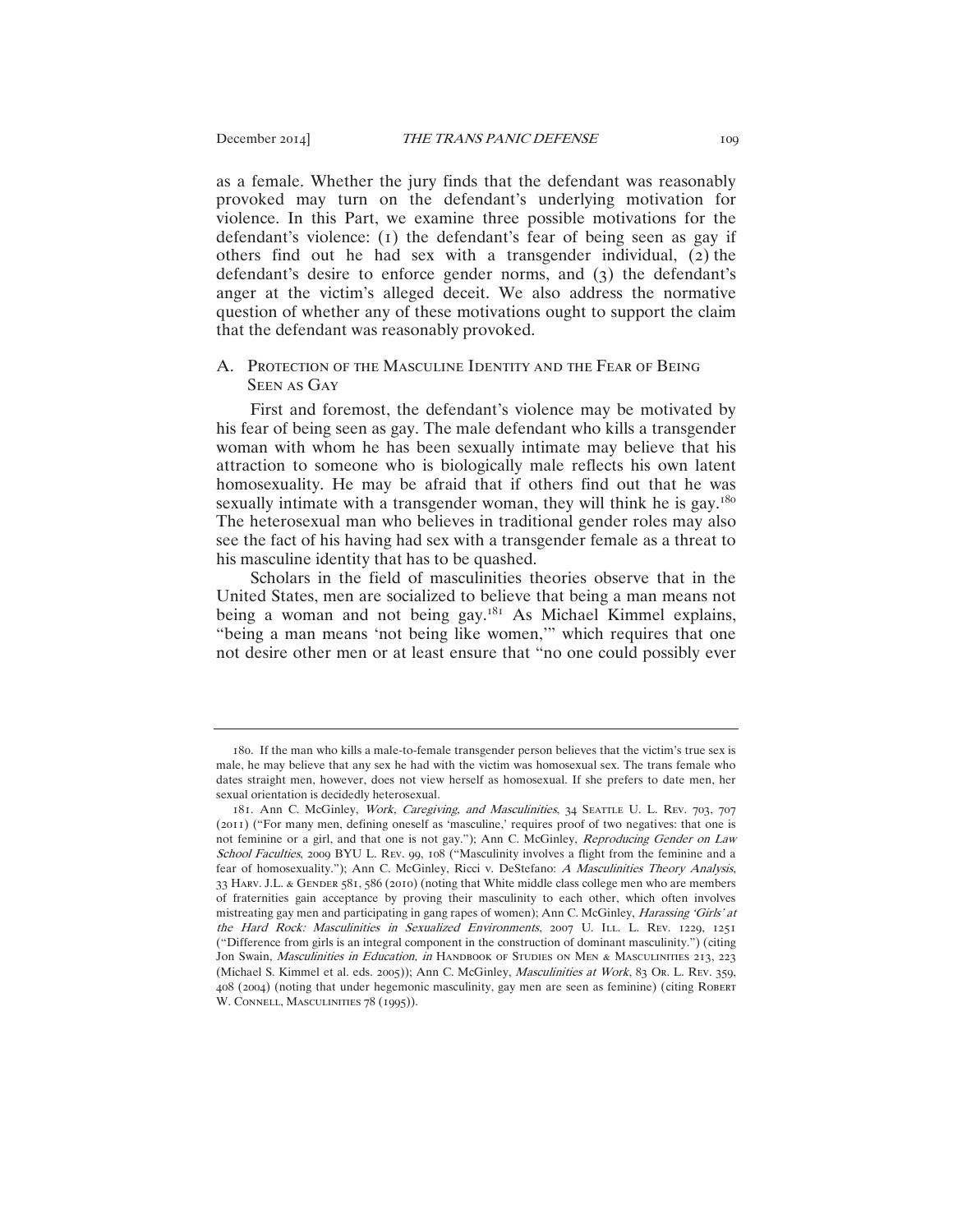mistake one for a homosexual."<sup>182</sup> Similarly, Frank Rudy Cooper observes that a central feature of masculinity is the need to denigrate and repudiate those who are not considered masculine, namely women, gays, and racial minorities.<sup>183</sup>

Masculinities scholars speak of "masculinities" in the plural because there are different ways of establishing masculinity.<sup>184</sup> As Angela Harris notes, hegemonic masculinity, the kind of masculinity to which white heterosexual middle and upper class men aspire, is marked by financial and political power over other men and women, intellectual mastery, and technological prowess.<sup>185</sup> For these men, being a man means being in power.<sup>186</sup> In contrast, men of color and working class men, who often are unable to attain hegemonic masculinity either because they lack the education and training to exhibit technological prowess or because they take orders rather than give them, construct "rebellious forms of manhood."<sup>187</sup> Harris notes that working class men and men of color often "resort to 'hypermasculinity' (the exaggerated exhibition of physical strength and personal aggression) in an attempt to gain social status."<sup>188</sup> Masculinity, for these men, is reflected in physical strength and sexual prowess.<sup>189</sup> They may use violence to prove their masculinity, particularly when they feel their masculine identity is being threatened.<sup>190</sup>

When a heterosexual man is sexually intimate with a transgender woman, the heterosexual man may worry that those who find out he was sexually intimate with a person who is biologically male will think he is gay. In these situations, killing the transgender woman reinforces and affirms the defendant's masculine identity in two ways. First, the defendant shows the world that he is disgusted with the thought of having sex with another man, and, therefore, he is not gay. Second, the defendant attempts to demonstrate that he is not a woman by acting aggressively and with brute physical force.

Take, for example, the killing of Gwen Araujo, discussed above. Testimony at trial revealed that Merel became very upset when he

<sup>182</sup>. Michael S. Kimmel, Masculinity as Homophobia: Fear, Shame, and Silence in the Construction of Gender Identity, in The Gender of Desire: Essays on Male Sexuality 25, 31–34 (2005).

<sup>183</sup>. Frank Rudy Cooper, Our First Unisex President?: Black Masculinity and Obama's Feminine Side, 86 DENV. U. L. REV. 633, 648 (2009); see Frank Rudy Cooper, Hyper-incarceration as a Multidimensional Attack: Replying to Angela Harris Through The Wire, 37 Wash. U. J.L. & Pol'y 67, 75 (2011) (noting that the attempt to prove one's masculinity leads to attempts to distinguish oneself from other, less masculine figures, such as women, racial minorities, Jews, and gay men).

<sup>184</sup>. Harris, supra note 11, at 783.

<sup>185</sup>. Id. at 783, 784.

<sup>186</sup>. Id.

<sup>187</sup>. Id. at 784–85.

<sup>188</sup>. Id. at 785.

<sup>189</sup>. Id.

<sup>190</sup>. Id. at 781.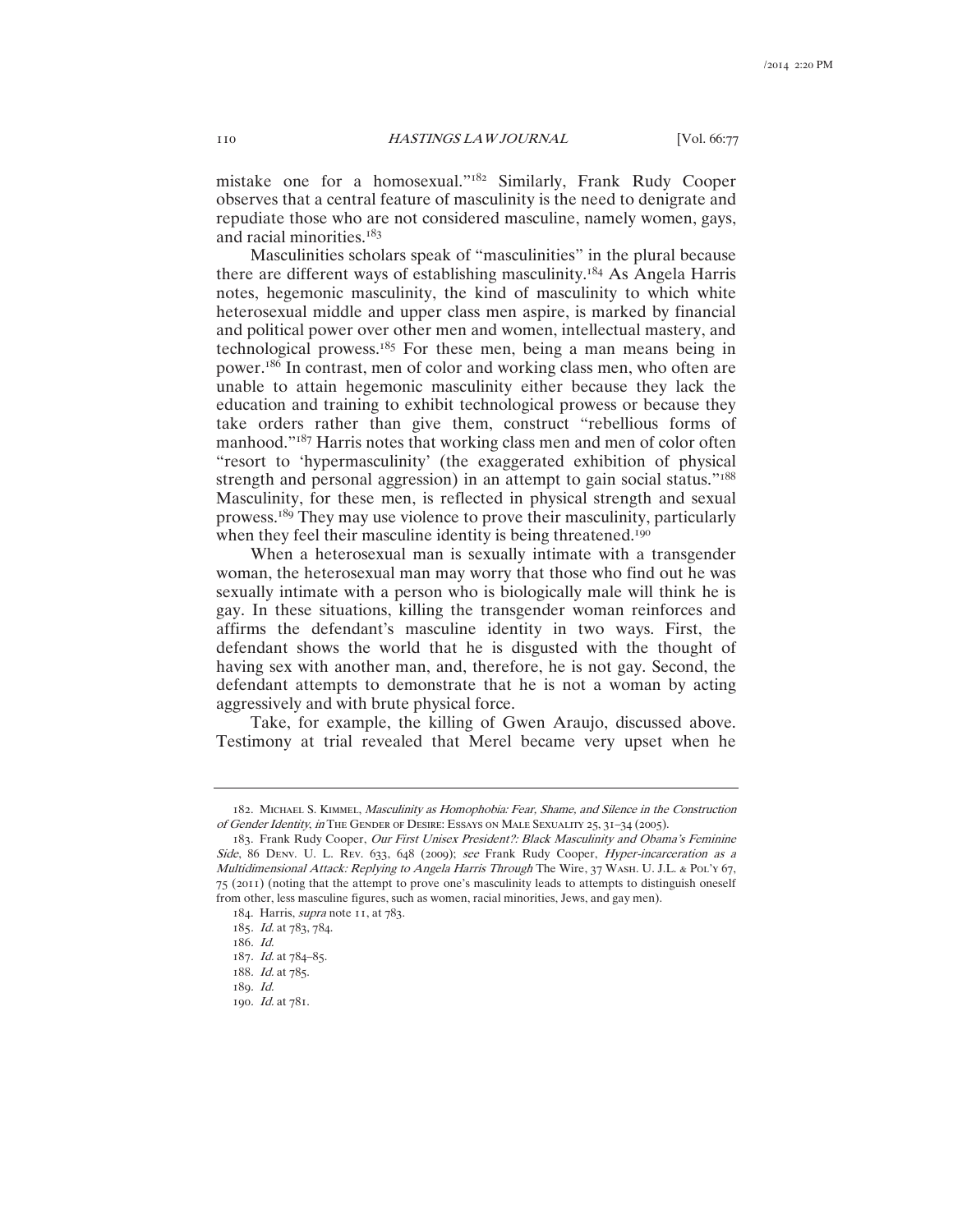started thinking that Araujo might have been born with male genitalia. Merel thought this meant that he himself was gay since he had found Araujo to be sexually attractive and had enjoyed oral and anal intercourse with Araujo.<sup>191</sup> He was so distraught when he found out that Araujo had male genitalia that his initial reaction was to vomit, and then cry—not very "manly" ways to react.<sup>192</sup> While his brother Emmanuel (Manny) and friend Nicole Brown tried to console him, Merel kept saying he could not believe he was gay.<sup>193</sup>

According to Bill DuBois, Merel's attorney, Merel was very fond of Araujo and had a romantic attachment to her.<sup>194</sup> When Merel discovered Araujo was not biologically female, he experienced a crisis of selfconception.<sup>195</sup> In other words, finding out that he had been attracted to a person with a penis made him doubt his own masculinity and heterosexuality. Michael Thorman, Magidson's attorney, asserted a similar argument. According to Thorman, Magidson was shocked when he discovered Araujo had male genitalia.<sup>196</sup> Thorman characterized Araujo's actions as "theft of heterosexuality," arguing to the jury that Araujo had stolen Magidson's masculine identity.<sup>197</sup>

The trans panic defense rests, in part, on the idea that the victim robbed the defendant of his masculinity by tricking him into having sex with a man pretending to be a woman. The defendant arguing trans panic suggests that his fear of being seen as gay is a reasonable fear, one that most men would have if they found themselves in a similar situation. The defendant arguing trans panic suggests that his fear of being seen as gay is a reasonable fear, one that most men would have if they found themselves in a similar situation, and therefore, the jury should find that he was reasonably provoked into a heat of passion by the victim's deception about her biological sex. A fear of being gay, however, should not be grounds to mitigate a murder charge to manslaughter. Just as fear of being seen as a coward has never constituted legally adequate provocation, neither should fear of being seen as gay.

<sup>191</sup>. People v. Merel, No. A113056, 2009 WL 1314822, at \*7 (Cal. Ct. App. May 12, 2009).

<sup>192</sup>. When Magidson first came outside the bathroom and told Merel, "That's a man. I know that's a man," Merel vomited. Id. When Nicole Brown came out of the bathroom and confirmed that she had seen male genitalia on Araujo, Merel began to cry. Id.

 $103.$  Id.

<sup>194</sup>. William H. DuBois, Criminal Defense Atty., Remarks at UC Hastings College of the Law Symposium on Hate Crimes: Combating Gay & Transgender "Panic" Strategies (July 20–21, 2006), available at www.ebar.com/news/article.php?sec=news&article=1028.

<sup>195</sup>. Id.

<sup>196</sup>. Michael P. Thorman, Criminal Defense Atty., Remarks at UC Hastings College of the Law Symposium on Hate Crimes: Combating Gay & Transgender "Panic" Strategies (July 20–21, 2006), available at www.ebar.com/news/article.php?sec=news&article=1028.

<sup>197</sup>. Id.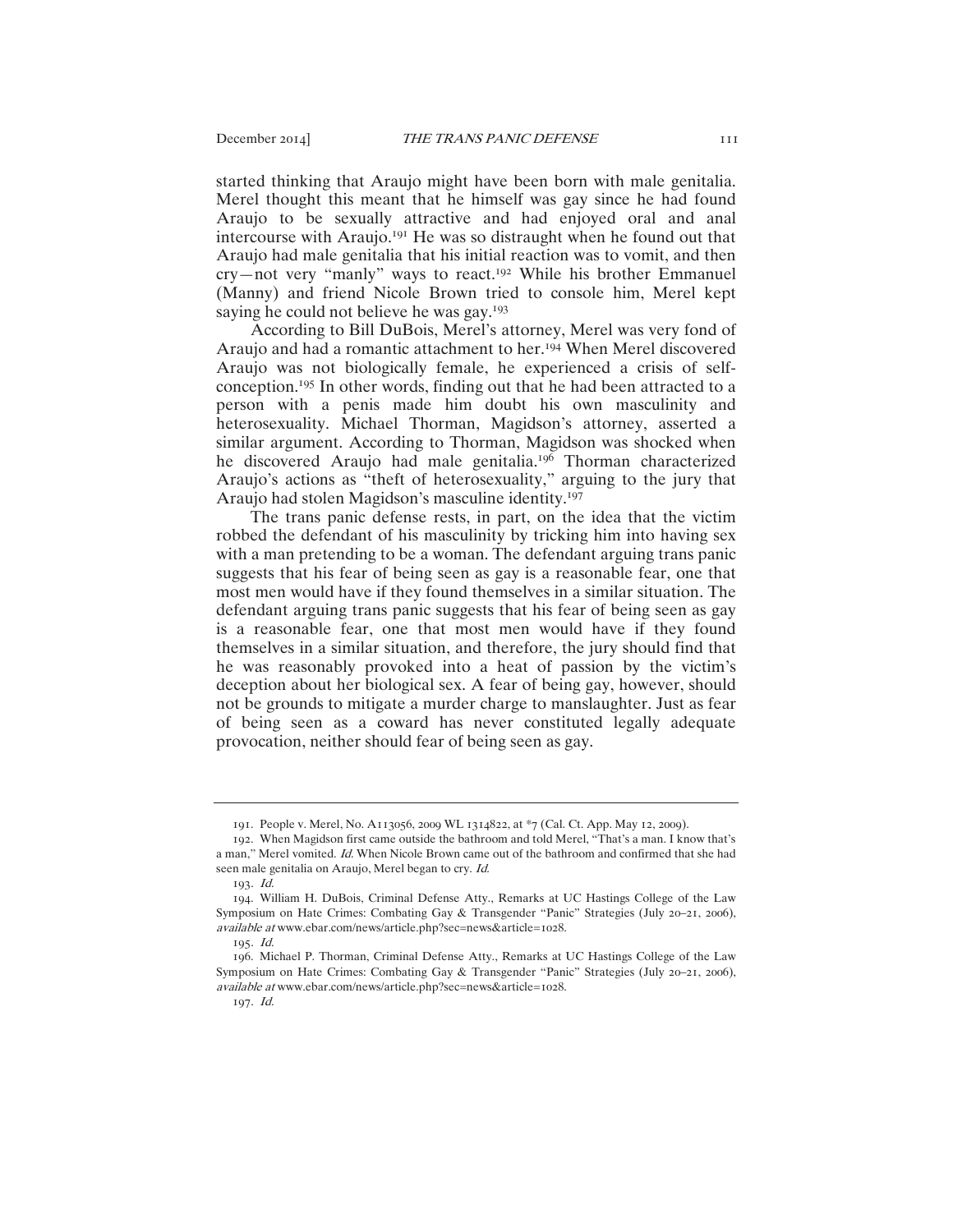#### B. SEXUAL PREJUDICE AND THE ENFORCEMENT OF GENDER NORMS

Second, the defendant's violence may be motivated by his extreme discomfort with any manifestation of gender non-conformity. His act of killing the transgender woman reflects a desire to enforce prevailing gender norms that align sex with gender and masculine identity with heterosexual orientation. As Aaron Norton and Gregory Herek note, "transgender identities pose a challenge to the widespread assumptions that [male] gender and biological sex are binary categories . . . ."<sup>198</sup> Most people assume that a person born with male genitalia is a man and a person born with female genitalia is a woman.<sup>199</sup>

Negative attitudes toward sexual and gender minorities appear to be closely bound to heteronormative<sup>200</sup> attitudes about gender identity, patriarchal authoritarianism, and masculinity.<sup>201</sup> Transgender people disrupt the "stability of both gender and sexual orientation categories."<sup>202</sup> Even though the transgender woman who enjoys sex with men is actually heterosexual, the defendant views her as a homosexual man, because she is biologically male and enjoys sex with men.

Norton and Herek observe a link between heterosexual prejudice against gays, lesbians, and bisexuals and prejudice against transgender people:

[H]eterosexuals' attitudes towards transgender people displayed many of the patterns consistently observed in their attitudes towards gay men, lesbians, and bisexuals. They were significantly correlated with higher levels of psychological authoritarianism, political conservatism and anti-egalitarianism, and (for women) religiosity—variables that are also consistent predictors of sexual prejudice. These patterns suggest that negative attitudes toward transgender people may have their psychological roots in strong support for existing social conventions, power hierarchies, and traditional values. In this respect, they are similar not only to sexual prejudice but also to negative attitudes toward outgroups in general. $^{203}$ 

203. Norton & Herek, supra note 198, at 749 (citation omitted). Elsewhere, Herek has noted that sexual prejudice "is almost always directed at people who engage in homosexual behavior or label

<sup>198</sup>. Aaron T. Norton & Gregory M. Herek, Heterosexuals' Attitudes Toward Transgender People: Findings from a National Probability Sample of U.S. Adults, 68 SEX ROLES 738, 740 (2012).

<sup>199</sup>. See Valdes, supra note 28, at 20.

<sup>200</sup>. For definition of "heteronormativity," see supra note 12 and accompanying text.

<sup>201</sup>. Norton & Herek, supra note 198, at 746–48; see Eric Anderson, "Being Masculine Is Not About Who You Sleep with . . .": Heterosexual Athletes Contesting Masculinity and the One-time Rule of Homosexuality, 58 Sex Roles 104, 105 (2008) ("[T]he stigma associated with men's homosexuality reflects more than just the dislike of sex between men: male homosexuality is also disparaged because it is culturally conflated with femininity . . . .").

<sup>202</sup>. Norton & Herek, supra note 198, at 741 (Transgender people "violate . . . the 'natural attitude' toward gender by changing from one gender to another or by not confirming to societal expectations for male- or female-bodied people."); see Shinsuke Eguchi, Negotiating Hegemonic Masculinity: The Rhetorical Strategy of "Straight-Acting" Among Gay Men, 38 J. INTERCULTURAL Comm. Res. 193, 207 (2009).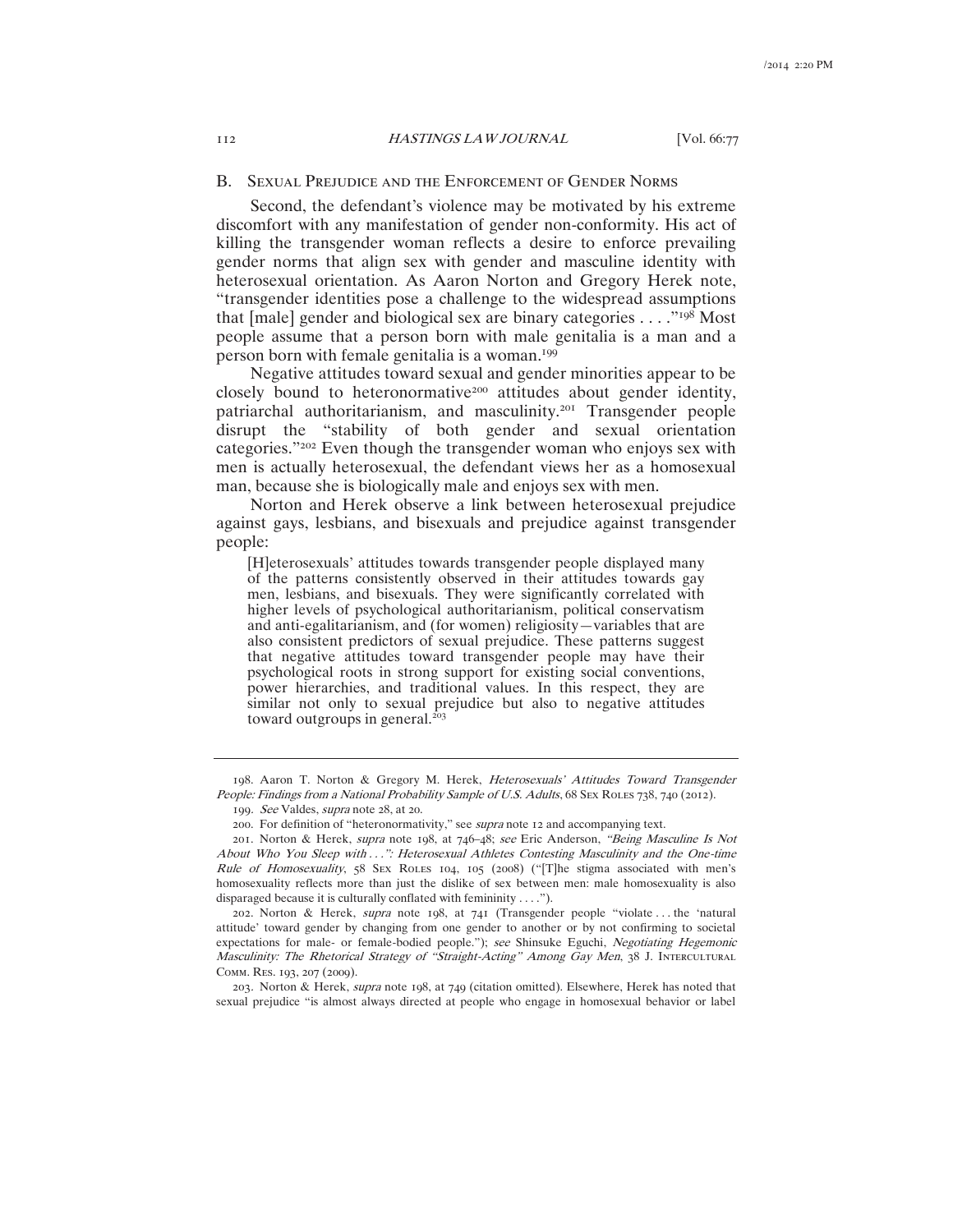Importantly, Norton and Herek found that "attitudes toward transgender people were significantly more negative than attitudes toward sexual minorities."<sup>204</sup>

For defendants asserting the trans panic defense, the transgender woman transgresses gender norms by assuming a female identity when she was born with male anatomy. The defendant punishes her act of transgression by killing her. The law, however, generally disapproves of acts of violence, like bullying, that are motivated by a desire to enforce gender norms.<sup>205</sup> Likewise, the law of provocation should not countenance the use of violence to enforce gender norms.

#### C. Blaming the Victim for Her Alleged Deceit

The defendant's violence may also be motivated by his belief that the transgender victim was deceitful and misrepresented her true gender identity.<sup>206</sup> The defendant in a trans panic case thinks the victim deceived

206. In Queer (In)Justice, Joey Mogul, Andrea Ritchie, and Kay Whitlock discuss ways in which the archetypal narrative of transgender people as inherently deceptive is reflected in criminal statutes that prohibit cross-dressing and comments by judges and prosecutors in criminal cases. Mogul ET AL., supra note 8, at  $73$ ,  $76$ . For example, at one time an Ohio criminal statute "made it illegal for any 'perverted person' to appear in clothing belonging to 'the opposite' sex.'" Id. at 73 (citing I. Bennett Capers, Cross Dressing and the Criminal, 20 Yale J.L. & Human. 1 (2008)). In another case, a judge in New Jersey refused to allow a transgender woman to change her name on the ground that "it is inherently fraudulent for a person who is physically a male to assume an obviously 'female' name for the sole purpose of representing herself to future employers and society as a female." Id. at 73 (citing In re Eck, 584 A.2d 859, 860 (N.J. Super. Ct. App. Div. 1991)). In another case involving a Black transgender woman charged in 2007 with attempted murder, the prosecutor told the jury, "How can

themselves gay, lesbian or bisexual." Gregory M. Herek, The Psychology of Sexual Prejudice, 9 Current Directions in Psychol. Sci. 19, 19 (2000).

<sup>204</sup>. Norton & Herek, supra note 198, at 749 (emphasis added).

<sup>205</sup>. Safe Place to Learn Act, Cal. Educ. Code § 234 (West 2014); Wash. Rev. Code Ann. § 28A.300.285 (West 2014); Lisa C. Connolly, Anti-gay Bullying in Schools-Are Anti-Bullying Statutes the Solution?, 87 N.Y.U. L. Rev. 248 (2012) (noting that anti-bullying legislation has proliferated in the last decade); see R. Kent Piacenti, *Toward a Meaningful Response to the Problem* of Anti-gay Bullying in American Public Schools, 19 Va. J. Soc. Pol'y & L. 58 (2011) (arguing that state anti-bullying statutes are inadequate and suggesting LGBT protections should be added to Title IX). Most of the existing anti-bullying legislation is found in state civil codes. In May 2014, the city of Carson, California, a suburb of Los Angeles, became the first in the nation to consider enacting an anti-bullying statute that would make repeated bullying a crime. See David Ingram, California City Close to Finalizing Tough Anti-bullying Ordinance, MSNBC (May 15, 2014, 2:21 PM), http://www.msnbc.com/craig-melvin/california-citys-anti-bullying-ordinance (noting that the proposed ordinance "targets kindergarteners through adults age 25 who make another person feel 'terrorized, frightened, intimidated, threatened, harassed, or molested' with no legitimate purpose" and that "firsttime offenders will be fined \$100," second time offenders will be fined \$200, and "a third offense could bring a criminal misdemeanor charge"); Bullying Battle: California City Could Become Nation's First<br>Zero-tolerance Zone for Bullies, CBS News (May 20, 2014. 2:40 PM). Zero-tolerance Zone for Bullies, CBS News (May 20, 2014, 2:49 PM), http://www.cbsnews.com/news/carson-california-could-pass-anti-bullying-ordinance-and-becomenations-first-no-tolerance-zones (noting that "[i]f passed, the city could become one of the nation's first no-tolerance zones for bullies"). In the end, the anti-bullying ordinance did not pass. Tracy Bloom, Anti-bullying Ordinance Defeated by Carson City Council Vote, KTLA.com (May 20, 2014, 10:03 PM), http://ktla.com/2014/05/20/anti-bullying-ordinance-in-carson-set-for-vote.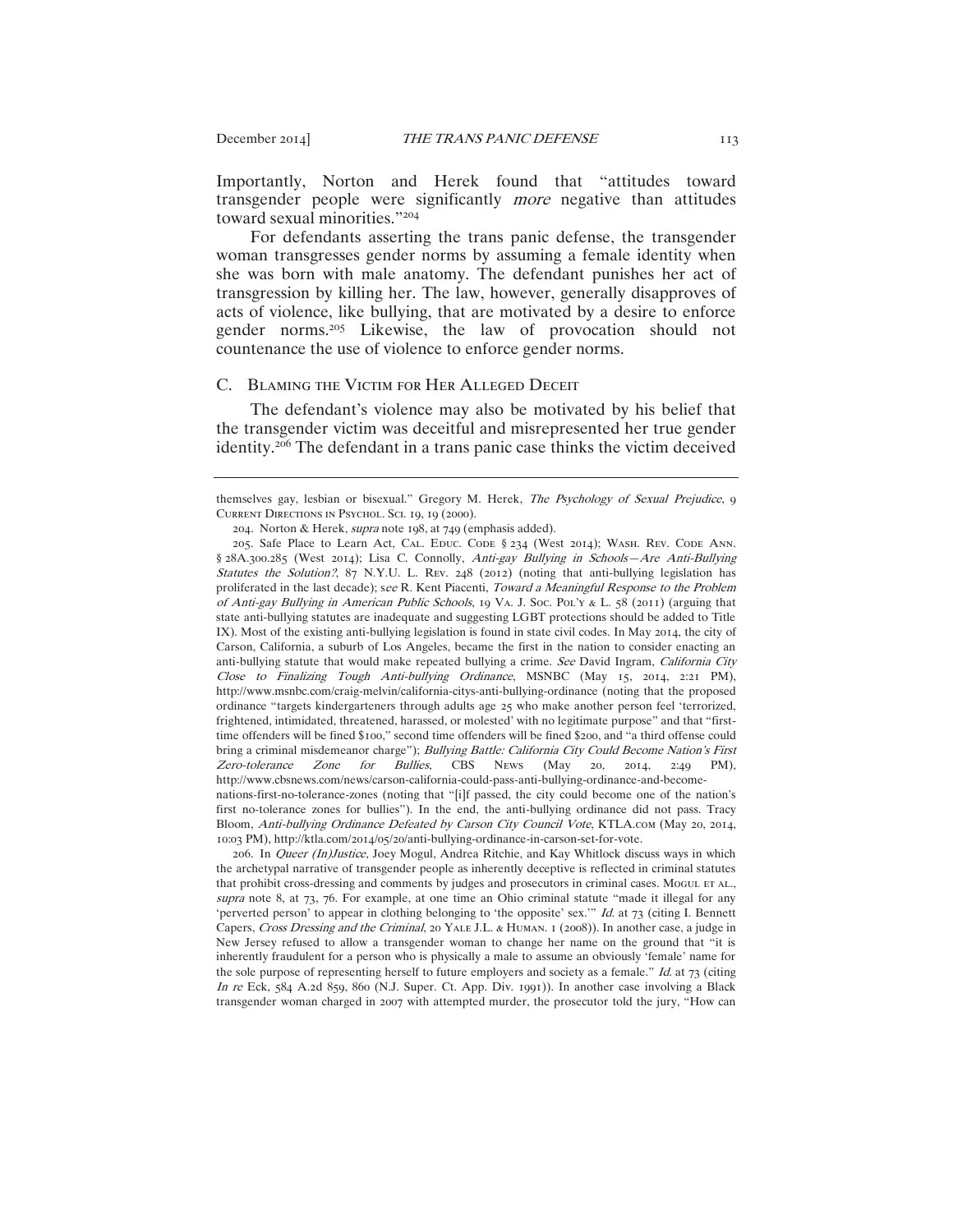him by pretending to be a woman when "he"<sup>207</sup> was actually a man. The defendant alleges that his discovery of the victim's "true"<sup>208</sup> gender identity—finding out the victim was a "he" rather than a "she"—upset him so much that he lost self-control. The defendant also argues that the average heterosexual man in his shoes would have been equally upset, and therefore he was reasonably provoked into a heat of passion.

In many cases, it will be quite apparent that a transgender person is transitioning.<sup>209</sup> In such cases, a defendant's claim that the victim was deceptive about her true sex should be viewed with skepticism. Moreover, one might question whether a transgender woman who does not disclose her biological sex is being deceitful. Does one have a duty to reveal everything about oneself to a person with whom one is sexually intimate? When does such a duty arise? An individual with an ugly birth defect in a private place might not disclose this to a potential sexual partner, hoping that the relationship develops to a more serious level before revealing such information.<sup>210</sup>

In examining the defendant's claim that the transgender victim's misrepresentation about her "true" gender identity was what caused the defendant to lose self-control, and whether the alleged deception ought to be cognizable as legally adequate provocation, one might draw an analogy to rape law's distinction between fraud-in-the-factum and fraudin-the-inducement.<sup>211</sup> As Russell and Kathryn Christopher explain, "[f]raud, along with force and coercion, is one of the three principal

207. We use quotation marks around the word "he" to emphasize that it is the defendant who views the transgender woman as a man The defendant uses the male pronoun to refer to the victim even though the female pronoun is more appropriate.

you trust this person? He tells you he is a woman; he is clearly a man." Id. at 76. In yet another example in 1994, Sean O'Neil, a White transgender man, was charged with criminal impersonation and sexual assault after having consensual sex with four underage teenage girls. Id. at 77. The teenage girls admitted that the sex with O'Neil was consensual but the prosecutor argued that because O'Neil was a transgender man, their consent was procured by fraud, involuntary, and therefore invalid. Id. In light of the fact that he faced a twenty year prison sentence if convicted, O'Neil pled guilty to seconddegree sexual assault. Id. at 78. He was sentenced to three months in a women's prison and required to register as a sex offender. Id. Apparently influenced by the idea that a transgender person is being deceptive when he or she fails to disclose their biological sex, the judge opined at O'Neil's sentencing hearing, "What this case is about is deceit." *Id.* at 77.

<sup>208</sup>. We put the word "true" in quotation marks because we contest the view that a transgender woman is misrepresenting her gender identity when she presents herself to the world as female.

<sup>209</sup>. Prior to gender reassignment surgery, a transgender woman may wear makeup, dresses, and heels, but an Adam's apple or large hands and feet may make it obvious to others that she is transitioning. Similarly, a transgender man may wear attire usually associated with men, such as a tuxedo or suit and tie, but feminine facial and body features may make it apparent to others that he is transitioning.

<sup>210</sup>. We thank Professor Courtney Joslin at UC Davis School of Law for suggesting this line of inquiry.

<sup>211</sup>. In doing so, we do not mean to suggest that the transgender woman who does not disclose her biological sex to an intimate partner is engaging in fraudulent behavior.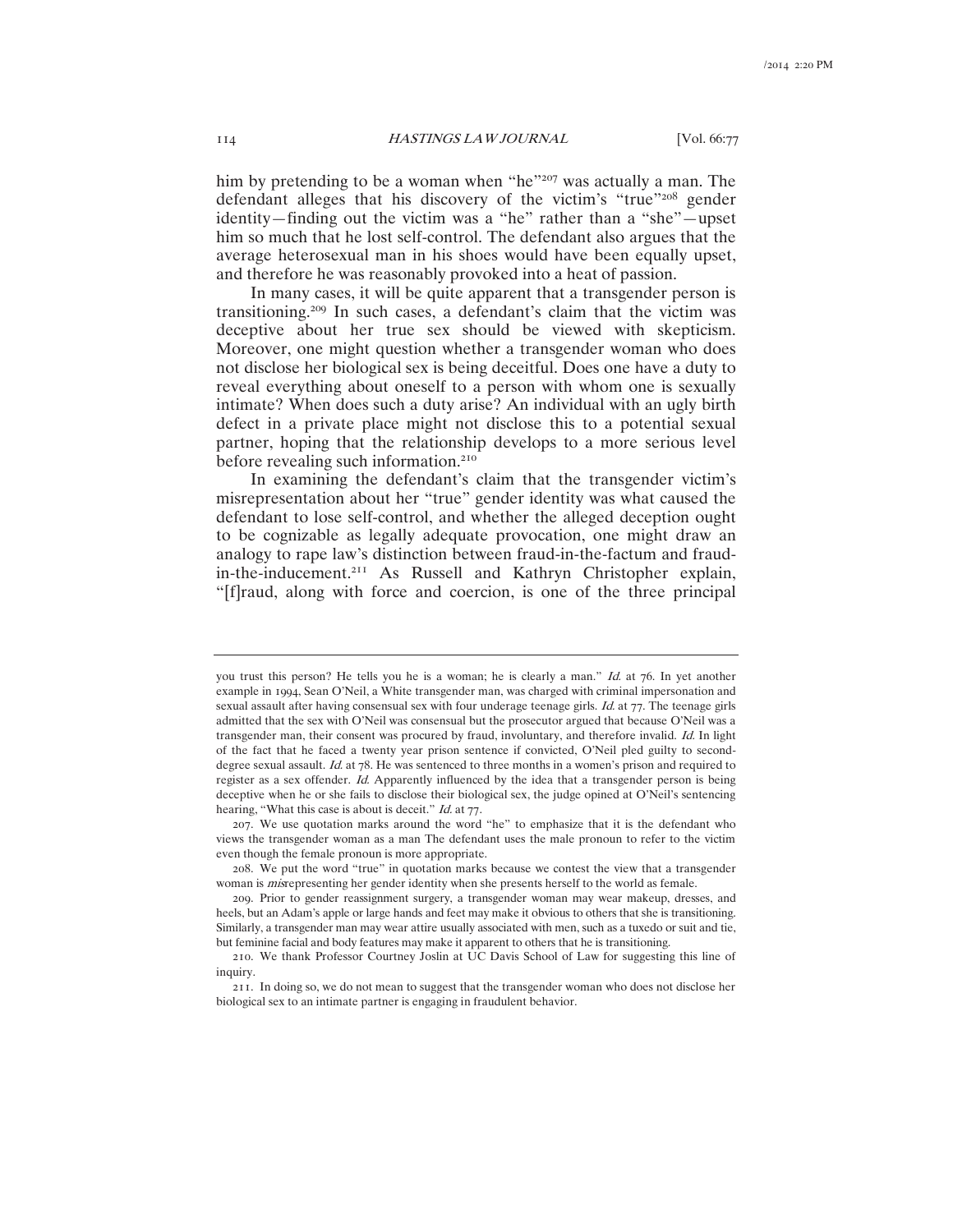means by which a person can commit rape."<sup>212</sup> "Obtaining intercourse through fraud, just as through force and coercion, constitutes rape because it vitiates the consent of the victim."<sup>213</sup>

Rape law, however, distinguishes between actionable and nonactionable rape-by-fraud by examining the type of fraud that encouraged the victim to say "yes." As Jed Rubenfeld notes, as a general matter, sexby-deception is not recognized as rape.<sup>214</sup> Sex-by-deception constitutes rape only when the victim is deceived as to the nature of the act. For example, if the victim thinks she is being subjected to a medical procedure when the defendant is actually inserting his penis into her vagina, the defendant's act will be construed as non-forcible rape.<sup>215</sup> Such cases involve fraud-in-the-factum, which invalidates the victim's consent, and makes the defendant's conduct actionable as rape-by-fraud.<sup>216</sup> If the victim knows that she is engaging in the act of sexual intercourse but is deceived as to some collateral matter (for example, she thinks the defendant is a famous rock star when he is not), this constitutes fraud-inthe-inducement, and is not grounds for a claim of rape-by-fraud.<sup>217</sup>

215. See, e.g., People v. Minkowski, 23 Cal. Rptr. 92, 94–96 (Cal. Ct. App. 1962) (defendant was a physician who "treated" patients for menstrual cramps by having them bend over a table while the doctor first inserted a metal instrument into their vagina from behind, then substituted a different "instrument" that was in fact the doctor's penis).

216. Christopher & Christopher, supra note 212, at 83 ("Fraud in the factum consists of a deception or fraud as to the fact, or act, or nature of the act, itself."); Patricia J. Falk, Rape by Fraud and Rape by Coercion, 64 Brook. L. Rev. 39, 51 (1998) (referring to fraud-in-the-factum as "mistake as to the act itself"); see Martha Chamallas, Consent, Equality, and the Legal Control of Sexual Conduct, 61 S. CALIF. L. REV. 777, 831 n.224 (1988) ("Fraud in the factum typically denotes a situation in which the victim consents to the doing of act X and the perpetrator of the fraud, in the guise of doing act X, actually does act Y.").

217. Christopher & Christopher, supra note 212, at 83 ("Fraud in the inducement consists of deception or fraud neither to the fact, nor act, nor nature of the act, nor 'to the thing done, but [rather] ... to some collateral matter'."); Falk, supra note 216, at 51 (referring to fraud-in-theinducement as "mistake about the reason for doing the act"). See, e.g., Boro v. Superior Court, 210 Cal. Rptr. 122, 123–24 (Cal. Ct. App. 1985) (finding fraud-in-the-inducement where the defendant, pretending to be a doctor, told a woman that she had contracted a highly infectious and possibly fatal disease and the only way to treat the disease was to have sexual intercourse with an anonymous donor who had been injected with a serum or undergo an expensive and painful surgical procedure). The law on rape-by-deception is changing. As Jed Rubenfeld notes, "[i]n Tennessee, rape is already defined to

<sup>212</sup>. Russell L. Christopher & Kathryn H. Christopher, Adult Impersonation: Rape by Fraud as a Defense to Statutory Rape, 101 Nw. U. L. Rev. 75, 77 (2007).

<sup>213</sup>. Id.

<sup>214</sup>. Jed Rubenfeld, The Riddle of Rape-by-Deception and the Myth of Sexual Autonomy, 122 Yale L.J. 1372, 1395–96 (2013) (defending the force requirement in rape law and the general rule that sex-by-deception does not constitute rape). Rubenfeld notes that Anglo-American courts recognize only two exceptions to this general rule: sex falsely represented as a medical procedure and impersonation of a woman's husband. Id. at 1397; see Anne M. Coughlin, Sex and Guilt, 84 VA. L. Rev. 1, 19 (1998) (noting that "[t]he traditional approach holds that it is a crime to obtain sexual intercourse by fraud in only two narrow contexts," namely (1) when a man deceives a woman into thinking she is submitting to a nonsexual act, and (2) when a man obtains intercourse by masquerading as the woman's husband).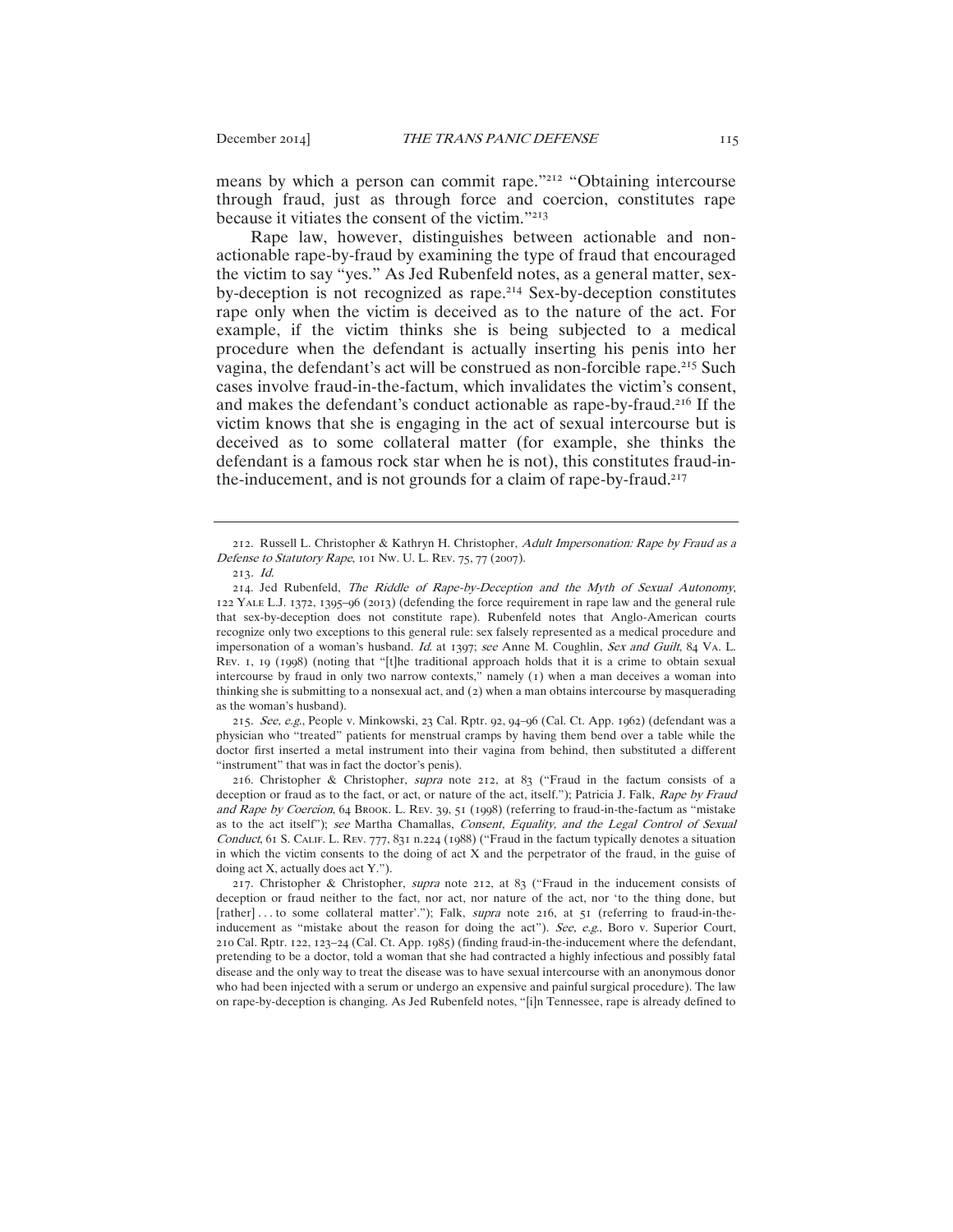If a trans panic case involves fraud-in-the-factum, then the defendant may be able to convince the jury that he was raped—his consent to the act of sexual intercourse with the transgender victim was invalid due to fraud-in-the-factum, and therefore his outrage at the discovery that his sexual partner was biologically male was reasonable. The defendant would argue that the transgender woman tricked him into engaging in a sex act when he was not fully aware of what he was doing.

In perhaps the only published law review article to date that defends the use of the trans panic defense strategy, Bradford Bigler argues that sexual misrepresentation cases involving a transgender woman's failure to disclose her biological sex ought to count as legally adequate provocation under certain circumstances.<sup>218</sup> Rather than viewing cases where a transgender female is intimate with a heterosexual man without revealing her biological sex as fraud-in-the-inducement, Bigler thinks that trans panic cases straddle the line between fraud-in-inducement and fraud-in-the-factum. He acknowledges that trans panic cases look like fraud-in-the-inducement because "both parties are fully aware of the sexual nature of the act."<sup>219</sup> Bigler argues, however, that because the defendant is deceived as to the biological sex of his partner, "the nature of the sex to which the deceived party consents (for example, heterosexual sodomy in the case of Araujo) is fundamentally different [from] the act in which the defendant actually engaged (here, homosexual sodomy)."<sup>220</sup>

The problem with Bigler's argument is that the defendant who engages in sodomy with a transgender female is not engaging in homosexual sodomy. The transgender female who dates straight men is heterosexual. She is a woman who prefers to be intimate with men, not women. When she allows a man to have anal intercourse with her, this act of anal intercourse is an act of heterosexual sodomy, not homosexual sodomy.<sup>221</sup> It only looks like homosexual sodomy if we adopt the defendant's view of the world and equate gender with sex. As discussed earlier, the binary view of sex and gender is problematic because it fails

include 'sexual penetration . . . accomplished by fraud," and "[a] man commits rape in Idaho, under a 2011 amendment, when he has sex with a woman who, because of his 'artifice, pretense, or concealment,' believes him to be 'someone other than' who he is." Rubenfeld, supra note 214, at 1375.

<sup>218</sup>. Bigler, supra note 10, at 786 (arguing that a transgender woman's failure to disclose her biological sex ought to count as legally adequate provocation where:  $(i)$  the defendant engaged in a sexual act while reasonably deceived as to his partner's biological sex, (2) the defendant would not have engaged in that sexual act had he known of his partner's biological sex, and (3) a reasonable person in his shoes would have suffered a severe mental or emotional crisis upon discovery of the truth).

<sup>219</sup>. Id. at 800.

<sup>220</sup>. Id. at 800–01.

<sup>221</sup>. Vade explains that "gender identity" is "who one is", whereas "sexual orientation" is "to whom one is attracted." Vade, *supra* note 24, at 270. Vade notes that "[t]ransgender people have all sexual orientations: some transgender people are straight, some are gay, some are bisexual, and some are queer." Id.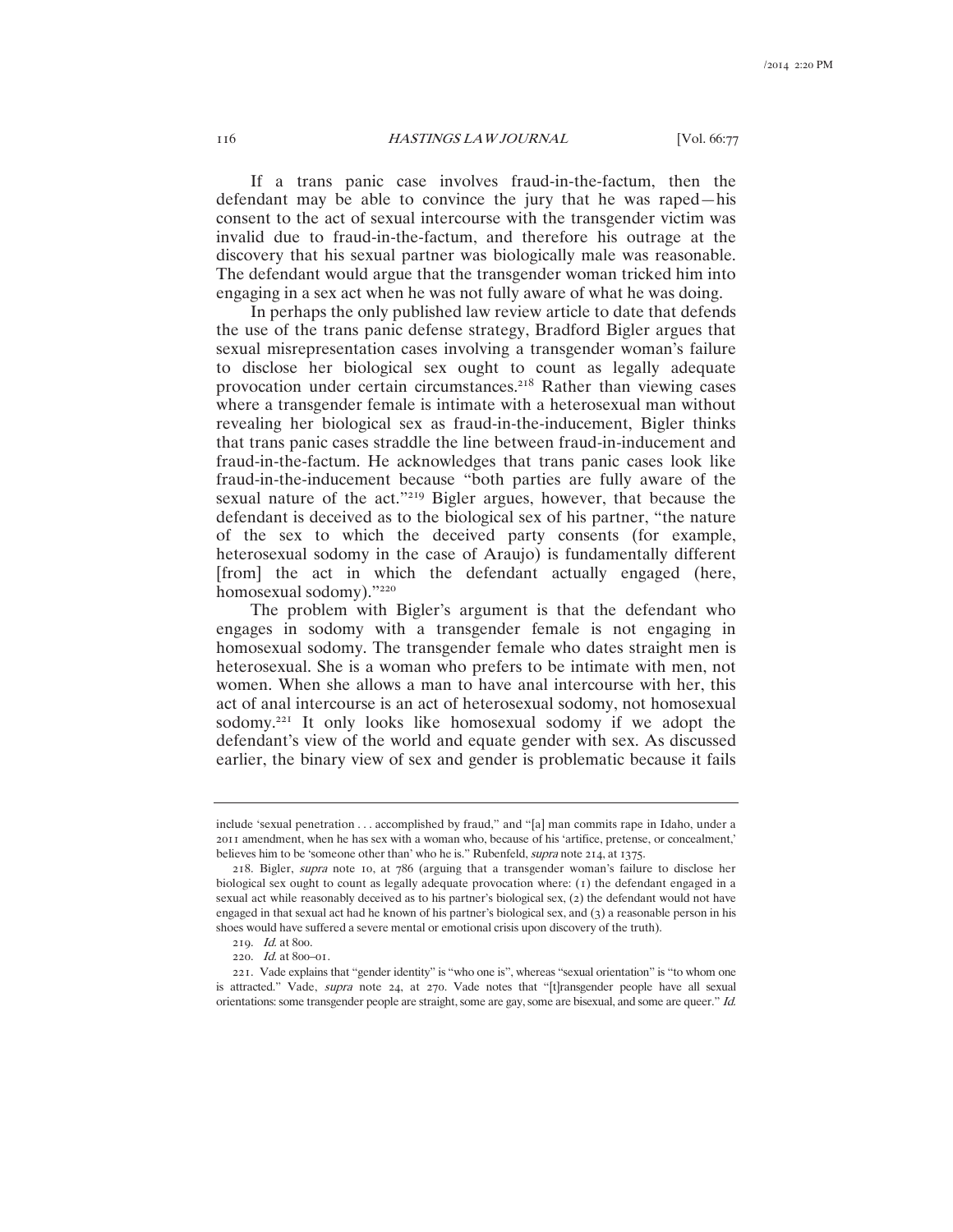to account for individuals whose biological sex differs from their gender identity and conflates gender identity and sexual orientation.<sup>222</sup>

The argument that the defendant is deceived as to the nature of the act fails for another reason. In most trans panic cases, the defendant knows full well that he is engaging in oral or anal intercourse. If the defendant is deceived about anything (in many cases, there is reason to doubt that the defendant was actually deceived about the victim's transgender status), he is deceived regarding his partner's biological sex. Whether you call his act of oral or anal intercourse homosexual sodomy or heterosexual sodomy, sodomy is sodomy (whether oral or anal). As such, the defendant knew that he was engaging in sodomy at the time.<sup>223</sup>

Bigler further contends that the sexual identity cases are similar to cases involving a woman who has sex with a man she thinks is her husband, but who is actually an imposter.<sup>224</sup> Courts are split over whether the marital fraud cases (also known as "husband" impersonation") constitute fraud-in-the-factum or fraud-in-theinducement.<sup>225</sup> Under one view, the marital fraud cases are understood as cases involving fraud-in-the-factum<sup>226</sup> on the ground that the wife thought she was engaging in marital sex when she was actually engaging in adulterous sex.<sup>227</sup> Because the wife was deceived as to the true nature

226. State v. Navarro, 367 P.2d 227, 228 (Ariz. 1961) (defendant convicted of rape after crawling into victim's bed and impersonating her husband under Arizona statute defining rape to include inducement through impersonation of the victim's husband); Pinson v. State, 518 So. 2d 1220 (Miss. 1988). In a recent case, a California Court of Appeal overturned the lower court's conviction of a man who had impersonated the victim's boyfriend in order to have sexual intercourse with her, finding that "[a] man who impersonates someone in order to have sexual intercourse may be guilty of rape only if the victim was married and the man was pretending to be her husband." Maura Dolan, Voiding of Rape Conviction Involving Sleeping Woman Called "Bizarre," L.A. Times Blog (Jan. 4, 2013, 7:33 AM), http://latimesblogs.latimes.com/lanow/2013/01/rape-case-voiding-involving-sleeping-womancalled-bizarre-.html.

227. Falk, supra note 216, at 66–67 ("[H]usband impersonation cases really involve fraud in the factum because the woman has consented to marital intercourse not adultery and, therefore, the impersonator's fraud vitiates her consent.") (citing Regina v. Dee, 15 Cox CC 579 (Ir. 1884)). For an excellent discussion of the way both family law and criminal law reinforce a binary view of sexual intercourse as either marital, and thus legal, or non-marital, and thus illegal or illegitimate, see generally Melissa Murray, Strange Bedfellows: Criminal Law, Family Law, and the Legal Construction of Intimate Life, 94 Iowa L. Rev. 1253 (2009). Under the historical binary view of sex, the wife who has sex with the husband impersonator agrees to engage in lawful marital intercourse, not unlawful

<sup>222</sup>. See supra notes 27–35 and accompanying text.

<sup>223</sup>. The defendant may assert that he thought he was engaging in vaginal intercourse, rather than anal intercourse. In such a case, the prosecutor might counter that the defendant knew he was engaging in sexual intercourse (whether vaginal or anal), and therefore there was no fraud-in-the-factum.

<sup>224</sup>. Bigler, supra note 10, at 800.

<sup>225</sup>. Id. See, e.g., People v. Evans, 379 N.Y.S.2d 912, 919 (N.Y. Sup. Ct. 1975) (opining in dicta that it is not rape when a woman has intercourse with a man impersonating her husband). But see Boro v. Superior Court, 210 Cal. Rptr. 122, 124–25 (Cal. Ct. App. 1985) (noting in dicta that spousal impersonation is fraud-in-the-factum and therefore rape); see also Rubenfeld, supra note 214, at 1397– 98 ("[T]he spousal-impersonation exception is the law of at least fourteen states, including California, and is recognized in the Model Penal Code.").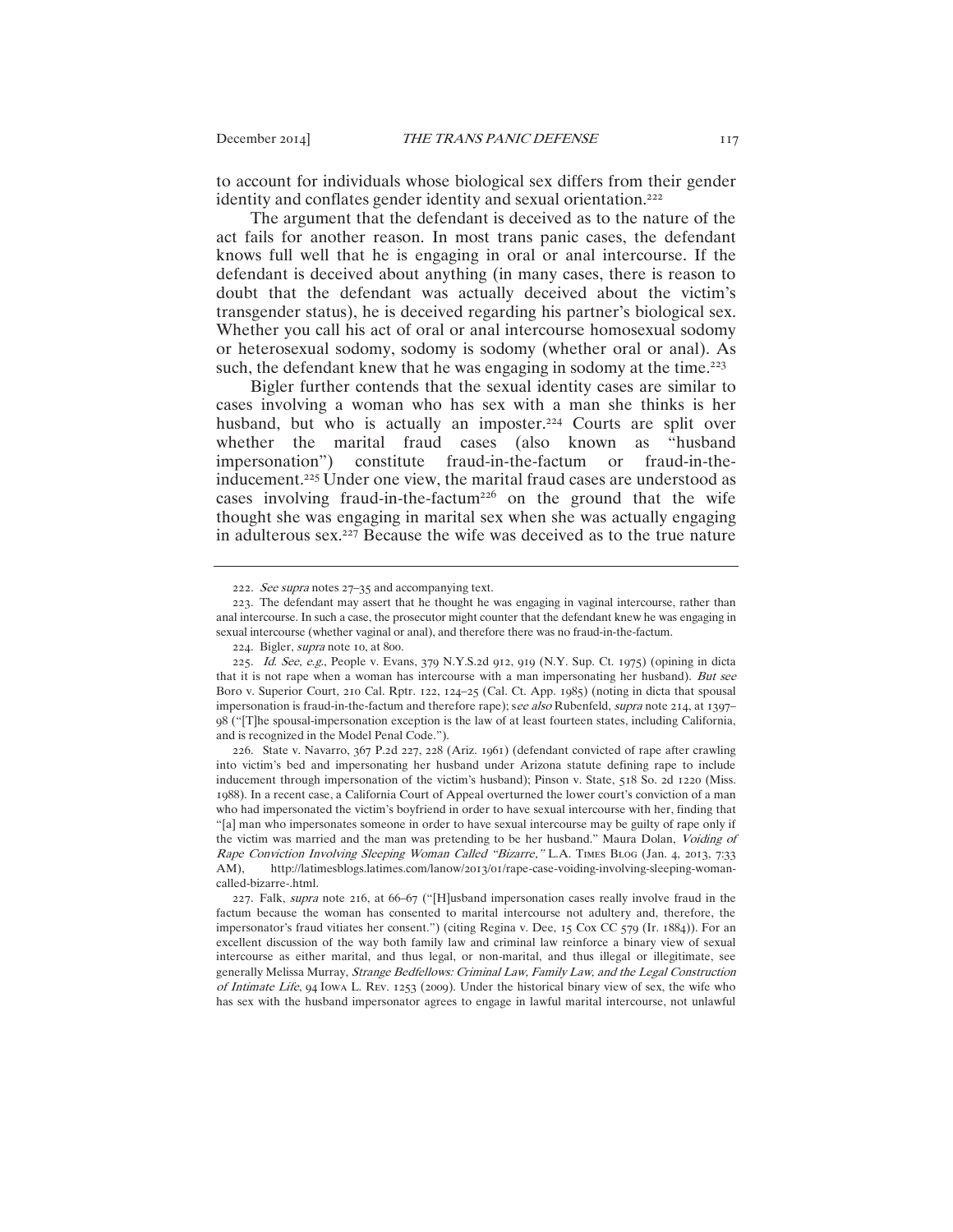of the sex act, supporters of this view say her consent must be invalidated as induced by a fraud-in-the-factum.<sup>228</sup> Drawing a distinction between marital sex and adulterous sex, however, obscures the bottom line. Whether labeled marital sex or adulterous sex, the act in question still constitutes sexual intercourse.

We think the marital fraud cases are better understood as cases involving fraud-in-the-inducement. In the marital fraud cases, the wife understands that she is engaging in sexual intercourse and is merely deceived regarding the identity of the person with whom she is engaging in sexual intercourse. The marital fraud cases are thus akin to cases in which a man induces a woman to have sex with him by pretending to be someone he is not, such as a wealthy businessman, a Playboy photographer, or a man who intends to marry her.<sup>229</sup> Such cases, without a doubt, involve fraud-in-the-inducement. The fact that the women in these cases would not have consented to the sexual intercourse had they known the truth about the man's identity does not invalidate their consent.

This is not to say that we approve of men who masquerade as a woman's husband in order to get her to engage in sexual intercourse. We would have no objection if a legislature made spousal impersonation in order to achieve sexual intimacy a crime separate and apart from the crime of rape, punishable by sentences just as severe as other types of non-forcible rape. We simply think it is a stretch to try to squeeze husband impersonation cases into the fraud-in-the-factum category when they more closely resemble the fraud-in-the-inducement cases.

We also think that claims of sexual deception made by a defendant asserting a trans panic defense are better understood as cases of fraud-inthe-inducement, if fraud at all,<sup>230</sup> not fraud-in-the-factum.<sup>231</sup> Just like the

adultery or sex outside the marriage, providing support for the view that the marital fraud cases constitute examples of fraud-in-the-factum.

<sup>228</sup>. Falk, supra note 216, at 66–67.

<sup>229</sup>. Christopher & Christopher, supra note 212, at 89 ("[F]raud as to one's societal status, wealth, or physical appeal is generally not treated as rape.").

<sup>230</sup>. Again, we question whether a transgender woman has an obligation to disclose her transgender identity or sex assigned at birth to a sexual partner. See supra text accompanying note 210. Should a woman who was born with an enlarged clitoris be under an obligation to disclose to a sexual partner, prior to engaging in sexual relations, that she had her clitoris surgically altered? If she were to fail to disclose this fact, would we think she had engaged in fraudulent behavior? Most likely we would not. Should a bisexual woman be under any obligation to tell a man with whom she plans to be intimate that she has previously engaged in sexual activity with other women? If she fails to disclose this information, is she being deceptive? Has she engaged in fraudulent behavior? We think not. If a transgender woman has undergone sex reassignment surgery and has officially changed her sex and gender identity on her birth certificate and driver's license, is it correct to say that she is being deceitful if she fails to disclose to a sexual partner that she was born with male genitalia? Arguably, she is simply representing herself as her legal sex. We thank Courtney Joslin for suggesting this series of questions.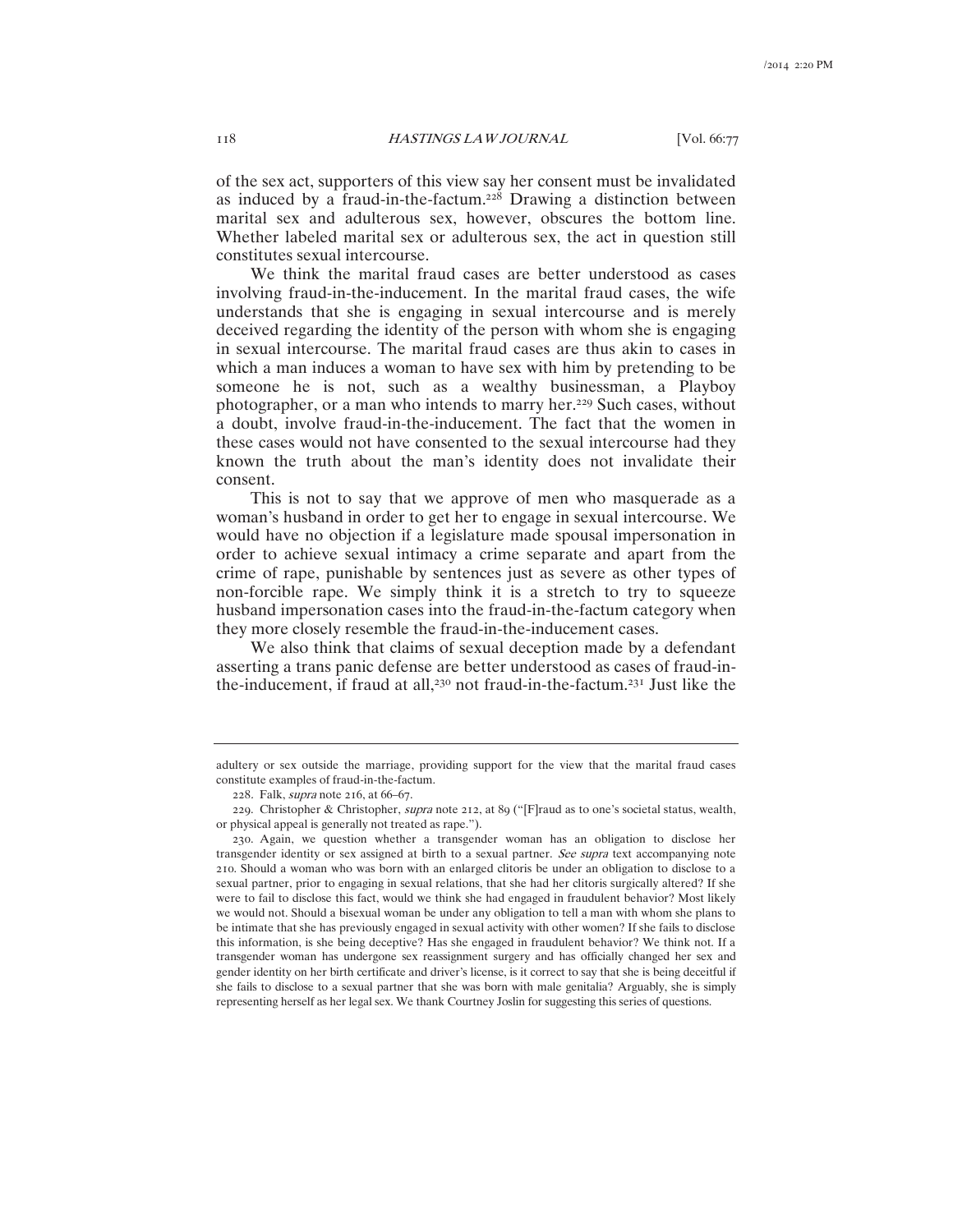woman who is induced into having sex with a man who falsely professes his love for her but knows that she is engaging in sexual intercourse with that man, the man who has sex with a transgender woman knows exactly what he is doing when he engages in oral or anal intercourse with her. In both cases, there is valid consent to the act of sex. Since misrepresentations for the purpose of getting someone to engage in sexual intercourse, including false representations as to one's marital status, profession, or class, and false pronouncements of love or marriage, are generally seen as fraud-in-the-inducement and not sufficient to invalidate consent to the sexual intercourse, any alleged misrepresentation by the victim regarding her biological sex is more akin to fraud-in-the-inducement than fraud-in-the-factum. Therefore, the law should not consider such acts as legally adequate provocation sufficient to mitigate the charge of murder to manslaughter.<sup>232</sup>

In the end, looking to rape law's distinction between fraud-in-thefactum and fraud-in-the-inducement may not be all that helpful in terms of deciding whether a man who kills upon the discovery that his sex partner is biologically male has been reasonably provoked.<sup>233</sup> A person who agrees to have sex with another based on a fraud-in-the-inducement may be just as outraged when she discovers the truth as a person who agrees to have sex with another based on a fraud-in-the-factum.<sup>234</sup> Whether that outrage is normatively appropriate when it results in fatal violence is another question. We think it is not normatively appropriate to be outraged by the discovery that one's intimate partner is a transgender person.

#### IV. Legislative Bans and Other Proposals for Reform

It is clear that the trans panic defense strategy is problematic because it reifies structures of masculinity and reinforces negatives stereotypes about transgender individuals as sexual deviants. It is also

<sup>231</sup>. Tilleman, supra note 10, at 1681 (arguing that the trans panic cases "bear more resemblance to the theoretical concept of fraud in the inducement than they do to fraud in the factum").

<sup>232</sup>. Id. at 1682.

<sup>233</sup>. Ultimately, even Bigler acknowledges that "rape doctrine offers a poor analytical framework" for understanding whether trans panic cases ought to be viewed as cases involving legally adequate provocation because "[t]he provocation defense is most interested in whether a defendant was reasonably in a heat of passion, but the fraud in fact/fraud in the inducement distinction does not distinguish usefully between those cases in which a heat of passion would be reasonable, and those in which it is not." Bigler, *supra* note 10, at 801.

<sup>234</sup>. As Bigler points out, a woman who is duped into having sex with a man who tells her it is the only way to immunize herself against a fatal disease without paying for extensive and painful medical treatment probably feels just as angered as a woman who is duped by a doctor who tells her he is inserting a medical instrument into her vagina, when he is actually inserting his penis. Id. at 801. Bigler suggests the woman who suffers from a fraud-in-the-inducement may actually feel doubly violated. Id. "The doctor violated the patient's body and concealed it by manipulating the patient's mind." Id.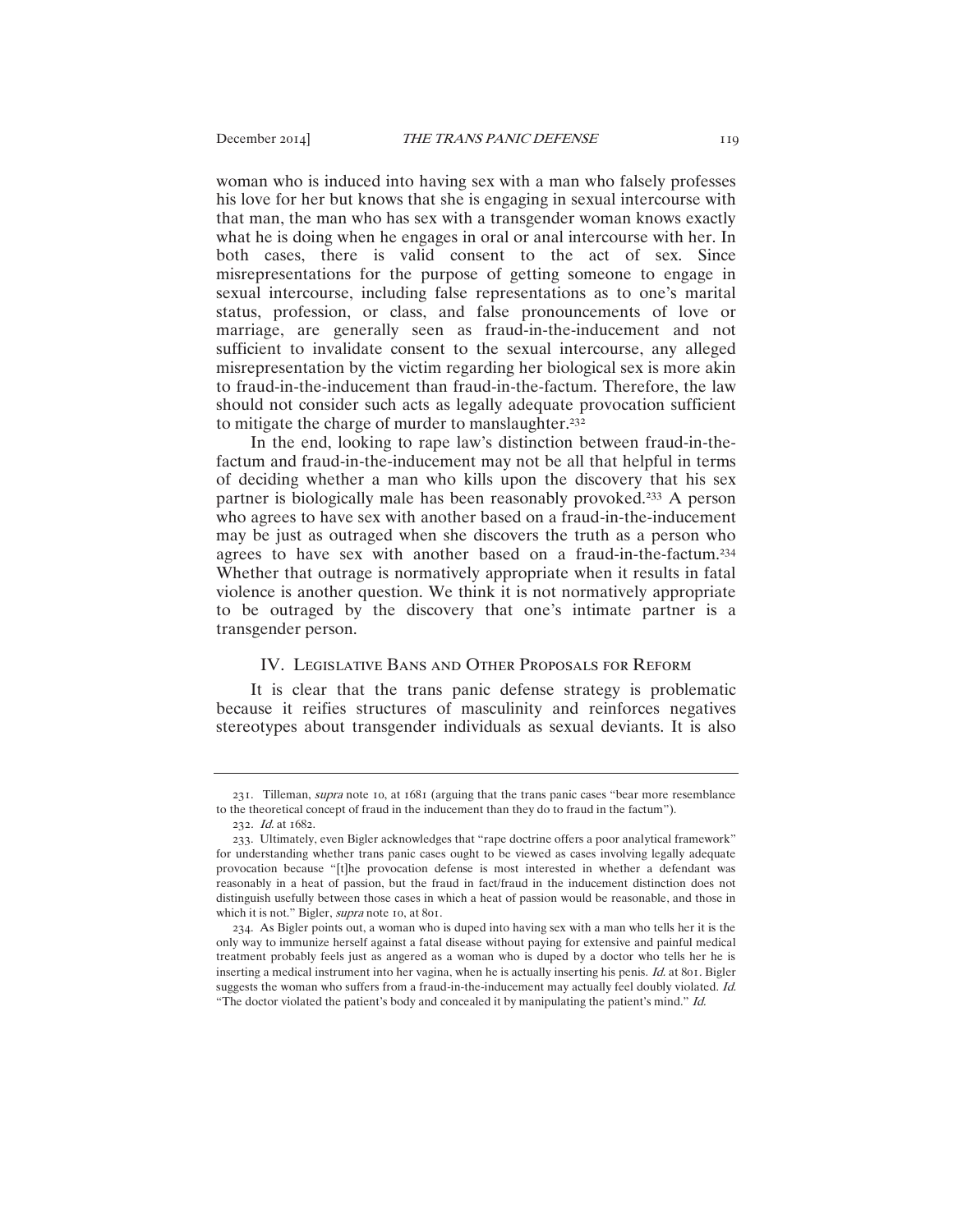clear that many men would be upset if they discovered that they had engaged in sexual relations with someone they thought was biologically female but was not. Questions as to how, if at all, the law should respond to these tensions and whether the law should be used to send a message that killing a transgender woman in such a situation is wrong, however, remain. We believe that the law should send such a message because of the particularly vulnerable status of transgender individuals in today's society. A legislative ban on trans panic arguments, however, would not necessarily eradicate the bias that underlies both the defendant's violence and the appeal of the trans panic defense. Therefore, we propose reforms aimed at eradicating the structures of masculinity that make trans panic arguments persuasive. The reforms we propose express the message that killing a transgender woman because of her gender identity is wrong, but do so more indirectly than a legislative ban. The reforms we propose also leave the decision as to whether to mitigate in the hands of the jury, whereas a legislative ban takes this decision away from the jury.

Most critics of the trans panic defense have advocated either a judicial or a legislative ban, much like the ban proposed by the ABA in August 2013 and the ban enacted by the California legislature a few months ago. A ban would send a strong message to would-be killers that it is morally reprehensible to kill a transgender woman because her biological sex does not match her gender identity.

One problem with a ban, however, is that it is unclear whether this message would reach the men most in need of hearing it. Much of the violence committed against gay and gender-nonconforming individuals is perpetrated by young males.<sup>235</sup> These individuals may not read the newspaper or watch the news regularly enough to hear about the passage of a ban. But even if a ban on the trans panic defense would not deter the individuals most in need of deterrence, a ban would serve an important expressive function. It would send a loud and clear message that our society abhors this kind of violence. It would be an important statement, particularly in light of the fact that very few legal protections exist today for transgender individuals who face high rates of discrimination and violence.

A ban on the trans panic defense would also limit the effectiveness of the trans panic argument. Even if the defendant were to take the stand and testify that he was upset by the discovery that the person with whom he had been sexually intimate was biologically male rather than

<sup>235.</sup> Nat'l Coal. of ANTI-VIOLENCE PROGRAMS, supra note 82, at 42, 44 (noting that 43.9% of those responsible for anti-LGBT violence are male and 32.7% are between the ages of twenty-five to twentynine). See GARY DAVID COMSTOCK, VIOLENCE AGAINST LESBIANS AND GAY MEN 59 (Richard D. Mohr ed., 1991) ("[N]early one half of all perpetrators [of anti-gay/lesbian violence] are twenty-one years of age and younger, with the great majority less than twenty-eight years old.").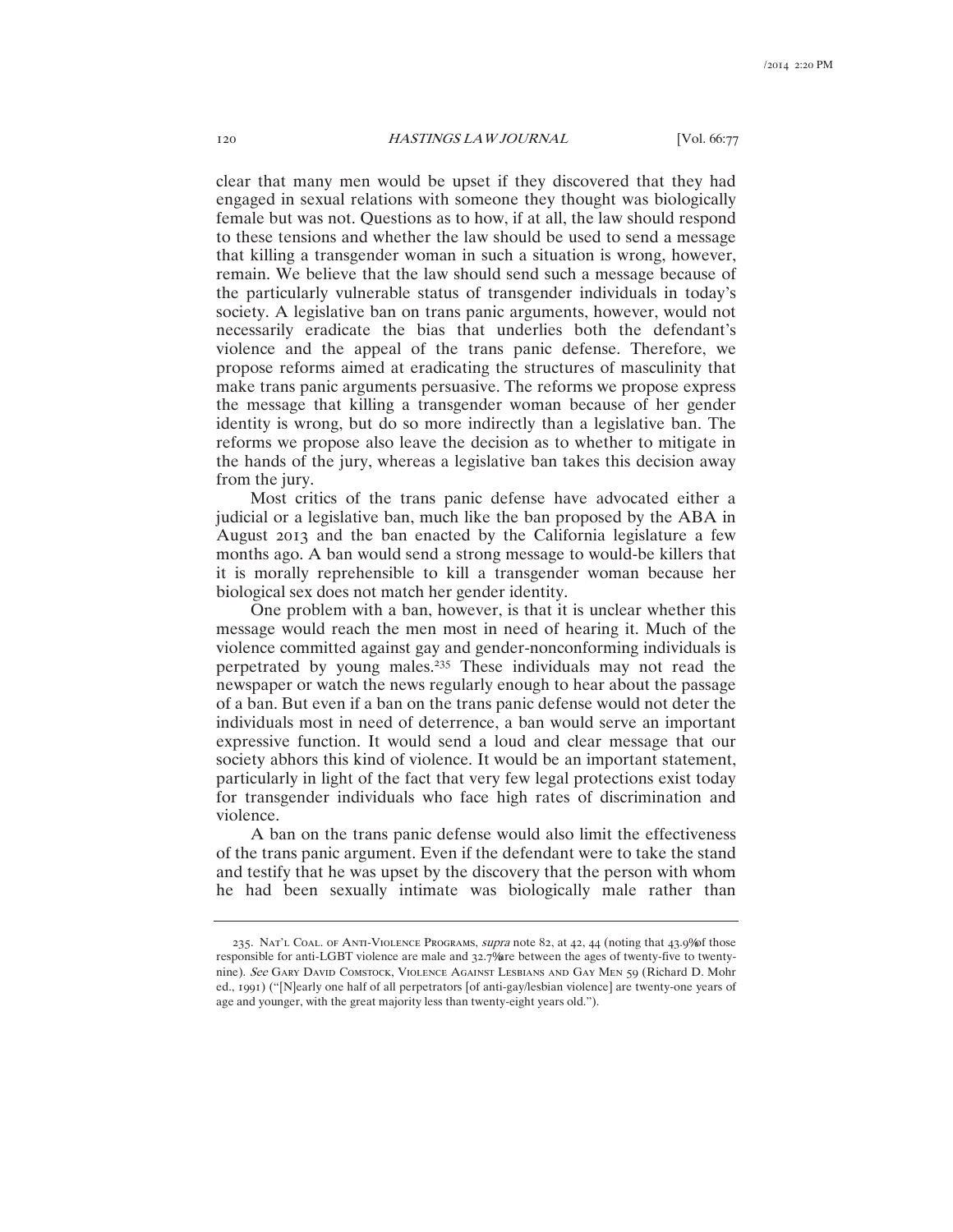biologically female, his argument would have no legal significance if the jury were not given a voluntary manslaughter/provocation instruction. In other words, even if the jury was sympathetic to the defendant's argument, they would not have a legal hook with which they could show their sympathy for the defendant. Of course, the jury could exercise its power to nullify and acquit the defendant despite overwhelming evidence of guilt, but this possibility exists in all criminal cases.<sup>236</sup>

While we recognize that the ABA's proposed legislative ban on gay and trans panic defense strategies would serve an important expressive function, we also feel that enacting such a ban would involve significant costs. First, if a legislature can categorically ban defendants from making trans panic arguments because it believes such arguments are morally reprehensible, it could categorically ban other defense arguments on moral grounds as well. Using the criminal law to dictate morality is deeply problematic given the constantly shifting and culturally contingent nature of morality.<sup>237</sup> More importantly, a ban hearkens back to the early common law's rigid categorical approach to provocation, wherein only certain categories of provocative acts constituted legally adequate provocation. A ban on certain types of arguments is simply the converse of the early common law's categorical approach to provocation.

Second, a legislative ban, by its very nature, is bound to be overinclusive. The legislature cannot possibly foresee every possible scenario in which a defendant may assert a trans panic argument, yet a ban would preclude all defendants from raising any argument that references the victim's gender identity as the source of the defendant's loss of selfcontrol. We think it would be better to let judges and juries decide on a case-by-case basis whether to reject the provocation defense than for a legislature to categorically preclude all provocation arguments of a certain nature.

Third, a legislative ban on trans panic arguments would force the jury to make an all-or-nothing choice. In a jurisdiction where jurors are likely to sympathize with the defendant claiming gay or trans panic, a ban could result in more victories for defendants claiming trans panic, since jurors who believe murder is too harsh would not be permitted to find the defendant guilty of the lesser offense of manslaughter. In the

<sup>236.</sup> See generally PAUL BUTLER, LET'S GET FREE: A HIP HOP THEORY OF JUSTICE (2009) (urging jurors to nullify in cases involving defendants charged with nonviolent drug offenses); see also Jenny E. Carroll, Nullification as Law, 102 Geo. L.J. 579 (2014) (arguing that jury nullification is consistent with notions of the rule of law).

<sup>237.</sup> In Lawrence v. Texas, the U.S. Supreme Court rejected morality-based criminalization. See Lawrence v. Texas, 539 U.S. 558, 577-78 (2003) ("[T]he fact that the governing majority in a State has traditionally viewed a particular practice as immoral is not a sufficient reason for upholding a law prohibiting the practice . . . ."); see also J. Kelly Strader, Lawrence's Criminal Law, 16 BERKELEY J. Crim. L. 41 (2011) (concluding that the Lawrence decision unquestionably rejects morals-based criminal laws).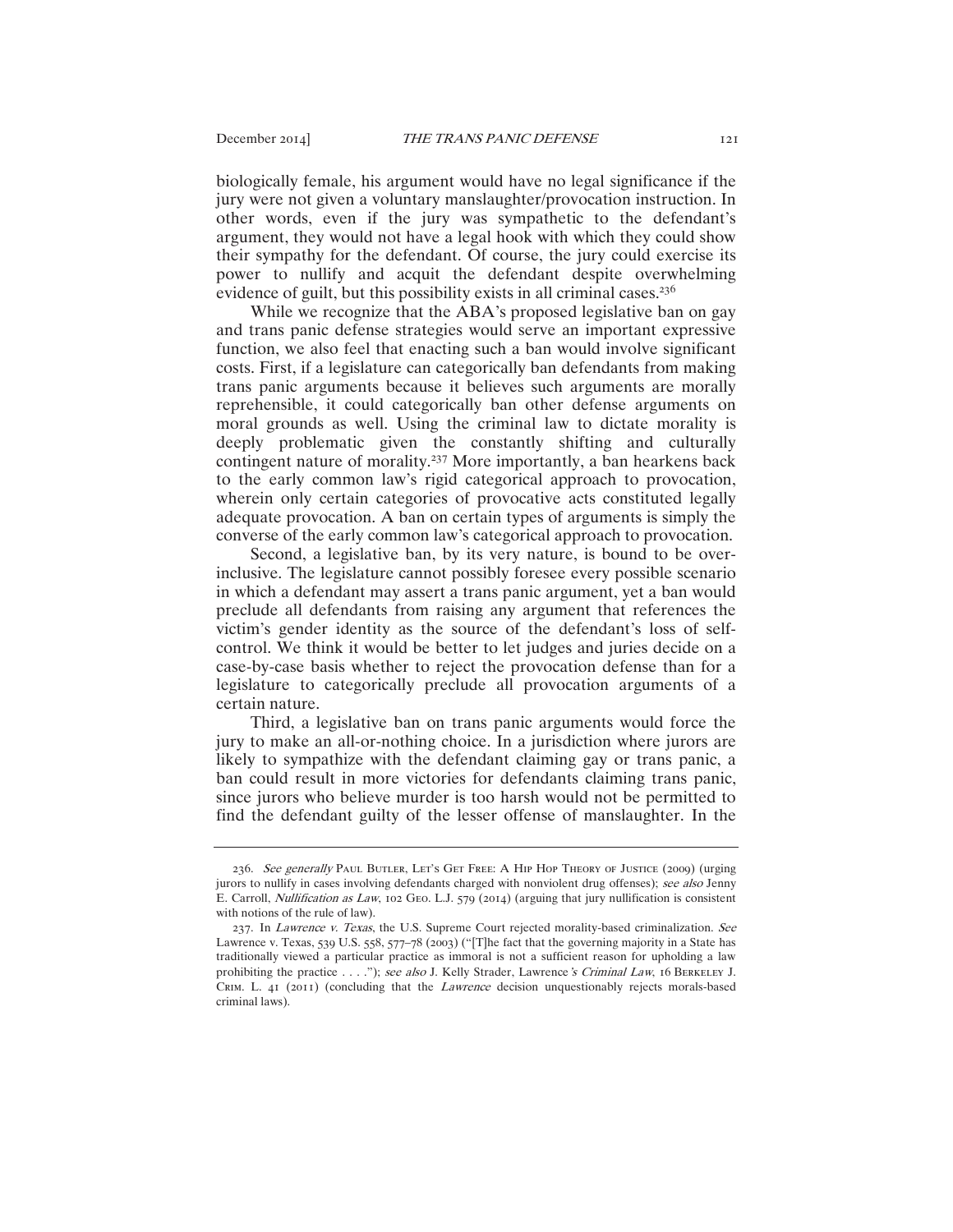King case, for example, a majority of the jurors felt that King brought on his own demise by dressing like a girl and being flirtatious with the defendant, Brandon McInerney.<sup>238</sup> The jury was split over whether the appropriate verdict was murder or manslaughter, with the majority in favor of manslaughter. If the jury had to choose between finding McInerney guilty of murder or not guilty of any homicide, some of the jurors who thought manslaughter was more appropriate than murder might have voted to acquit rather than find McInerney guilty of murder. An all-or-nothing choice may also result in more hung, juries since there is less room for compromise when the only choices are a murder conviction or a complete walk for the defendant.

Fourth, the defendant has a constitutional right to testify, so even if the legislature were to enact a ban on trans panic defense arguments, the defendant would still have a constitutional right to tell his side of the story, and his story could include mention that he got tremendously upset upon discovering that his intimate partner was biologically male.<sup>239</sup> Jurors who are not already sensitive to the violence and discrimination leveled against the transgender community may be reluctant to condemn the defendant who claims he was provoked into a heat of passion by the discovery that the individual with whom he was intimate was biologically male.

Finally, a legislative ban is a big hammer when a gentle nudge might be a more effective way to get jurors to do the right thing. As Dan Kahan has shown through empirical studies, big changes in the law intended to punish individuals the legislature thinks are deserving of but escape punishment under the current legal regime are usually ineffective at changing juror attitudes and behavior and can even exacerbate the problem the law is attempting to address.<sup>240</sup> Kahan explains, "[i]f the law condemns the conduct substantially more severely than does the typical decisionmaker, the decisionmaker's personal aversion to condemning too severely will dominate her inclination to enforce the law, and she will

<sup>238</sup>. See supra note 145. See also Letter from Juror Number 11 to Dist. Att'y Gregory D. Totten, supra note 156.

<sup>239</sup>. The defendant may also be permitted to call witnesses to testify on his behalf, even when the purpose of such testimony is to bolster the defendant's claim that a reasonable man would have been upset by the discovery that he had engaged in sexual relations with a transgender female. In the Shepard case, for example, even though the trial judge barred the defense from arguing gay panic provocation, he permitted the defense to call witnesses to the stand whose testimony supported the defense claim that it was reasonable for a heterosexual man to be very uncomfortable and upset by a gay man's sexual overtures. See Lee, supra note 3, at 527.

<sup>240</sup>. Dan M. Kahan, Gentle Nudges vs. Hard Shoves: Solving the Sticky Norms Problem, 67 U. Chi. L. Rev. 607, 607–08 (2000) (illustrating that changing the law in a big way generally is ineffective at changing people's actual attitudes and behavior, whereas smaller, more incremental changes in the law are more likely to be effective at changing attitudes and behavior).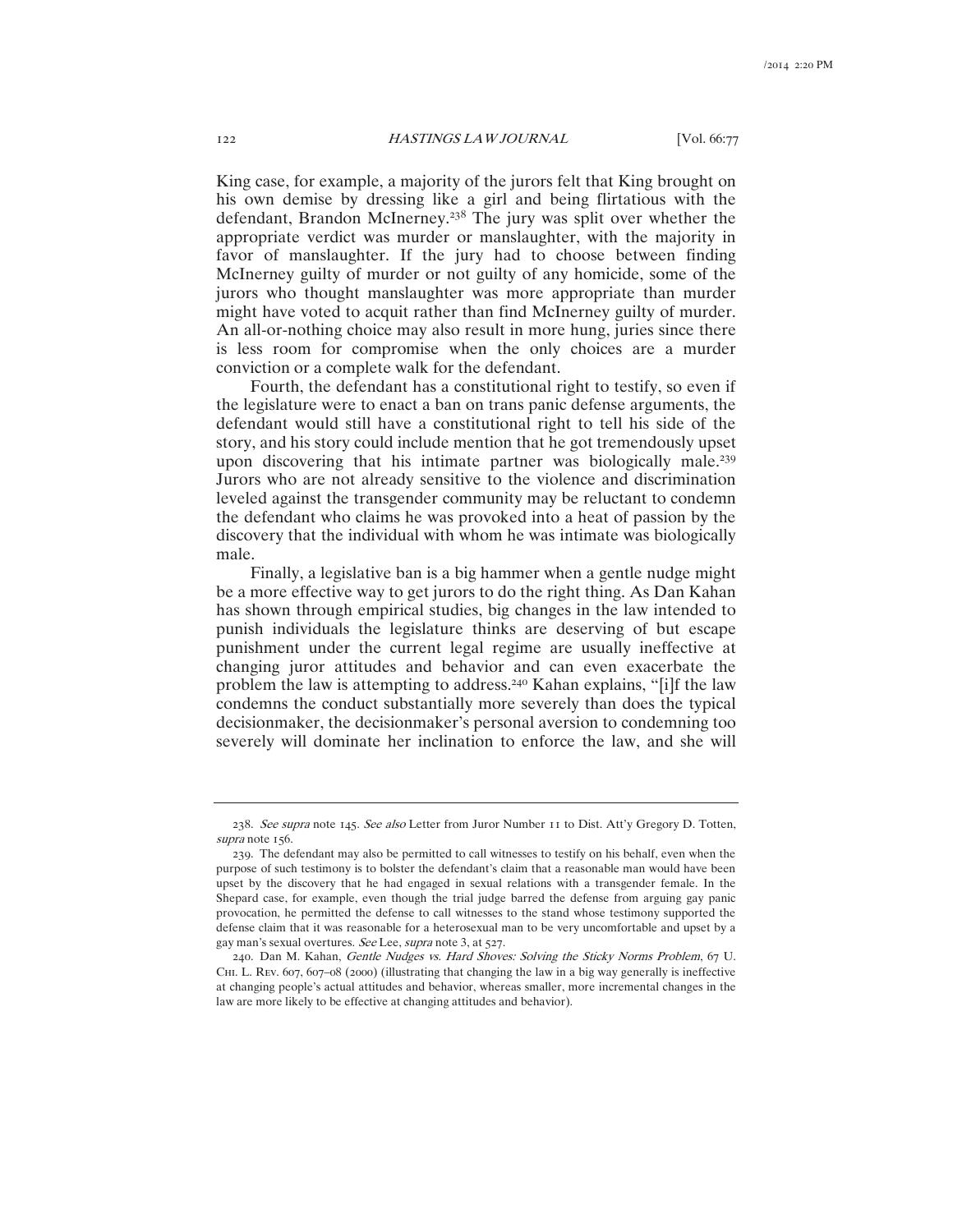balk."<sup>241</sup> On the other hand, if "the law condemns the behavior only slightly more than does the typical decisionmaker, her desire to discharge her civic duties will override her reluctance to condemn, and she will enforce the law."<sup>242</sup>

What about anti-bias jury instructions? We agree with the ABA that a judge should be required to give an anti-bias instruction upon the request of either party. We would go further and permit judges to act sua sponte, giving an anti-bias instruction on their own motion whenever they feel it appropriate. We caution, however, that anti-bias jury instructions alone are not likely to be sufficient to temper the bias of a jury that is inclined to see the sexual activity of gay men and transgender women as sexually deviant. The King case illustrates this problem. The jury deciding whether to convict McInerney was given an anti-bias jury instruction based on the Araujo  $Act^{243}$  yet seven of the twelve jurors more than half of the jury—felt a murder conviction was too harsh.<sup>244</sup>

Given the problems identified, we argue that it is critical to combat the underlying structures of masculinity that encourage violence against transgender females in the first place to both reduce the risk of such violence taking place and undermine the effectiveness of the trans panic defense strategy. Such reform must take place in the court of public opinion as well as in the specific courtroom where the trans panic argument is being asserted. Indeed, we feel that the place where such reform is likely to have the most impact is the court of public opinion. Therefore, television shows, movies, and plays may be more effective at getting this message across to the public than the criminal courtroom.

While perhaps not the most effective venue, the criminal courtroom remains one venue for potential reform. Prosecutors in cases involving transgender victims should first try to humanize the transgender victim. Jurors unfamiliar with gender identity issues may feel uncomfortable with the victim having had sexual relations with the defendant if she was not completely forthcoming about her biological sex.<sup>245</sup> If jurors are not

 $24I$ . Id. at 608.

<sup>242</sup>. Id. For the foregoing reasons, we do not offer a legislative ban on gay or trans panic arguments as one of our own proposals for reform. We would not, however, be opposed to such a ban if a legislature should choose to enact one.

<sup>243</sup>. See Conversation between Cynthia Lee and Maeve Fox, supra note 155.

<sup>244</sup>. See Mistrial Declared in Killing of Gay California Student, supra note 143.

<sup>245</sup>. In some cases, there is much reason to doubt the defendant's claim that he was provoked into a sudden heat of passion from the discovery that the victim was a transgender woman. For example, in one case out of Colorado, Allen Andrade argued he was provoked into a heat of passion after discovering Angie Zapata, a transgender woman with whom he had been sexually intimate, was biologically male, but evidence presented at his murder trial showed Andrade met Zapata through a website that catered to gay and transgender individuals. Nicholas Riccardi, Man Guilty of Hate Crime in Transgender Slaying, L.A. TIMES, Apr. 23, 2009, at A16. Prosecutors also presented evidence that

Andrade accompanied Zapata to traffic court, where clerks called Zapata "Justin," as further proof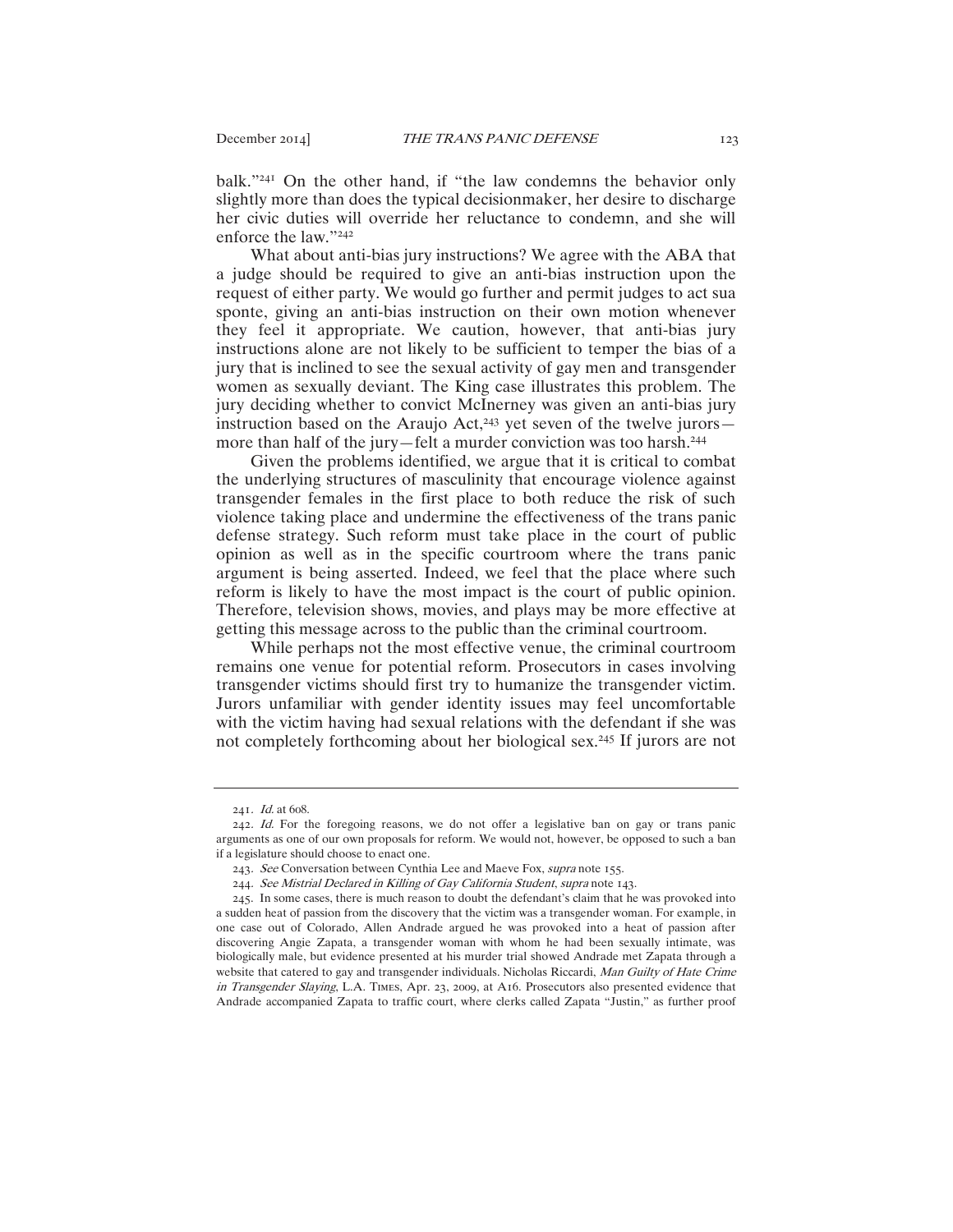educated about what it means to be a transgender individual, this discomfort may translate into sympathy for the defendant's violent acts.

The prosecutor should try to educate jurors about what it means to be a transgender woman and why disclosure may have been difficult for the victim. Sherry Colb offers a useful analogy that prosecutors could use in opening statements to help jurors better understand the transgender individual's predicament:

[T]he transgender female's assigned or anatomical sex differs from her own sense of herself as female. We can appreciate this by imagining going to the doctor and learning that our own chromosomal sex is the opposite of our assigned sex. Imagine, if you are a woman, going to the doctor and finding out that you have an XY chromosome. If you are not a transgender person, then you would likely find this news quite distressing. This is at least in part because you have a gender identity, and that identity would remain in place even if you found out that you were mistaken about your chromosomal sex. You could not easily start thinking of yourself as a man simply because you found out that your chromosomes are XY. Like a transgender person, you have a gender identity whose existence is separable from your assigned sex at birth.<sup>246</sup>

Transgender men and women may be reluctant to disclose their biological sex to potential intimate partners out of fear that revealing this information will lead to violence.<sup>247</sup> Janet Mock, a transgender woman and author, describes how a man who had been courting her for several weeks reacted when she disclosed her transgender identity:

As we pulled up in front of my apartment building, Adrian asked, "When can I see you again?"

I smiled, aware that this would be the last time he would look at me with the glow that comes from the newness of infatuation.

"That's sweet, but I'm not like other girls, you know?" I began.

"I like that about you," he said cheekily. I could tell by his playful expression that he had no idea about my past, about my present, about the girl he had been wooing for the past two weeks.

"I'm being serious. I'm not like other girls," I stammered. "I was born with the wrong parts and am waiting to have surgery to change that." I was vague on purpose; having to say that I'd been born a boy and was years and thousands of dollars away from having any kind of surgery was a reality I couldn't own up to yet.

He pulled away instantly. His face turned from the sweet, soft-eyed expression I had admired to one that was coarse, suited not for a girl but for men preparing for battle. I was afraid I had made a tragic mistake, telling him in his car with no one around.

that Andrade was aware of Zapata's biological sex well before he killed her. Id. Andrade's trans panic defense strategy was unsuccessful; he was convicted of first-degree murder and a hate crime. Id.

<sup>246</sup>. Sherry F. Colb, A Restroom of One's Own: The Maine Supreme Court Considers a Transgender Student's Exclusion from the Girls' Bathroom, VERDICT (June 26, 2013), http://verdict.justia.com/2013/06/26/a-restroom-of-ones-own.

 <sup>247.</sup> Mock, supra note 33, at 161.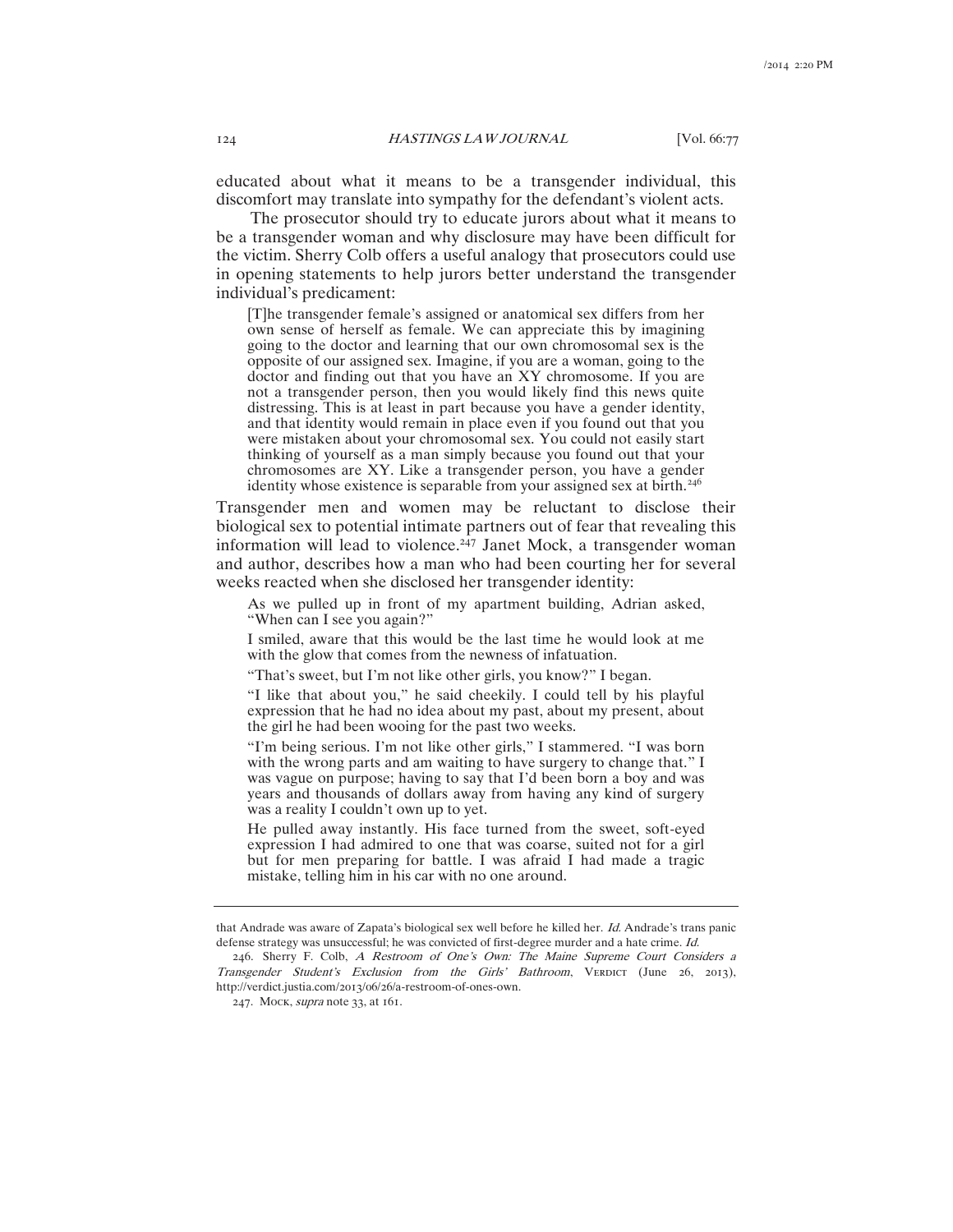"I can't believe this," he said, not so much to me but to himself. "Why didn't you tell me earlier?"

Because you'd look at me the way you looking at me now, like some creature from a faraway land, void of human feeling, I wanted to say. I could hear his disgust in his tone, see it in his expression. I was no longer an attractive woman he was eager to see again; he perceived me as something artificial. To Adrian, I was this inauthentic woman trying to deceive him, possibly with the intention to get him into bed. In our patriarchal culture that values masculinity over femininity, my disclosure shook Adrian, challenging his heteronormative and cisnormative ideals.

"Sorry," I said, apologizing for who I was, ashamed of who I was, too young to know the right thing to have done. "I just didn't know how to tell you."

"I'm not like that. I'm not gay," he said, shaking his head. "This is just too much."

Heartbroken, I opened the car door, crying over how this would be the first of a long line of romantic rejections, how no man would ever love me because  $\bar{I}$  was a different kind of girl, how unlucky I was. Now, over a decade later, I look at how lucky I was to walk out of Adrian's car, to cry in my bed, to wake up the next day. I now know that the world can be a brutal place for a girl with a penis.<sup>248</sup>

Second, because the provocation defense turns on whether the jury believes the defendant was reasonably provoked, what the jury thinks constitutes legally adequate provocation is key. Currently, reasonableness is equated with typicality.<sup>249</sup> Under this conception of reasonableness, if the average or ordinary man would have been provoked into a heat of passion by the discovery that he had been sexually intimate with someone who was born with male genitalia, then the defendant was reasonably provoked. So long as reasonableness remains equated with typicality, a jury may be more likely to mitigate in the defendant's favor if they think most (heterosexual) men would be distraught and upset if they found out they had sex with a transgender female.

Reasonableness does not have to be equated with typicality. Reasonableness can and should be understood as a normative limitation on the provocation doctrine.<sup>250</sup> The judge can explain to the jury that in order to find legally adequate provocation, the jury must make an assessment as to whether the defendant's loss of self-control was normatively appropriate given the circumstances. By making the normative function of the reasonableness requirement explicit, the law can gently nudge jurors to engage in more careful deliberation.

<sup>248</sup>. Id. at 159–61.

<sup>249</sup>. See Dressler, supra note 9, at 731–32.

<sup>250</sup>. See Lee, supra note 102, at 226–59 (arguing that judges should supplement the current conception of reasonableness as that which is typical with a normative conception of reasonableness).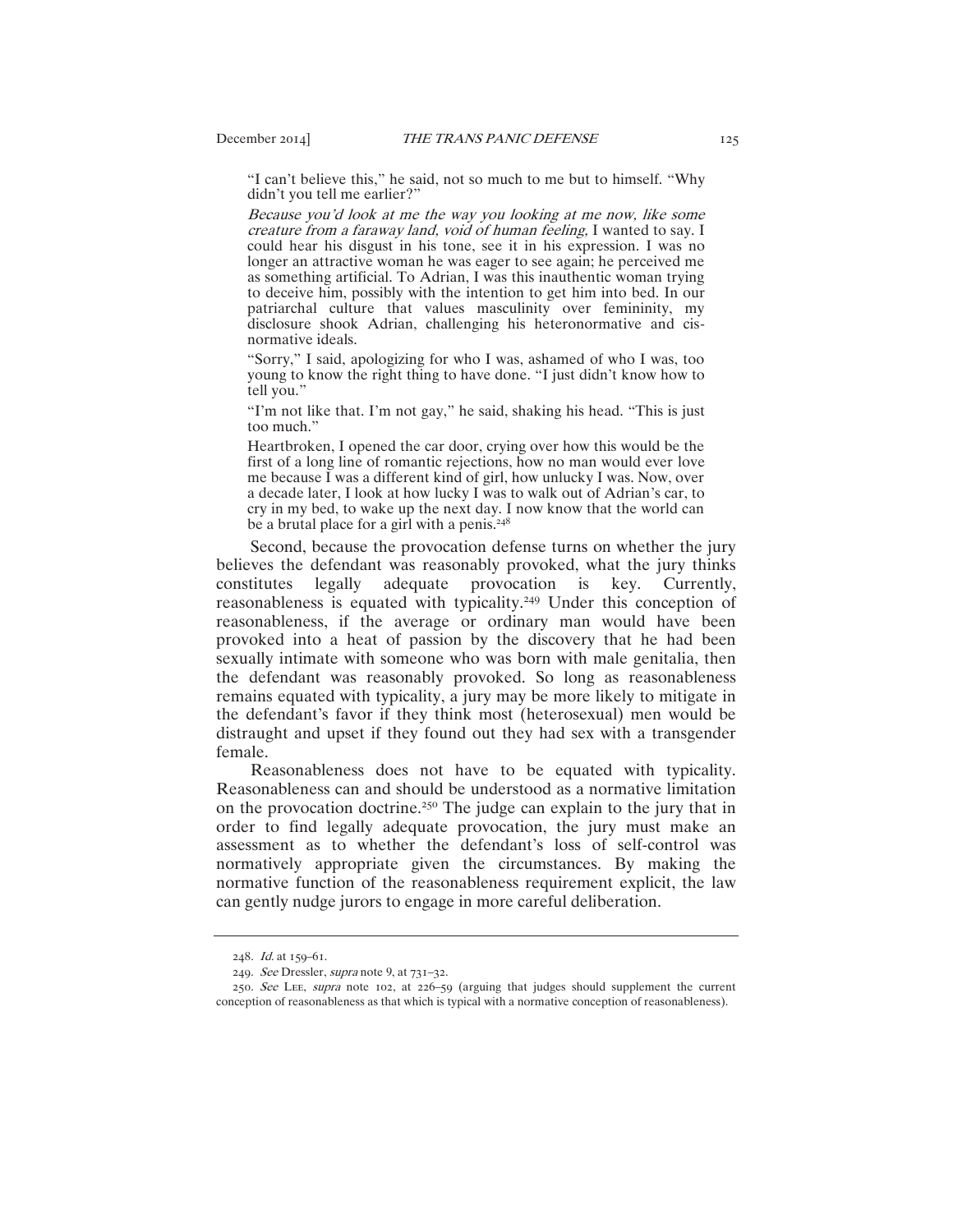How can the normative nature of the reasonableness requirement in provocation law be explained to jurors? Peter Westen suggests a jury instruction that captures the idea that the provocation defense should include a normative focus. Westen suggests that in deciding whether the defendant was reasonably provoked, the jury should be instructed as follows:

"Ladies and gentlemen of the jury":

Existence of Anger. "First, you must decide whether the defendant was so angry when he killed his victim that it was much more difficult for him than if he were cool-headed to refrain from striking at his victim. If you find beyond a reasonable doubt that the defendant was not so upset, you shall return a [verdict] of murder. Otherwise, you must turn to the second step."

Reasonableness of Anger. "The second step concerns the nature of defendant's anger. You must decide whether it was reasonable for the defendant to be so upset."

The Defendant's Traits. "To do so, you shall start by taking the defendant as he is—with one important exception that I'll discuss in a moment. That he is, you shall consider everything you know about the defendant—including every physical characteristic, every experience, every personal relationship to others, and every emotional and temperamental disposition he may have."

The Defendant's Values. "Nevertheless, there is one thing about the defendant you shall not take into account. You shall not consider his own personal views, or the particular views of his ethnic community, about what it is right to be extremely angry about. Rather, you shall judge the reasonableness of his anger by how angry you, as representatives of the people of the state, conclude an individual who is otherwise like him is *right* to feel—or at least, *not wrong to feel*—in response to what actually upset him."<sup>251</sup>

While we do not agree with Westen that the jury should necessarily take into account all of the defendant's characteristics and experiences in assessing the reasonableness of his claim of provocation, Westen's proposed jury instruction appropriately encourages the jury to consider societal views on whether the defendant had a right to feel upset. In other words, Westen's proposed jury instruction directs the jury, in judging the reasonableness of the defendant's loss of self-control, to consider the normative question of whether society thinks the defendant was right to be upset. Westen uses the example of a defendant claiming

. . .

<sup>251</sup>. Westen, supra note 107, at 158. Since publication of his 2008 article, Westen has modified his views on which characteristics of the defendant may be considered by the jury. Westen now believes the jury should be allowed to take into account the defendant's idiosyncratic values and thanks law professor Jonathan Witmer-Rich for this change in thought. E-mail from Peter Westen, Frank G. Millard Professor of Law Emeritus, The University of Michigan Law School, to Cynthia Lee (Feb. 6, 2014, 1:44 PM) (on file with Cynthia Lee).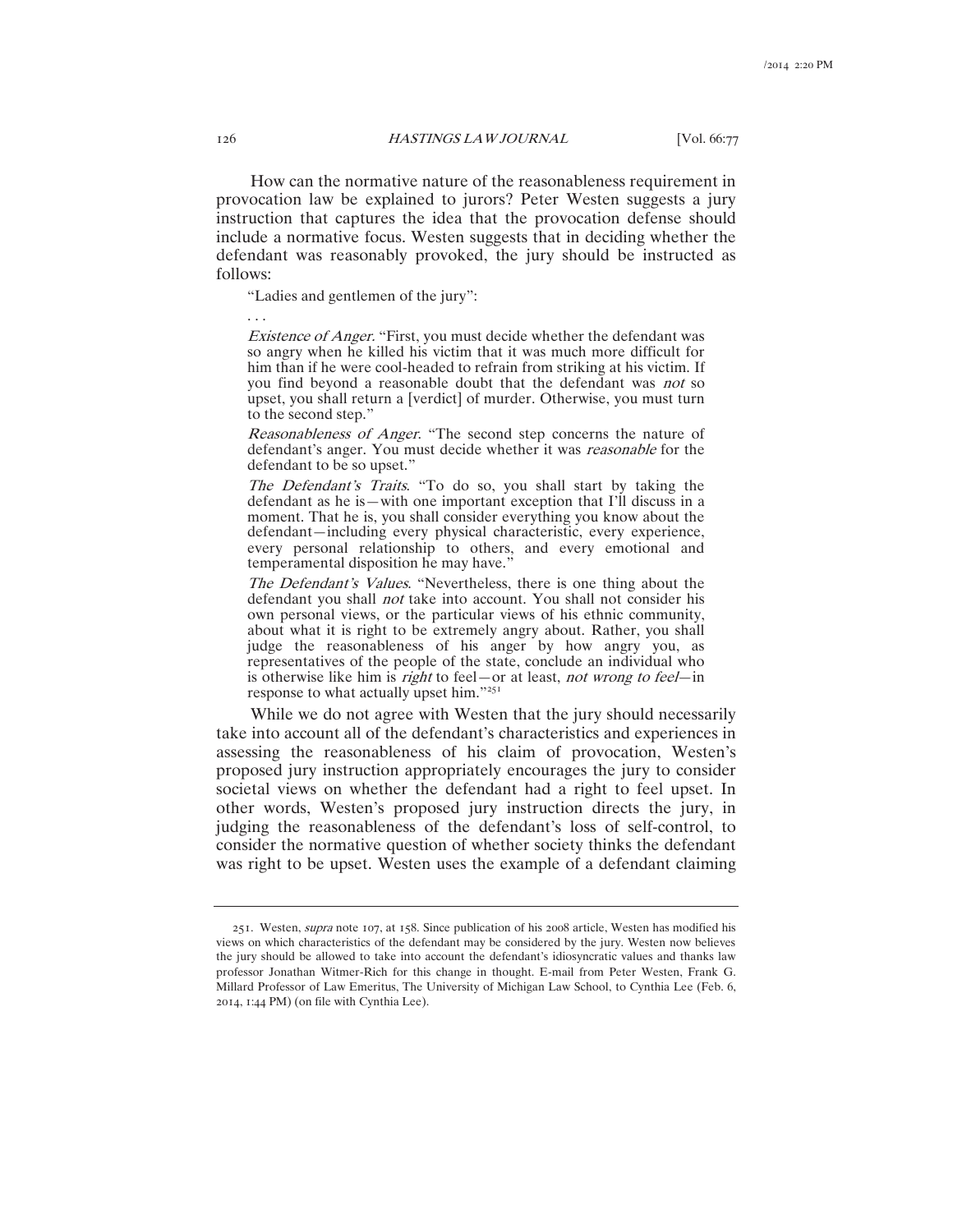gay panic to explain how his proposed jury instruction would work. If "the jury finds that the defendant's anger was the product of unacceptable homophobia that he could have learned to suppress, it would fault him for his anger and return a verdict of murder."252 A prosecutor in a trans panic case can similarly argue that, if the jury finds the defendant's anger was the product of unacceptable transphobia that the defendant should have controlled, they should fault him for his anger and return a verdict of murder.

Third, the prosecutor can seek to proffer expert witness testimony about the cultural structures of masculinity that may have contributed to the defendant's violent acts. Prosecutors must be careful to explain why fear of being seen as gay is not a legitimate reason to lose one's selfcontrol or this kind of testimony may make jurors even more sympathetic to the defendant. Jurors might conclude that the defendant was reasonably provoked because most men would have been equally upset. Here, it is critical that the prosecutor explain that the reasonableness requirement is a normative limitation on the provocation defense and that reasonableness should not simply be equated with typicality. If jurors are instructed to assess the reasonableness of the defendant's emotional upset from a normative perspective rather than simply equating reasonableness with typicality, they should conclude that it was not normatively appropriate for the defendant to take his anger, frustration, and fear of being seen as gay out on the victim.

The defense is likely to object to such expert testimony on the ground that it is not relevant. The prosecution can counter by arguing that social framework testimony is used in other contexts, albeit primarily to help defendants rather than the government.<sup>253</sup> For example, courts today routinely permit defendants to put on expert witnesses to testify about problems involving eyewitness misidentification.<sup>254</sup> Courts today also generally allow female defendants accused of murdering their abusers to put on expert witness testimony about battered women's syndrome to help the jury assess the reasonableness of the defendant's claim of self-defense.<sup>255</sup> Educating jurors on ways that men prove their masculinity to themselves and others may help jurors understand why a man might have been motivated to kill a transgender woman upon discovering her biological sex.

<sup>252</sup>. Westen, supra note 107, at 159.

<sup>253</sup>. Neil J. Vidmar & Regina A. Schuller, Juries and Expert Evidence: Social Framework Testimony, 52 L. & CONTEMP. PROBS. 133 (1989).

<sup>254</sup>. See generally D. Duff McKee, Challenge to Eyewitness Identification Through Expert Testimony, in 35 Am. JUR. 3d PROOF OF FACTS 11-18 (1996) (tracking historic exclusions and more inclusion of expert testimony on eyewitnesses).

<sup>255</sup>. See Martha R. Mahoney, Legal Images of Battered Women: Redefining the Issue of Separation, 90 Mich. L. Rev. 1, 3 (1991) (noting that many states allow expert testimony on battered women syndrome).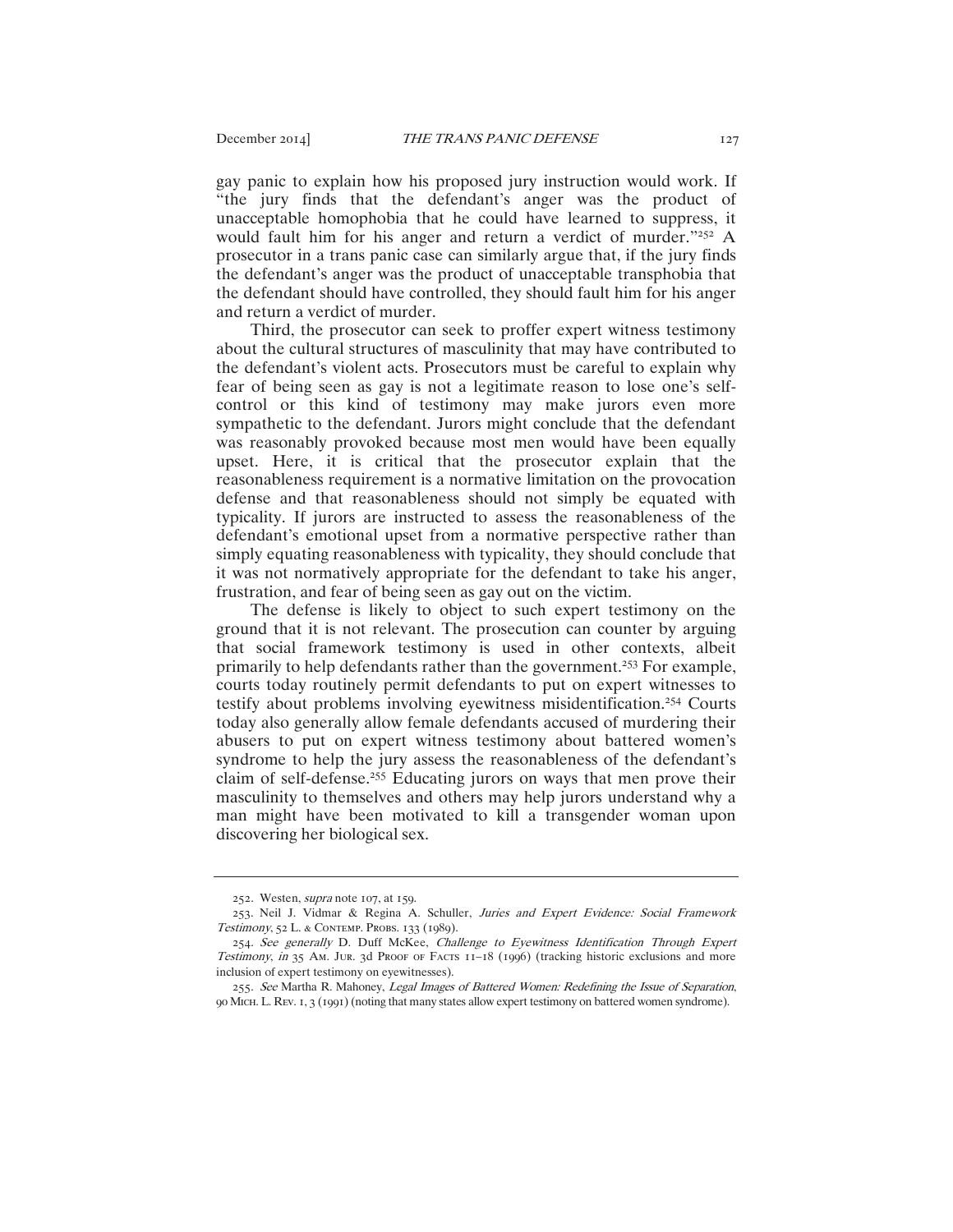Finally, prosecutors may be able to start changing public attitudes about the trans panic defense strategy by clever relabeling of the defense. Calling the defense strategy the "trans rage" defense rather than "trans panic" might evoke less sympathy for the defendant.<sup>256</sup> Trans panic suggests a reason to be sympathetic to the defendant—he panicked and could not help himself. Trans rage, on the other hand, suggests a reason to condemn the defendant's actions: the defendant was overcome with an irrational and socially unacceptable rage, which led him to kill the victim.

One might object to our proposals for reform on the ground that a legislative ban ensures that no defendant who kills a transgender woman can "get away" with murder by asserting a claim of trans panic, whereas our proposals leave the decision in the hands of the jury, allowing the possibility that some defendants who assert a trans panic defense will succeed in getting the voluntary manslaughter mitigation. Indeed, mitigation is particularly likely to happen in jurisdictions where the community has negative views of gay and transgender people. We recognize this possibility, but feel it is best to let juries, which reflect community attitudes, decide these sorts of questions. Perhaps we are being foolishly optimistic, but we think that the jury will do the right thing if the prosecution educates the jury in the ways discussed above and if jurors are instructed to assess the reasonableness of the defendant's actions from a normative perspective.<sup>257</sup>

Even if a trans panic defendant "gets away" with murder, he will still have to serve time in prison for voluntary manslaughter because provocation is only a partial defense to murder. Moreover, the judge can sentence the defendant to the high end of sentences authorized for voluntary manslaughter, which may be close to the sentence he would have received if convicted of second-degree murder.<sup>258</sup> The broad discretion of the sentencing judge can thus result in a flattening effect.<sup>259</sup>

The problem in many of these trans panic cases is that the prosecution thinks they cannot secure a murder conviction, so they allow

<sup>256</sup>. We thank Anupam Chander for this helpful suggestion.

<sup>257</sup>. In the Araujo case, jurors at their first trial agreed that Merel and Magidson were guilty of murder; they just could not agree on whether the defendants should be found guilty of first- or seconddegree murder. Wronge, supra note 165 (noting that in Merel's case, two jurors voted in favor of firstdegree murder while ten jurors voted against, and in Magidson's case, seven jurors voted in favor of first-degree murder while five voted against). On retrial, the jury found both defendants guilty of second-degree murder. People v. Merel, No. A113056, 2009 WL 1314822, at \*9 (Cal. Ct. App. May 12, 2009); Wronge, supra note 151. In the Allen Andrade case, discussed supra note 245, the jury found the defendant guilty of first-degree murder. Riccardi, supra note 245.

<sup>258.</sup> See, e.g., CAL. PENAL CODE §§ 190(a), 193(a) (West 2014) (assigning a high sentence of eleven years for voluntary manslaughter and a low sentence of fifteen years for second-degree murder); Va. Code Ann. §§ 18.2-32, 18.2-35 (West 2014) (assigning a sentence of between one and ten years for voluntary manslaughter and a sentence of between five and forty years for second-degree murder).

<sup>259</sup>. We thank Joshua Dressler for this insight.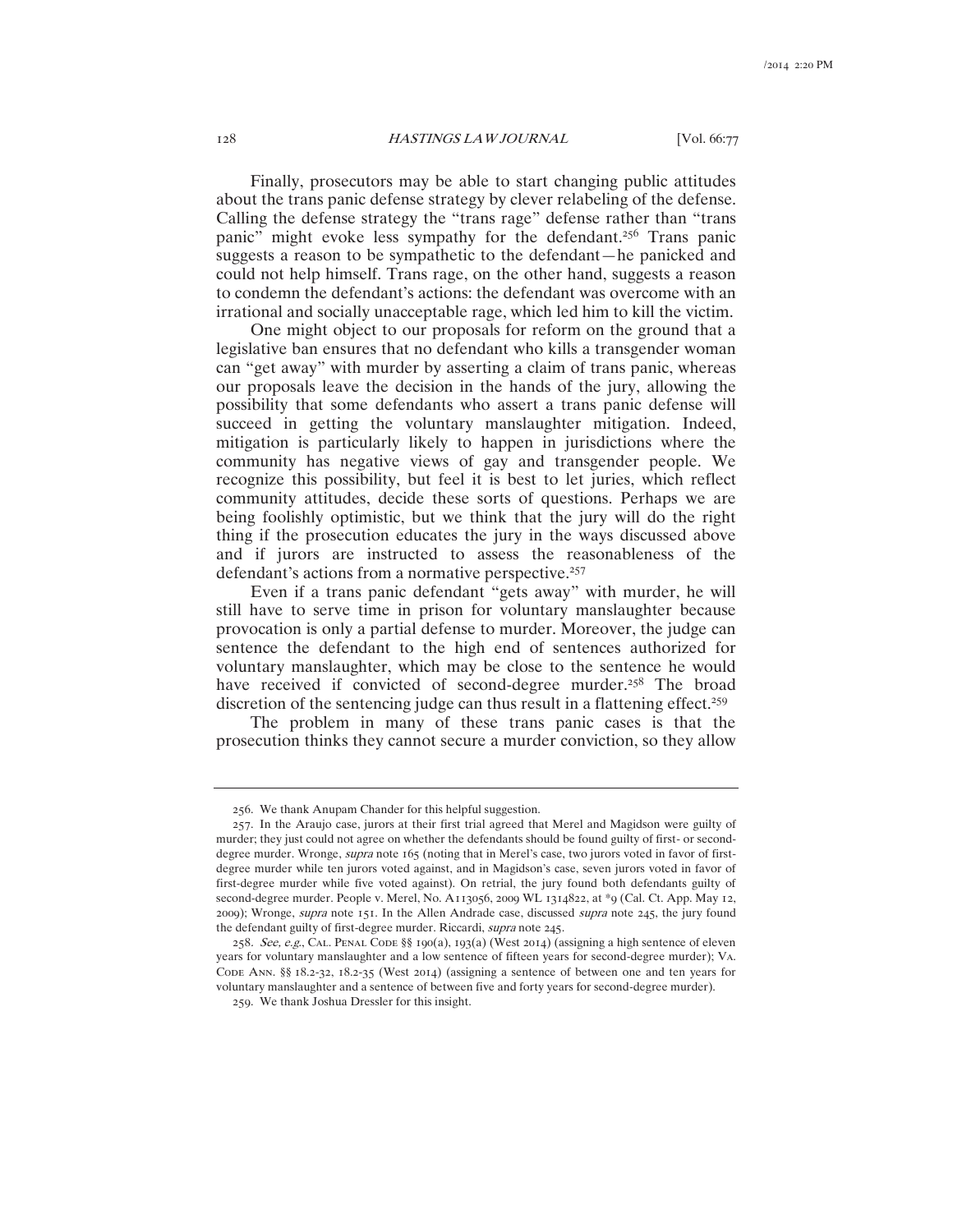the defendant to plead guilty to manslaughter. In these plea-negotiated cases, the jury never gets to consider and reject the defendant's claim of trans panic. Prosecutors plead out the vast majority of all cases, so this is not a problem unique to trans panic cases.<sup>260</sup> Prosecutors usually plead out cases they think will be difficult to win. We think prosecutors can strengthen their chances of securing a murder conviction if they educate jurors in the ways we propose.

Why not simply abandon the reasonableness requirement in the law of provocation, replacing it with language that more clearly gets across the notion of normative appropriateness?<sup>261</sup> We think legislatures are likely to be resistant to making wholesale changes to the doctrine of provocation. Eliminating the reasonableness requirement in provocation doctrine would likely be seen as a very radical change. It might be easier to convince a trial judge to instruct the jury to understand reasonableness as a normative limitation on the provocation defense than to get the judge to change the law of provocation by eliminating the reasonableness requirement. Trial judges, after all, are often worried about being reversed. All judges, however, are in the business of interpreting statutes. Interpreting the words "reasonable" and "reasonably" in the ways that we propose would be an easier change to implement. Even if the judge refuses to instruct the jury as we suggest, the prosecutor could argue to the jury that the reasonableness requirement imposes a normative limitation on the doctrine, and thus get jurors to think about whether the defendant's loss of self-control was normatively appropriate.

One might also object to our proposal by suggesting that a legislative ban is not so bad because the defendant can always argue trans panic at sentencing.<sup>262</sup> Allowing the defendant who has been convicted of murder to argue for a lighter sentence is small consolation to the defendant who wishes to convince the fact finder that he should not be convicted of murder in the first place. While neither of us would find a trans panic argument persuasive, we are not convinced that our own view of what is normatively inappropriate behavior should be imposed on all jurors in all cases. Moreover, we do not believe legislatures should make it a habit to restrict the ability of criminal

<sup>260</sup>. Padilla v. Kentucky, 559 U.S. 356, 372 (2010) (noting that guilty pleas account for ninety-five percent of all criminal convictions); Stephanos Bibas, Plea Bargaining Outside the Shadow of Trial, 117 Harv. L. Rev. 2464, 2497 (2004) (finding ninety-four to ninety-five percent of defendants plead guilty); Stephanos Bibas, Regulating the Plea-Bargaining Market: From Caveat Emptor to Consumer Protection, 99 CALIF. L. REV. 1117, 1138 (2011) (stating that plea bargaining "is no longer a negligible exception to the norm of trials; it is the norm").

<sup>261</sup>. We thank Kevin McGunigal for asking this question and giving us the opportunity to address it in this paper.

<sup>262</sup>. We thank Steve Morrison for this suggestion.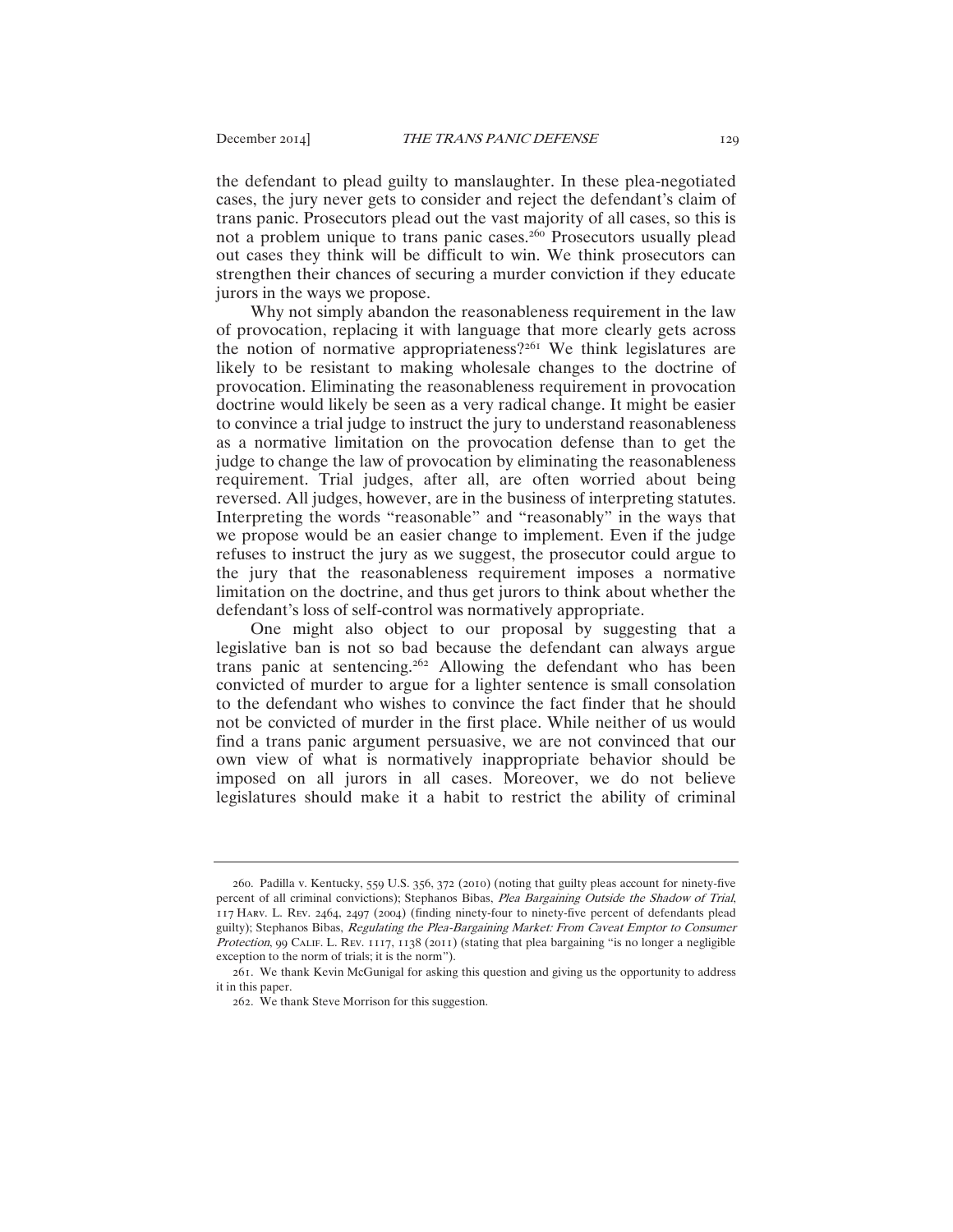defendants, especially those facing lengthy sentences, to assert a defense.<sup>263</sup>

Fortunately, there is reason to be hopeful that public attitudes are changing and becoming more accepting of transgender individuals and more sympathetic to their concerns. In the end, changing people's attitudes about transgender individuals is the best way to end the violence and discrimination that transgender people suffer and undercut the trans panic defense strategy. For an example of such a change, in 2012, the Miss Universe organization, owned by Donald Trump, initially disqualified Canadian Jenna Talackova from participating in the Miss Universe Canada beauty pageant because she was a transgender woman.<sup>264</sup> Talackova, a twenty-three year old, six-foot one blonde Canadian, said that she knew she was a girl at age four, started hormone therapy at age fourteen and underwent sex reassignment surgery at the age of nineteen, four years prior to the competition.<sup>265</sup> Talackova won a regional beauty competition, qualifying her for Canada's national title, but was told the Miss Universe Canada pageant was only open to naturally born females.<sup>266</sup> Talackova's attorney, Gloria Allred, blasted Trump for Miss Universe Canada's initial position, saying Talackova "did not ask Mr. Trump to prove that he is a naturally born man or to see photos of . . . his anatomy to prove that he was male."<sup>267</sup>

On April 12, 2012, Trump shifted the pageant's position, stating that Talackova could compete in the Miss Universe beauty pageant as long as she met Canada's legal requirements for gender identity recognition.<sup>268</sup> Later in 2012, Olivia Culpo, the winner of the Miss USA competition, was asked during the interview portion of the competition whether she felt it would be fair if a transgender woman won the Miss USA title over a natural-born woman.<sup>269</sup> Culpo responded:

"I do think that that would be fair, but I can understand that people would be a little apprehensive to take that road because there is a tradition of natural-born women," . . . . "But today where there are so

<sup>263</sup>. We realize that the Supreme Court has held it is constitutionally permissible for a legislature to prohibit the defendant from putting forth evidence of voluntary intoxication or mental illness to negate the mens rea required for commission of the offense and disagree with those cases. See Montana v. Egelhoff, 518 U.S. 37 (1996); Clark v. Arizona, 548 U.S. 735 (2006).

<sup>264</sup>. Suzi Parker, Forget Miss Universe, Stand Up for Women, Wash. Post Blog (Apr. 12, 2012, 4:10 PM), http://www.washingtonpost.com/blogs/she-the-people/post/jenna-talackova-forget-missuniverse-stand-up-for-women/2012/04/12/gIQAwm1NDT\_blog.html.

<sup>265</sup>. Alan Duke, Donald Trump vs. Gloria Allred: Transgender Beauty Battle, CNN (Apr. 4, 2012, 6:06 AM), http://www.cnn.com/2012/04/04/showbiz/transgender-beauty-battle.

<sup>266</sup>. Id.

<sup>267</sup>. Id.

<sup>268</sup>. Id.

<sup>269</sup>. Miss USA Olivia Culpo Supports Transgender Pageant Contestants; Donald Trump Likes Her Answer, Fox News (June 4, 2012), http://www.foxnews.com/entertainment/2012/06/04/miss-rhodeisland-olivia-culpo-crowns-miss-usa-supports-transgendered-pageant.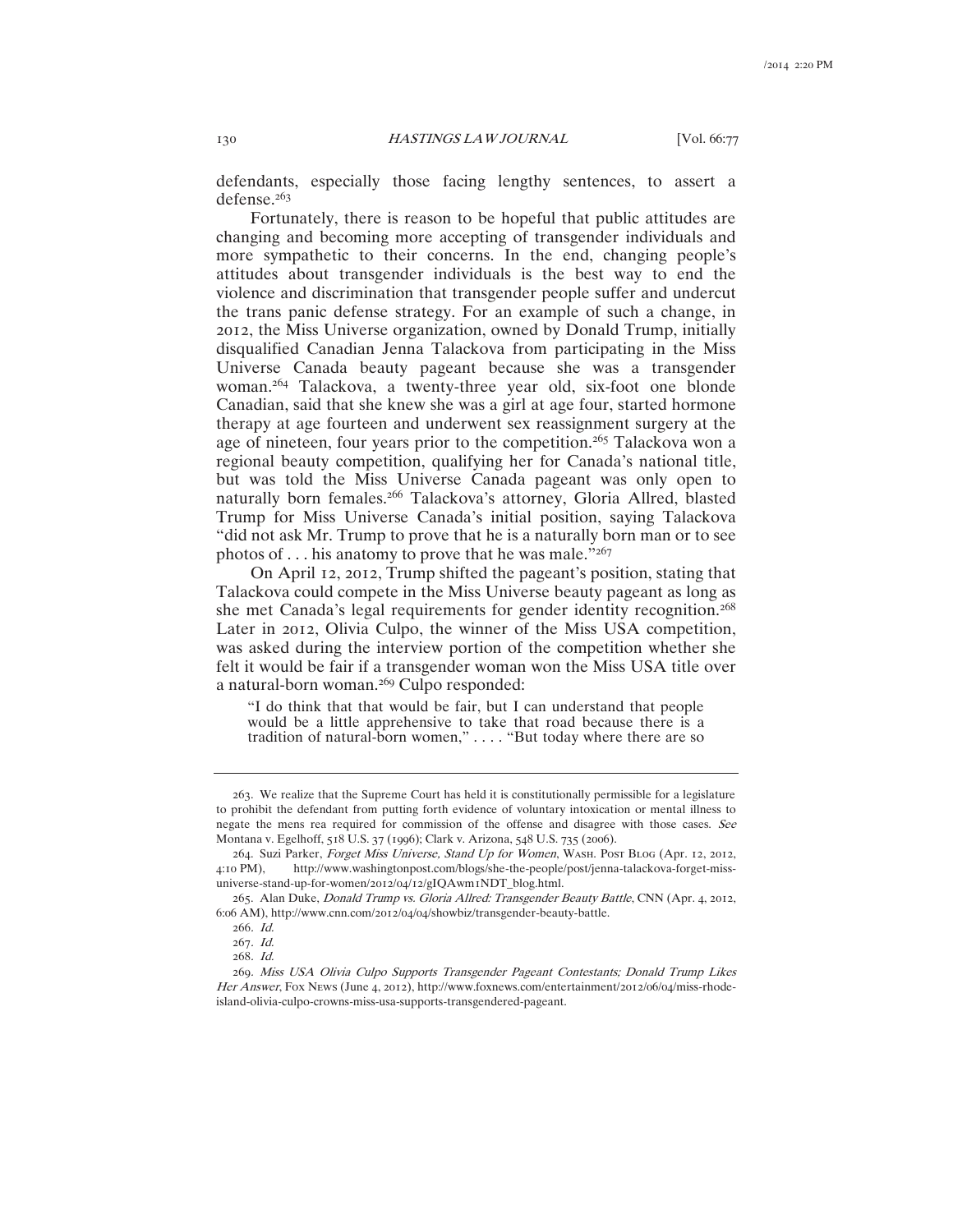many surgeries and so many people out there who have a need to change for a happier life, I do accept that because I believe it's a free country."<sup>270</sup>

Donald Trump told reporters that he thought the question was a tough one and that Culp "gave a great answer" to the question.<sup>271</sup>

In November 2013, a sixteen-year-old male set fire to a gender nonconforming teenager named Sasha while Sasha was dozing on a bus, causing severe burns to Sasha's legs and body. $272$  There was an immediate outpouring of public support for Sasha and condemnation of the teen who set Sasha on fire.<sup>273</sup> The teen was charged as an adult with a hate crime, aggravated mayhem, and felony assault.<sup>274</sup> The local media featured Sasha's story for weeks, from the day Sasha was burned until Sasha returned home from the hospital. Sasha's cousin set up a webpage to help Sasha with a speedy recovery and raised more than \$21,000 in one day to help pay for Sasha's surgery.<sup>275</sup>

On June 9, 2014, Time Magazine ran a cover story entitled, The Transgender Tipping Point: America's Next Civil Rights Frontier. The article presented a very positive portrayal of transgender people.<sup>276</sup> It noted that in the fall of 2013, students in Huntington Beach, California elected a transgender woman as their homecoming queen.<sup>277</sup> This was particularly striking given that Huntington Beach is in Orange County, a fairly conservative region of Southern California.<sup>278</sup>

These are just a few examples of changing public attitudes about transgender people. As further evidence of increasing public attention to issues concerning transgender individuals, on January 6, 2014, Katie Couric interviewed two transgender women, Orange is the New Black actress Laverne Cox and model Carmen Carrera, on her show, Katie.<sup>279</sup>

<sup>270</sup>. Id.

<sup>271</sup>. Id.

<sup>272</sup>. Lisa Fernandez & Joe Rosato, Jr., Hate Crime Charge for Teen Accused of Setting AC Transit Bus Passenger on Fire, NBCBayArea.com (Nov. 8, 2012, 5:39 AM), http://www.nbcbayarea.com/news/local/Hate-Crime-Charge-vs-Teen-Accused-of-Setting-AC-Transit-Bus-Passenger-on-Fire-231049941.html.

<sup>273</sup>. Lisa Fernandez et al., High School Students Wear Skirts to Honor "Agender" Teen, Sasha Fleischman, Burned on Bus, NBCBAYAREA.com (Nov. 12, 2013, 12:28 PM), http://www.nbcbayarea.com/news/local/Berkeley-High-School-Students-Wear-Students-to-Honor-Sasha-Fleischman-231140321.html.

<sup>274</sup>. Fernandez & Rosato, supra note 272.

<sup>275</sup>. Id. In October 2014, the teenager who assaulted Sasha pled no contest to the assault and is expected to serve seven years in prison. Henry K. Lee, Assailant Pleads No Contest in Burning of Teen on Oakland Bus, SF Gate (Oct. 16, 2014, 4:17 PM), http://www.sfgate.com/crime/article/Teenpleads-in-Oakland-bus-skirt-burning-case-5827456.php.

<sup>276</sup>. Katy Steinmetz, America's Transition, Time Magazine, June 9, 2014, at 38.

<sup>277</sup>. Id. at 44.

<sup>278</sup>. Id.

<sup>279</sup>. Mey Rude, Flawless Trans Women Carmen Carrera and Laverne Cox Respond Flawlessly to Katie Couric's Invasive Questions, AUTOSTRADDLE.COM (Jan. 7, 2014, 5:00 AM),